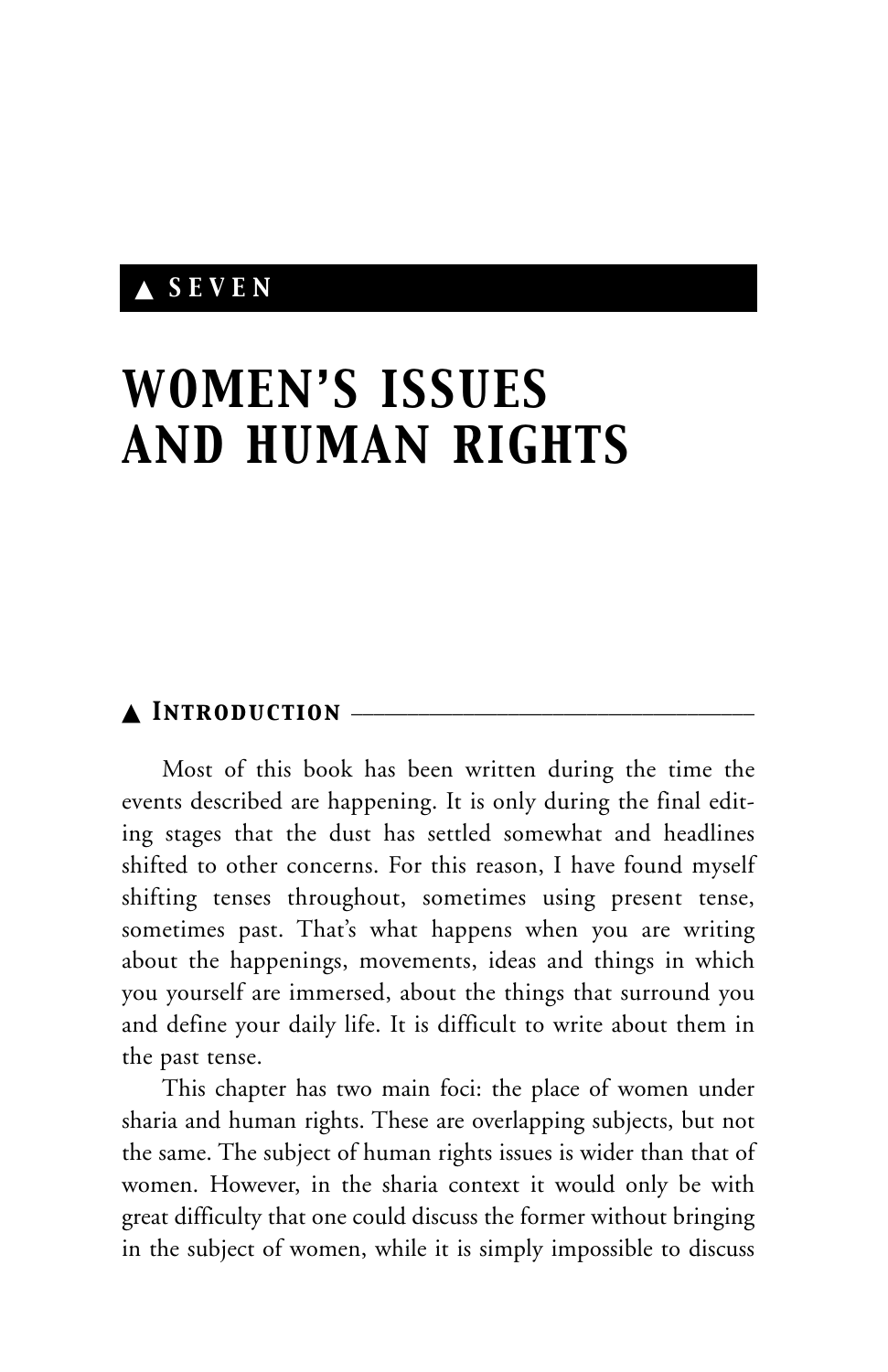the subject of women without bringing in rights issues. That is the reason they are lumped together in this one chapter.

You know by now that among the educated elite fierce struggles are being waged about sharia. Some of these centre on religious concerns; others are more politically motivated. As human motives go, not infrequently the concerns are mixed, which can be both good and bad, depending on which aspect receives the priority. Most of these elite favour an extended sharia, but they differ widely on the shape it should take and roundly condemn each other.

One is tempted to describe the situation in terms of "conservative" or "traditional" versus "liberal" or "progressive," but those terms are misleading in this context. According to some scholars, the so-called conservatives, that is, those who defend the social status quo on basis of popular Islam, have actually deviated from classical authorities. One cannot call them progressive Muslims, but neither can one consider them truly conservative or traditional Muslims. Socially and politically they may support the status quo; Islamically, they have deviated from the classical sources. In fact, they are often ignorant of them.

On the other hand, those whom we may be tempted to dub "progressive" often base their views on classical Islam and its sources from many centuries ago. These are then held to be authoritative and representative of genuine Islam. We have read some of their arguments already and will come across more in this chapter.

My question is: What is genuine Islam? Does the era of the Prophet *exclusively* represent the genuine article? Or the next few centuries when the basic doctrines were being developed and defined? Are modern ideas excluded from the definition? Must progressives build *exclusively* on age-old tradition? Are there no legitimate new inspirations that can qualify as authoritative? I pose these questions because the chapter before us leads us into a jungle of contradictions that mean life or death for people caught in the middle, in many cases not without some responsibility of their own.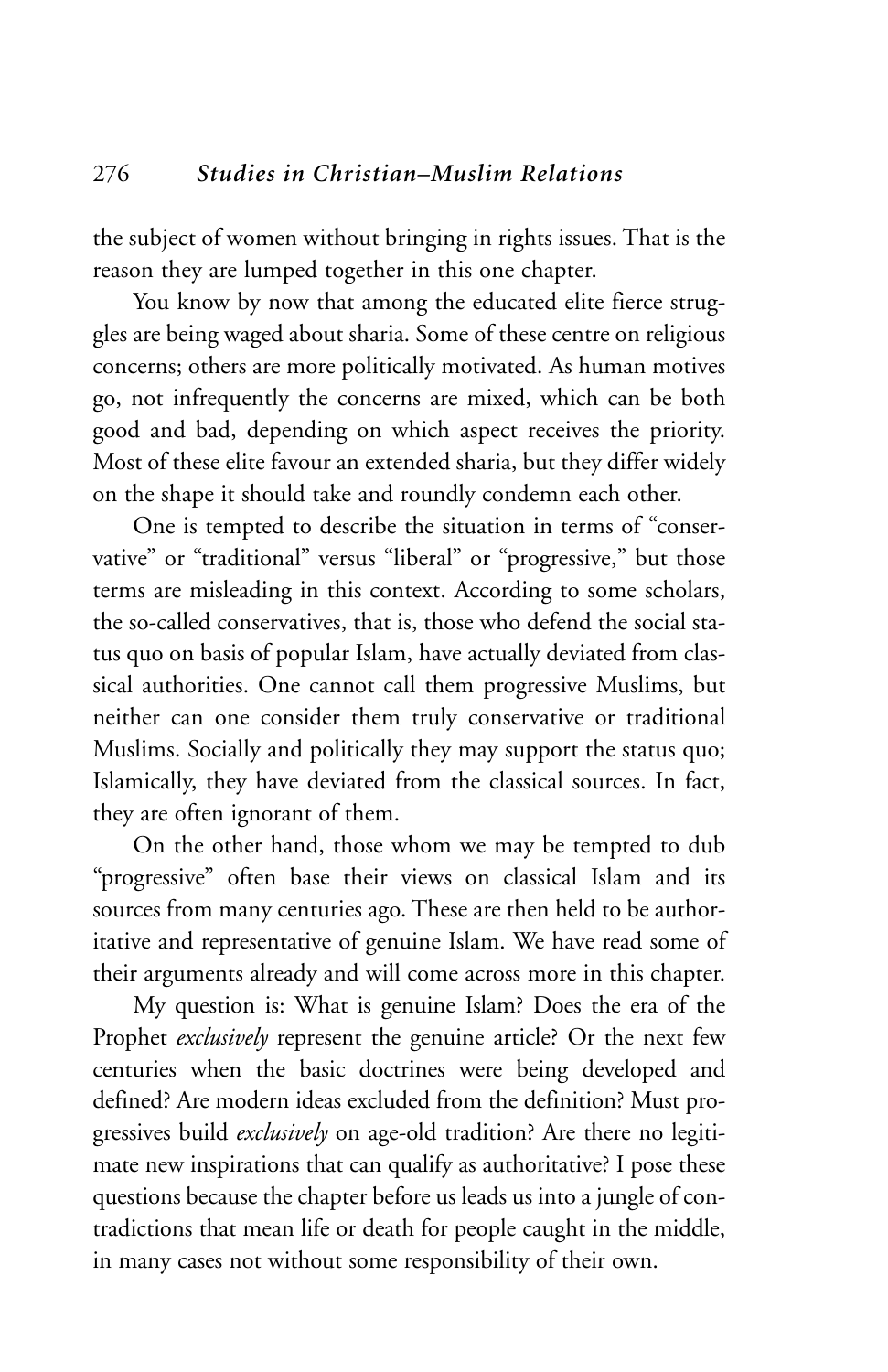So, while we discuss issues of sharia as related to women and human rights in this chapter, keep the above questions in mind.

## ▲ *Pre-Zamfara Women's Roles and Rights* \_\_

Women's issues have been central concerns ever since the 1977 CA. There are a good number of articles on the subject in *The Pen* and *Alkalami* from the pre-Zamfara era. The majority of the authors are socially "conservative" writers—that is, they support popular Islam and the Zamfara type sharia—but there is also a significant smattering of the more "progressive" ones who may be in favour of an expanded sharia but are critical of the Zamfara style.

There is a pattern to the arguments of the social conservatives. They tend to begin with an emphasis on the equality of women with men, with the high place of honour women occupy. Women are entitled to all human rights. Then these writers move on to the primary and most honoured and influential work of women, namely that of education. The education referred to means almost exclusively the training a mother gives to her child at home. And, of course, to protect her honour, she needs to be shielded from the gaze of all men, except husband and close relatives, either in *purdah* or in *burqa*. And *voila*—that free, equal and highly honoured creature ends up after all in her traditional role of housewife. Not by conscious choice, of course; the situation is defined by the men in her family. Their traditional status is so ingrained that most women hardly know anything different. They all base themselves on sharia—as they see it, the popular version. They would not think of demanding changes. This is the world they know and makes them comfortable.

An article by Abdulkadir Orire, at the time Grand Khadi of Kwara State, introduces you into the world of the fully obedient woman. I can only summarize. You will have to read the rest from Appendix 34. According to Orire, the husband relates to his wife as a farmer does to the soil. He "has to take great care of the soil, after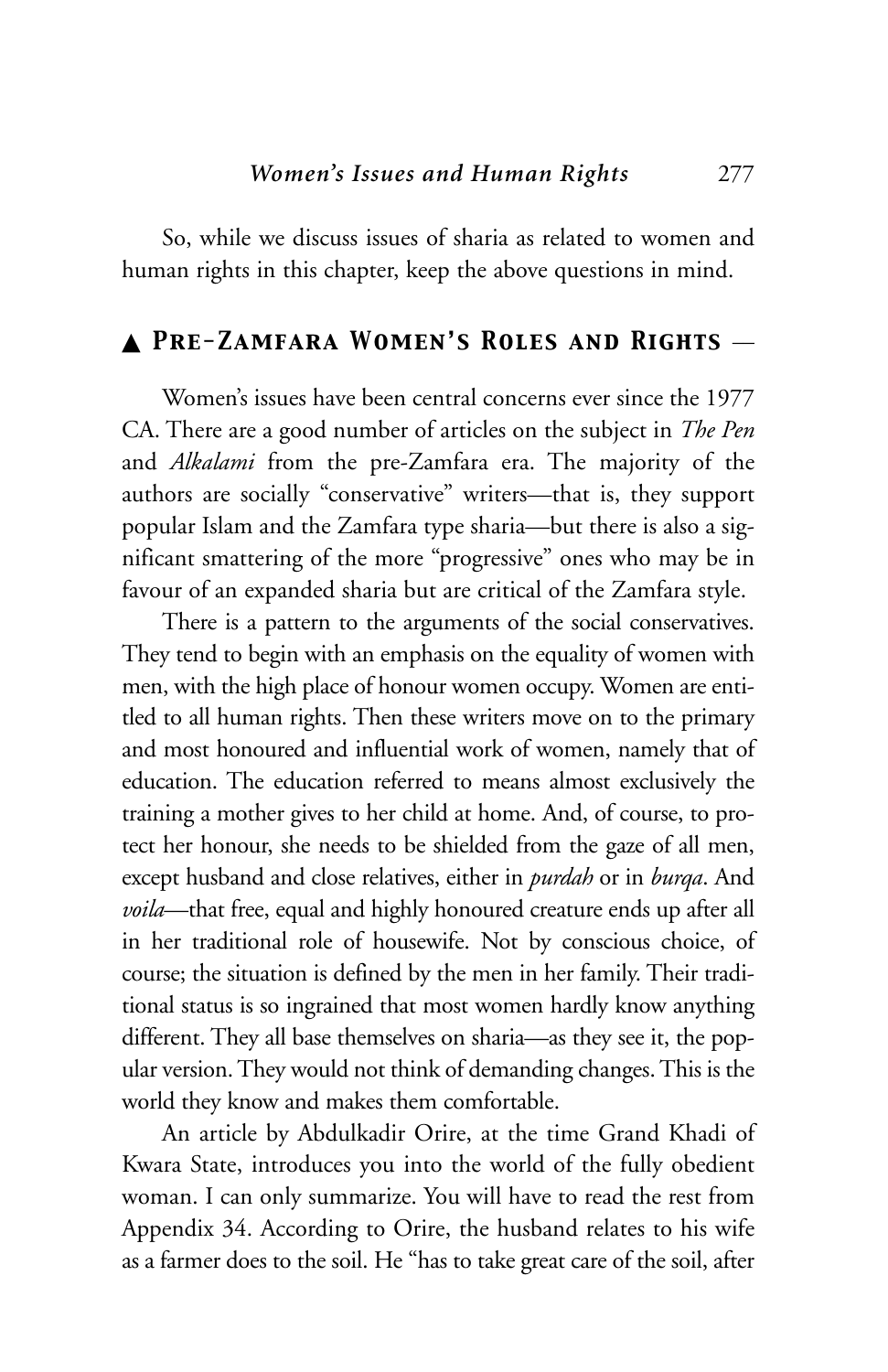## 278 *Studies in Christian–Muslim Relations*

he has chosen the fertile good and best one. He has to choose his own time to plant and the mode of cultivation." He makes sure he does not exhaust the soil. "He should be wise and considerate and does not run riot. That means he should require every kind of mutual consideration from his wife." The wife, in turn, must "obey her husband in all matrimonial issues" as long as they do not harm her or violate the commands of God. She must not leave the house without his permission. He is a lucky man who is "pleased with her sight; who, if he orders her to carry out a command, she willingly obeys him; who, if he is away, she protects for him her person and his property." She is to keep him and home happy. "She should try to appear to him beautiful as well as carry out his orders patiently and dutifully."1

That's a classic picture that many readers will expect. That's the picture the media paint over and over again. It is not false; such situations exist, perhaps more often than it would be politically correct to admit. Orire, of course, is a man.

Rabi Wali, a woman, seems a bit ambivalent about the place of women and appears to want to eat from both sides of the fence. Some might call her approach "middle of the road." "Through the sharia, we see that a nation is made up of groups of people living together as free and equal citizens submitting to the Will of Allah." "In terms of social and economic development, the family is the nucleus of a nation" and its "cornerstone." For a nation to be healthy, it needs a firm cornerstone. "The leaders of the family are [thus] the source of any progress, development, prosperity and strength of the community." Wali then asks a number of questions about the role of women in the above scheme. "Do they have equality with men concerning all the activities of nation building or not? Do they have the same rights? And must they do the same duties in order to be equal? What is the relationship between man and woman in the family structure?" There is a *hadith* in which someone asked the Prophet about the "rights of our women on us." He replied, "Feed them and clothe them as well as you do yourself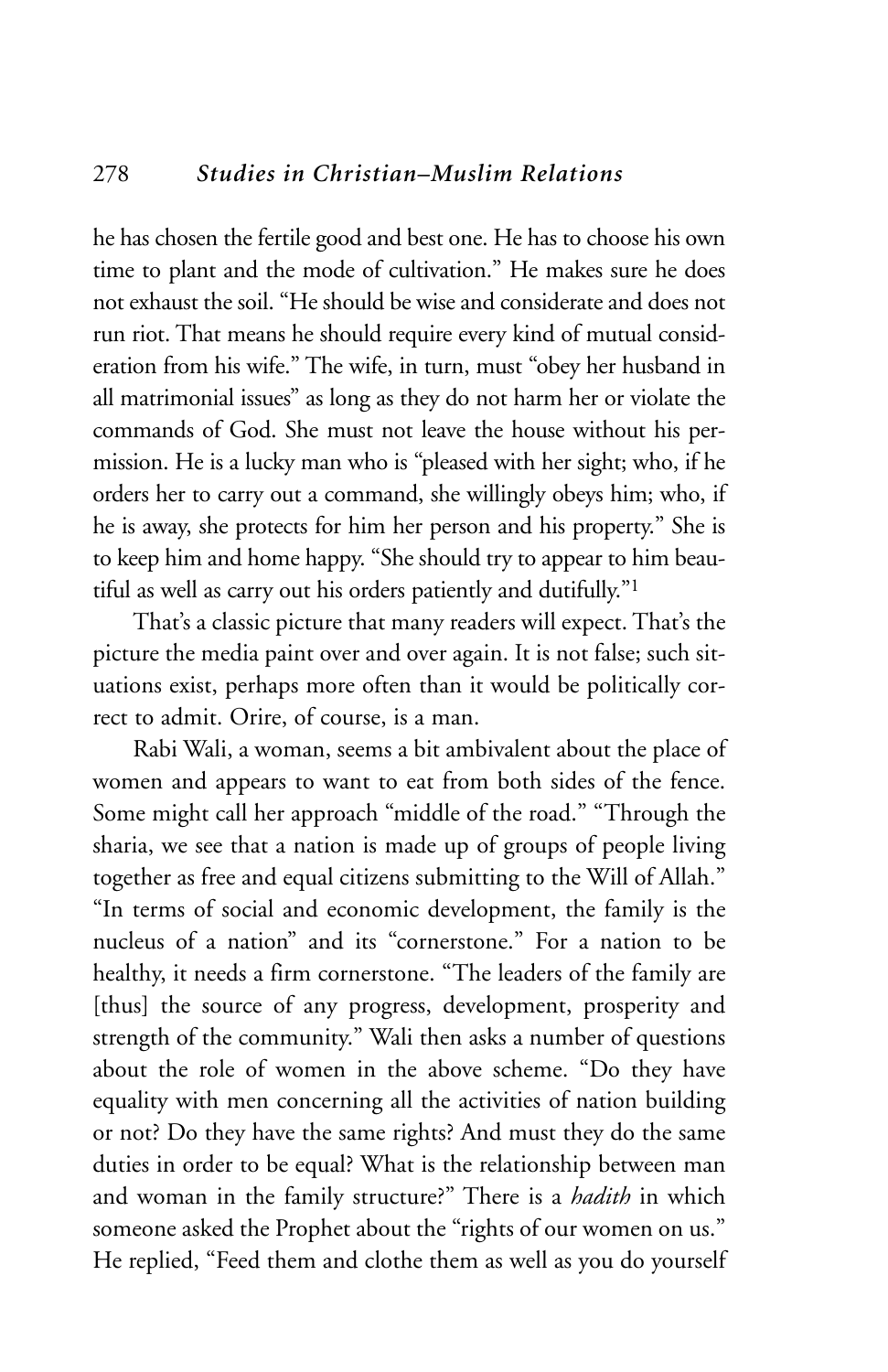and do not beat them and do not abuse them." The Qur'an and *Hadith* also tell us

*that women are partners in building a family with mutual consultation. The women are allowed and expected to do everything that would raise their spiritual and material levels like their male counterparts. The women of the early Islamic period were participating very actively in political affairs to the extent that they could demand their rights from the highest leader.* 

*The wives of the Sahaba*<sup>2</sup> *were going and coming freely from their economic activities. Thus, Islam allows Muslim women to strive and reach the highest levels within the confines of sharia and the comfortable limits Allah provides for her. Men are required to make everything easier for them.*

*On the other hand, the woman is encouraged by Islam to appreciate the fact that she is also required to give her full share to the all-round development of the marriage. She should endeavour to make the house a paradise on earth for all the members of the family. This is easier for her because of her biological makeup. Her natural role as mother and comforter, her character should be essentially gentle, beautiful, loving, forgiving and merciful and should be recognised and utilised to the best interest of the family. The husband and wife should complement one another. Women are not deficient mentally. They should be the best teachers during the most important period of a human life, the formative years that is before conception to five years.* 

*Therefore, despite the fact that Islam allows women to take the role they wish, it is in their best interest and the interest of the society that their chief role should be that of building the miniature nation peacefully, with as little tension and conflict as possible. This is the stand of Islamic justice, love and tranquility from individual families leading to a just, loving and strong nation.*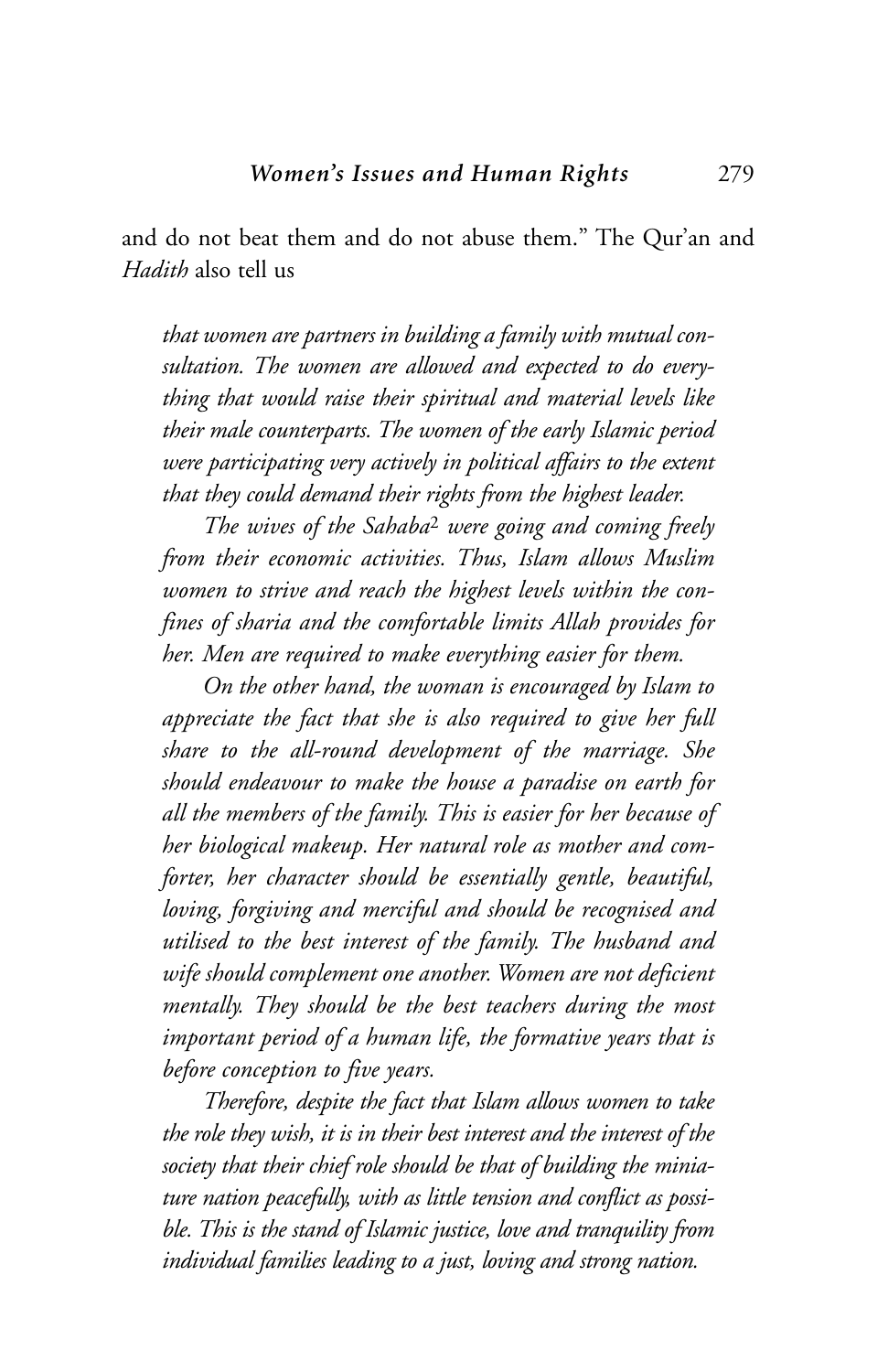Unfortunately, that is not always how it is among Nigerian Muslims, Wali laments.

*Women are the backbone of the economy. They farm, they tend livestock, they process food, they fetch water, they trade, they contribute in taking care of the family in every sense through their commercial activities in arts and crafts.*

*Yet they are never fully recognised seriously in decision making. Although things may be changing, formal education is not considered as part of a woman's right. She is on the whole considered a commodity with marriage as her destiny as far as she is young and beautiful at the end of which she is discarded.*

*Then there is also the fact that women have been denied the proper Islamic knowledge of their role. So they just have to accept whatever is dished out to them by their menfolk in fear of being branded as "woman liberators," a term which has been imported from the Western world and which is meant to confuse, rather than clarify the issue of woman's identity. The religious interpretation appears to be a conspiracy of silence even on her lawful rights from the husband or fabrications supported by misquoted and misinterpreted verses and Hadith.*

In contemporary society, where sharia is ignored, "Muslim women find themselves in a dilemma. They are expected to do the impossible. Society has now become like the time before Islam or even worse. Women are expected to assume many roles and as a result they cannot even identify their personalities."3

Fatima Zubair, also a woman, wrote an article about the ascent to power by fellow female Benazir Bhutto of Pakistan. Zubair wants to carve out a larger space for women. She wrote,

*Islam stands for spiritual, social, economic and political*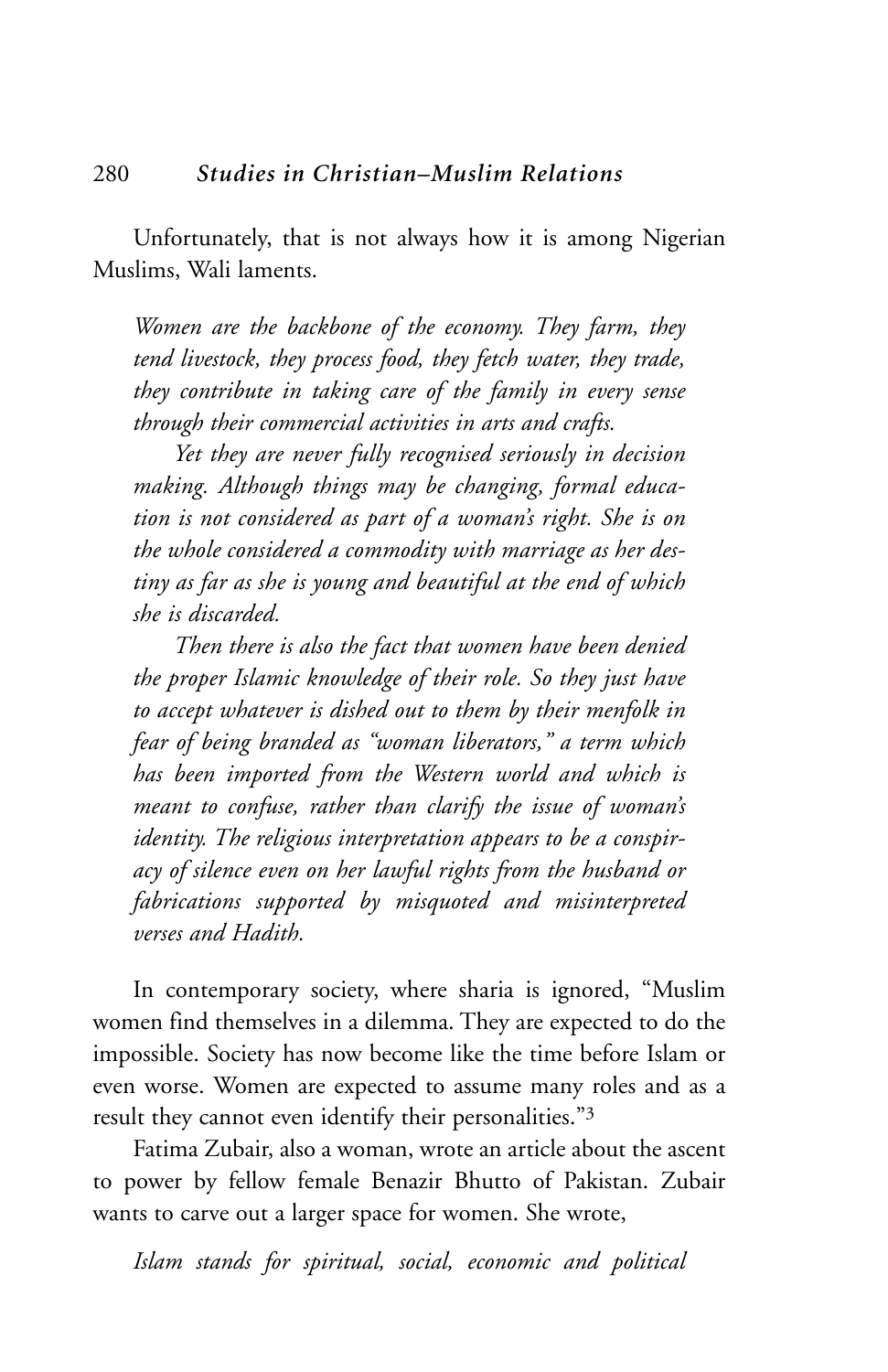*equality between the oppressor and the oppressed, the ruler and the ruled, the haves and have-nots and, most of all, between men and women. It insists on a just treatment of women as a basic fundamental right. It did away with prejudices and injustices which were practiced against women through the ages due to social and historical causes.* 

*A woman, Islam insists, is an individual worthy of dignity and respect. She is also an independent human being. She is a social, legal and responsible person, a free citizen, a servant of God and a talented person, endowed, like her male counterpart, with heart, soul and intellect. She has a fundamental right to exercise her abilities in all areas of human activities.*

Though Zubair is not impressed by Prime Minister Bhutto, she does fully approve of her having obtained this exalted position and is an admirer of Margaret Thatcher.<sup>4</sup>

Zubair was challenged by two men. One was Aliyu Dauda from Bayero University. He sought to correct his "dear sister." He firmly denied that the sharia allots to women "a fundamental right to exercise their abilities in all areas of human activities." This holds true especially in the area of leadership. "No matter how qualified and able a woman is, Islamically speaking, she is not qualified to be appointed an imam, a judge or a head of state. The Qur'an makes it clear that no woman was ever appointed a prophet (Qur'an 12:109)." Furthermore, according to a *hadith*, "when the news reached the Prophet that the persons have made their daughter their queen, He said: 'That nation will never prosper which hands over its affairs of government to a woman.' The issue of a woman having a fundamental right to exercise her abilities in all areas of human activities, and that of political equality of Muslim men and women to vote and be voted for are not in consonance with the sharia."

The sharia also regulates the travels of women

*in order to protect their honour and guard them against pos-*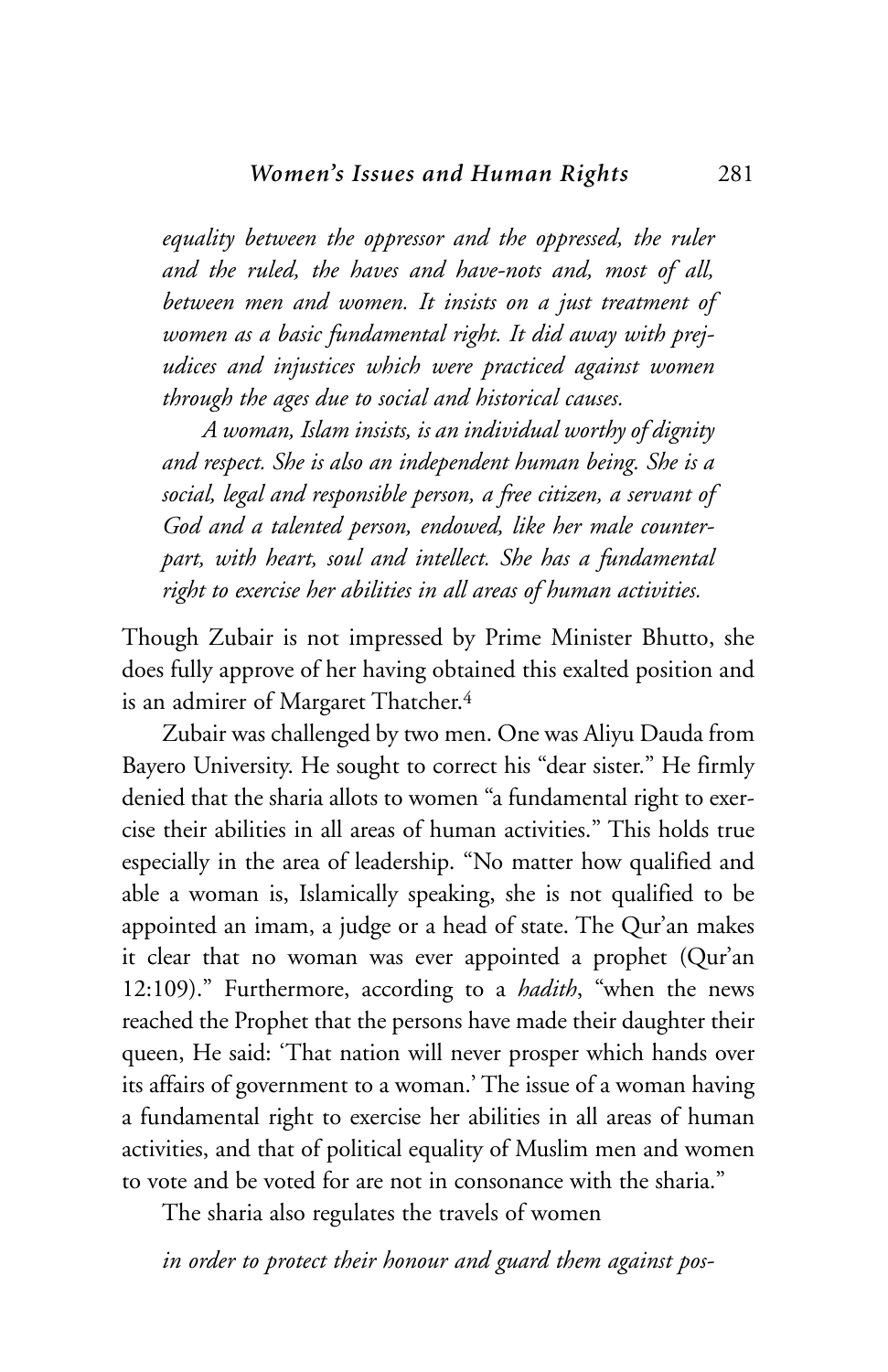#### 282 *Studies in Christian–Muslim Relations*

*sible molestation by some animalistic men. It is not permissible for any woman to undertake a journey lasting over a day and a night, unless she is accompanied by some relative who will never Islamically marry her. Our sisters in Islam should therefore be very careful with some un-Islamic influences of Western Euro-American culture as imparted to them through Western system of education.*<sup>5</sup>

The second male challenger was Ajani Azeez from Irisa, Oyo State. He asserted,

*It is high time to let our Muslim women know and accept their fate about what they are created for. Socially, economically, politically and even educationally, there are limits specified by Almighty Allah, talk less of holding the post of leadership like President, Prime Minister, Governor or even Chairman of local government. Too many Muslims appeal to the story of Queen Bilqis. They should realize it was sun worshippers who appointed her, not Muslims. So, why all the fuss about Bilqis? Besides, no woman has ever been called a prophet in Islam. As to Benazir Bhutto's election to power, that is the work of wolves with sheep skin. It is the work of America.*<sup>6</sup>

I also alert you to a more liberal speech by Aishatu Lemu in 1989, at the time National President of the Federation of Muslim Women's Associations of Nigeria (FOMWAN). She indicted men for withdrawing their wives and daughters from educational institutions, a practice she dubbed as "oppressive and deceitful." She insisted that Islam emphasizes the acquisition of knowledge, also for women. She encouraged Muslims to emulate the liberal policies of Danfodio and warned them "not to hide under the cloak of Islam to oppress women."7 Lemu's contribution is representative of the era and is enclosed as Appendix 42.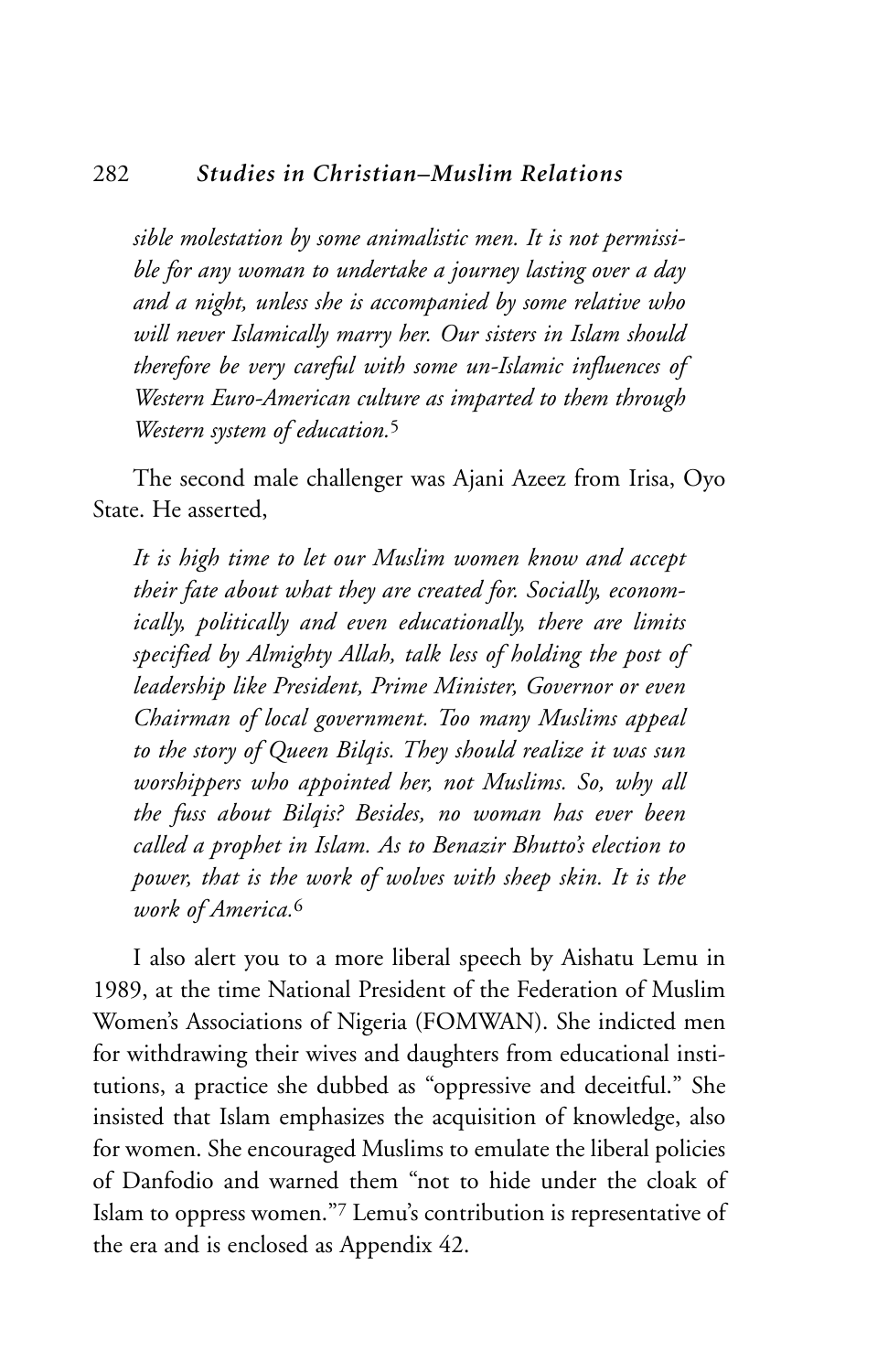Zaiab Sa'id Kabir, a woman on the faculty of Bayero University, was interviewed by A. Lawal of *Alkawari*. She was naturally asked about the place of women in the home. Her answer was quite standard. Bringing up the children is the woman's responsibility. Through their influence on the children, women have a great influence on the nation. Her answer to the question about women leadership in society, including politics and even becoming head of state, showed considerable openness. She began and ended the discussion with the remark that opinions vary greatly. Her own answer was quite pragmatically determined by the current situation in the country rather than by ideology, tradition or theology. Given the fact that Nigeria is multi-religious and that Christian women are opportuned to climb to any height in the country, it would be unwise to prevent Muslim women from the same opportunity. It is better to have a Muslim woman as head of state than a woman of another religion or of no religion at all. After all is said and done, Muslim leaders are divided on this issue.<sup>8</sup>

It seems that any time a woman argues for a more liberal position, a man will arise accusing her of ignorance with respect to Islam. So in this case, Muhammad Sani Omar of Rijiyar Lemo, Kano, properly rebuked her under the Hausa title "Zainab Kabir You Are Wrong."9 Being educated, she should know better. He adduced that most favourite tradition in which the Prophet explained that a country with a woman at the helm will not progress. He advised her to check things out with the sharia experts at Bayero.10

These writers once again demonstrate the variety of viewpoints, not to say opposite, most religions contain and tolerate. It is difficult to generalize. Though popular opinion may be weighted in favour of the status quo, among the more educated in the pre-sharia era opinions vary widely from "right" to "left," from "traditional" to "liberal." Again, terms we easily use but that do not really apply. As the saying goes, you know what I mean!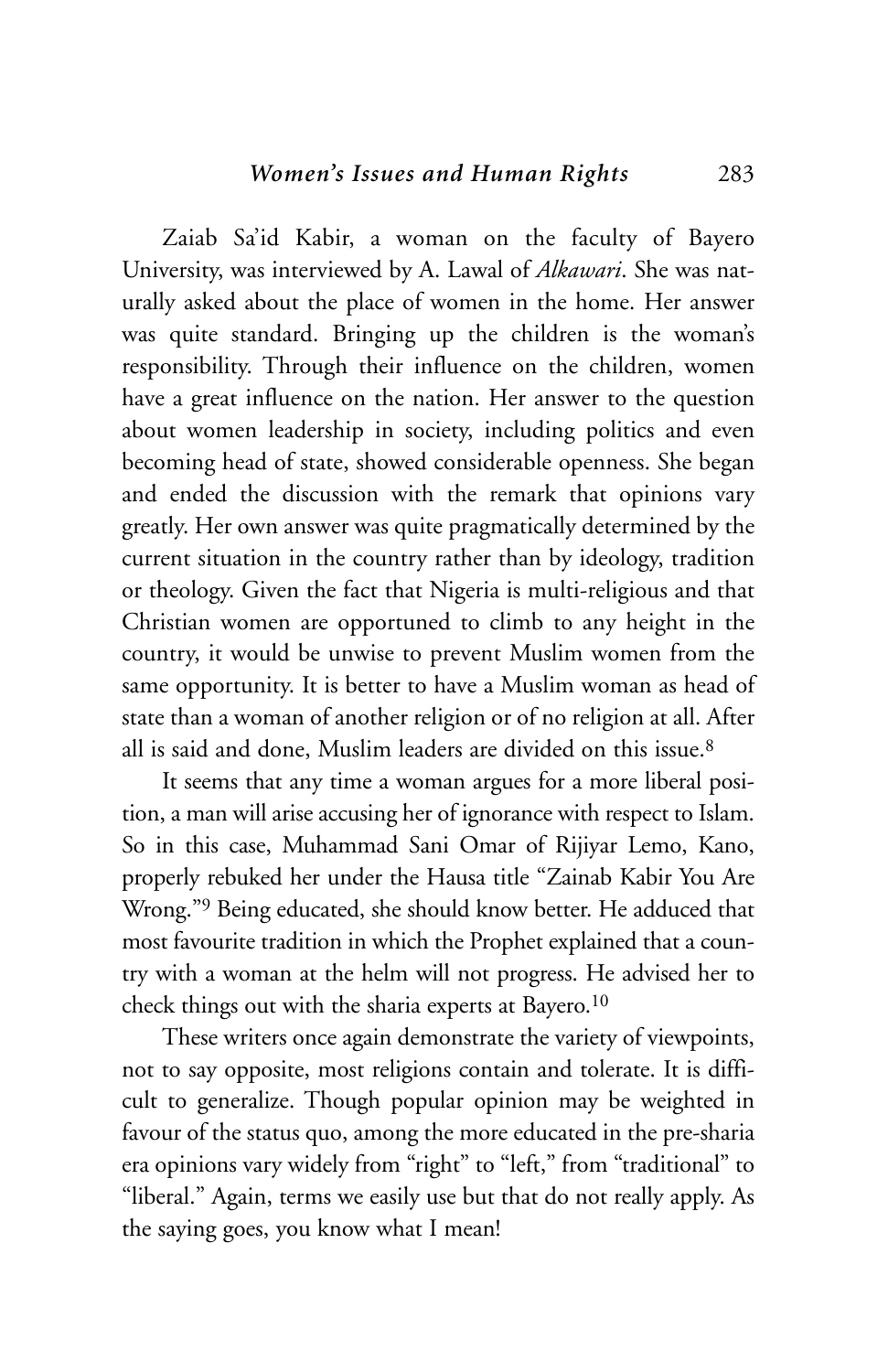## ▲ *Women under the New Sharia* \_\_\_\_\_\_\_\_\_\_\_\_\_\_\_

The rights and status of Muslim women came central stage in Europe recently through the headscarf or *hijab* dispute in France especially, but not only there.11 Nigerian developments gained international attention at three fronts. First, there was the Miss World debacle that resulted in violent riots that left 200 or more dead and was subsequently moved to the U.K.12 The second was the death sentence pronounced by sharia judges on some Nigerian women for alleged adultery. The third is the issue of women's rights under sharia in general. It was especially on points two and three that both national and international attention has been focused, mostly in the way of strong objection. In Monograph 7 the explicit voice of the Nigerian Christian community will be heard on these issues.

Adultery cases in sharia court caused great commotion in the world of human rights and other interested organizations, both nationally and internationally. So much happened and so much was written that I can only scratch the surface. I will sketch only the two most famous cases.

Though most of this write-up deals with elites from Nigeria and beyond, the sharia fever also penetrated grassroots and even pitted Muslim village women against each other. Adebola Adewole tells the story of how a horde of women came down heavy on one Hauwa Mohammed for allegedly committing adultery. She was running down the street surrounded by a "stampede of the hollering crowd, swearing and hurling indignities as well as pelting stones" at her. "She wailed and dashed around wildly, trying to wrangle her way through the human ring formed around her. Despite her obvious pains and welts, her tormentors were relentless in their gruesome attempt to teach her the lesson of her life." Hauwa had "incurred the wrath of the faithful" who—rightly, according to Adewole—believed that such treatment is according to the sharia.<sup>13</sup>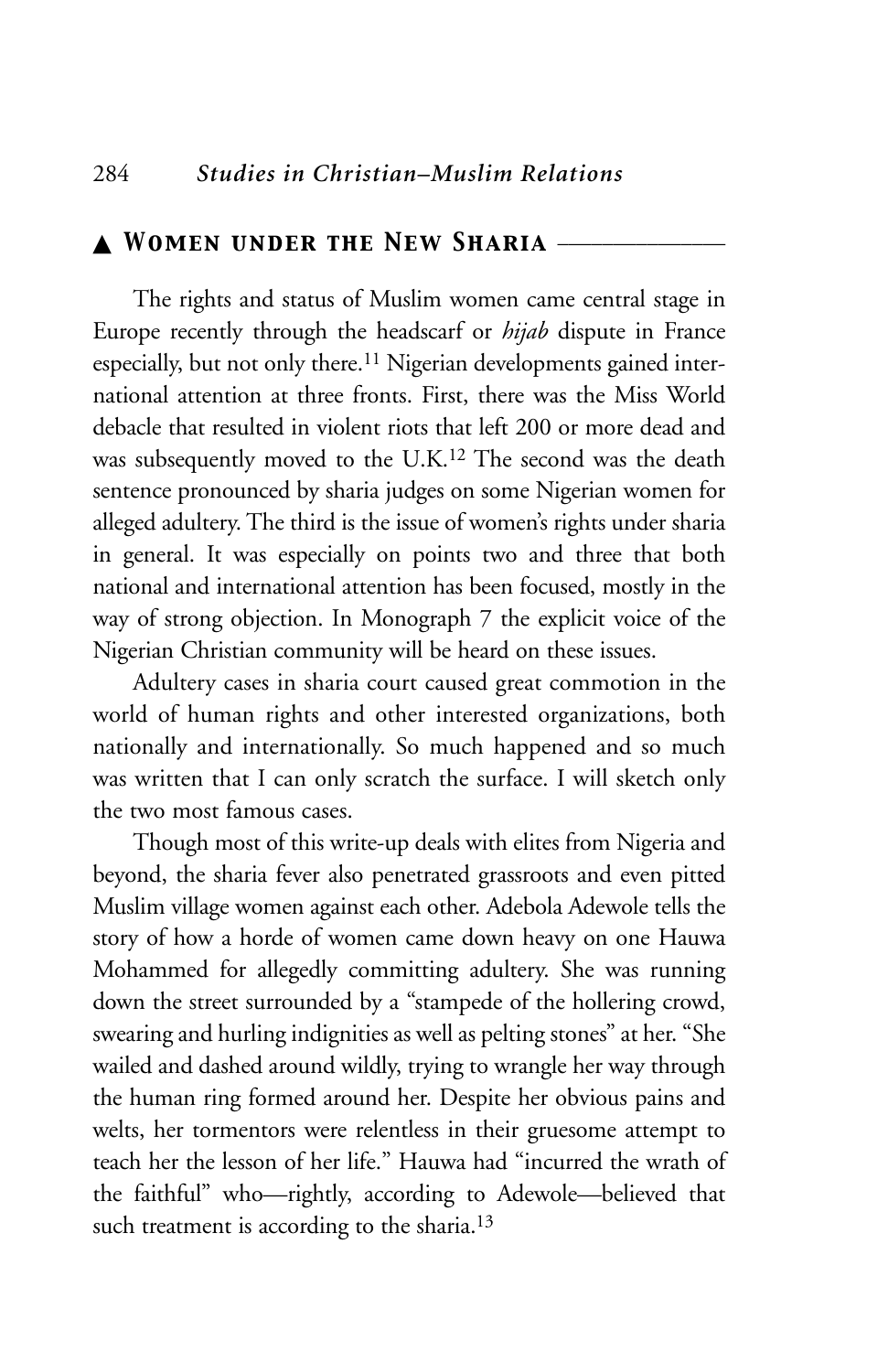#### 1. ADULTERY

## **a. The Case of Safiyatu Hussaini**

Safiyatu Hussaini, a thirty-five-year-old woman from Sokoto State, was accused under sharia law of adultery with a married neighbour. Residents of her village, Tungan Tudu, upon noticing she was pregnant, reported her to the police. Judge Muhammad Sanyin Lawal acquitted sixty-year-old Yakubu Abubakar, a cousin to Safiyatu, who was accused of having impregnated her. Yakubu told police he had sex with her three times. However, the judge dismissed the testimony of three policemen who had heard his confession, for sharia requires four witnesses.14 In addition, Yakubu withdrew his confession. According to sharia, if a man withdraws a confession, he must be acquitted, unless four men testify that they witnessed the act. He even told the judge that he had never met her, even though they are from the same village. She then claimed to have been raped by a neighbour but withdrew the accusation after the neighbour absconded.

Things are simpler for women but certainly not easier—or fairer. The only evidence required under Sokoto's sharia is for the woman to be pregnant. If she was a virgin before the relationship, she will be accused of fornication and will be sentenced to flogging. But if there is a marriage or divorce, then the charge becomes adultery and the mandatory penalty, death by stoning.

BBC's Isaacs was not impressed with Safiyatu's lawyer, Abdulkadir Imam Ibrahim. He allegedly was not on top of the facts of the case. At the time of Isaacs' writing, Ibrahim had not been to her village and he had not requested that Yakubu answer charges of rape. "He has been acquitted. Why should he be made to suffer again?" asked Ibrahim. He intimated that some members of the establishment really want the stoning to proceed. They see the appeal method as "inappropriate and even un-Islamic."

Apparently, Isaacs interviewed the Sokoto State Attorney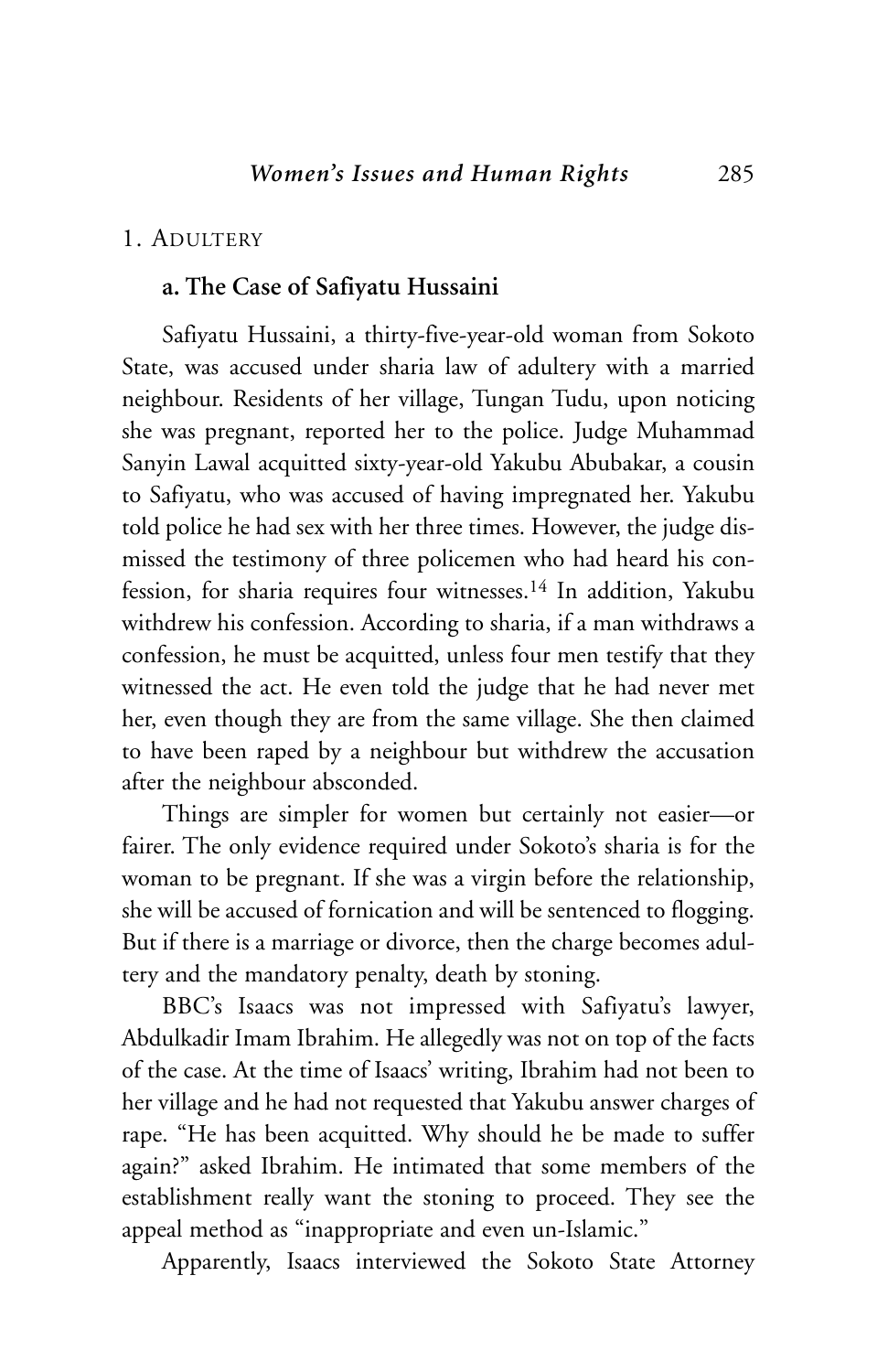General, Aliyu Abubakar Sanyinna. The latter explained that it is the law of Allah. When we execute anybody, we are simply complying with God's law. "So we don't have anything to worry about." The size of the stones? Oh, perhaps like a fist. The method of execution depends on the judge of a case. The convict could be placed securely in a pit and then stoned. Alternatively, she could be tied to a tree or pillar.15 Apparently, Safiyatu's actual sentence was to be stoned to death while buried up to her neck in sand.

Her appeal drew much attention. "Lawyers, activists, journalists and a few members of Hussaini's family packed into a sweltering courtroom" in Sokoto to observe a panel of Muslim elders hearing the appeal. The crowd included ten defence lawyers, some of whom were funded by human rights groups while others were volunteers. Prosecutors began by rejecting the earlier defence argument that the case be thrown out, because the required four witnesses had not come forward. Prosecutor Mohammed Kamarawa countered that these witnesses were not necessary, since the birth of the baby last year was sufficient. The prosecution also stated that Safiyatu had confessed to the crime, but the defence denied it. The defence brought up the curious argument that she had been impregnated by her former husband "some years ago"! Supposedly, it is possible that seven years pass between conception and birth. Though that seems biologically improbable, Islamic law recognizes this possibility. As lawyers are wont to do, many arguments flew back and forth, but we cannot let them all detain us. Bello Silame, the presiding judge, commented that the alleged adultery had taken place before sharia went into effect, but Kamarawa urged that the law be "applied retrogressively." And, of course, the case was once again postponed.16

The position of the FG favoured Safiyatu. The Federal Attorney General and Minister of Justice, the now late Bola Ige, condemned the verdict as "harsh and crude." He did not want to see it happen. It even seems Ige was supporting the appeal financially, "a clear indication of the contradictions" of the Nigerian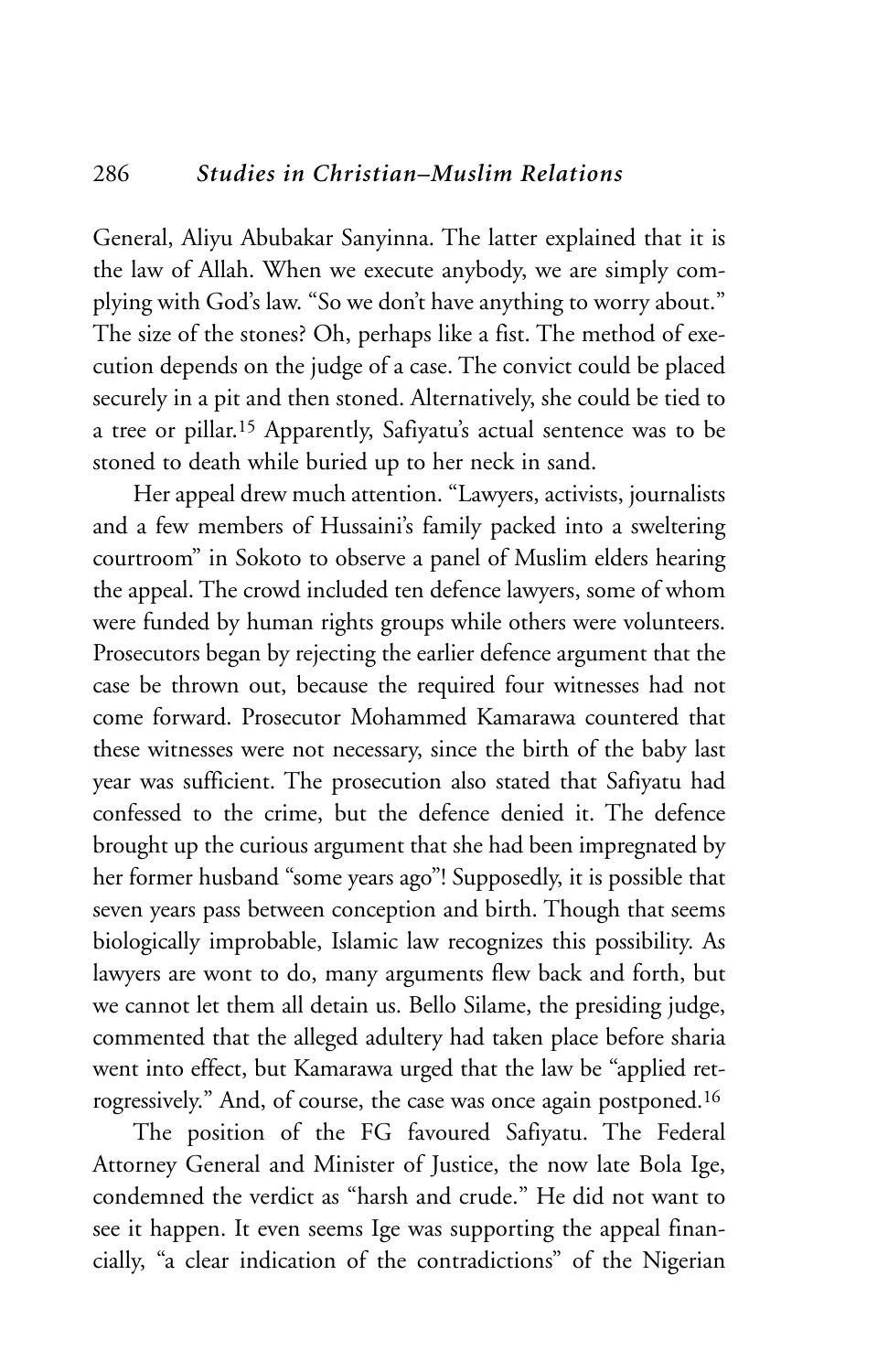legal system, according to Isaacs. He predicted that if this case reaches the federal Supreme Court, "we can expect serious political fireworks."17 Jerry Gana, Federal Minister of Information and National Orientation, without giving details, confided that the government had a hand in Safiyatu's acquittal "so that Nigeria would not be treated again as a pariah state." He also observed that the sharia states "were drifting towards total disregard for human rights," which, he said, "no reasonable government would tolerate." Gana disclosed that the government had set up an advisory committee to see how sharia "had affected the people's rights and the nation's image." President Obasanjo had warned that Nigeria was facing "international isolation over the case."

However, Governor Attahiru Bafarawa of Sokoto State, the state where this drama took place, attacked the various rights groups and the European Union for their critique. He reportedly received over 500 letters of protest against the conviction. He commented, "Unfortunately, most of the human rights groups were not patient enough to allow justice to take its course. Instead, they chose to put pressure on the executive arm of the government to interfere with the course of justice."18

International outrage was strong. The European Union and the Italian Parliament, along with many non-governmental organizations, all sent in their protests and appeals to save Safiya. On behalf of his European political colleagues, John Corrie thanked Obasanjo for intervening and encouraged him to prevent the execution. "No one should underestimate the strong views in many countries around the world that all laws should respect international human-rights standards. I trust that you will do all in your powers to stop this and future executions." Bola Ige reported he received "hundreds of letters daily" against the procedure.19

On March 25, 2002, Safiyatu won her appeal. Judge Mohammed Tambari-Uthman overruled the earlier sentence, because the alleged offence had taken place before the new sharia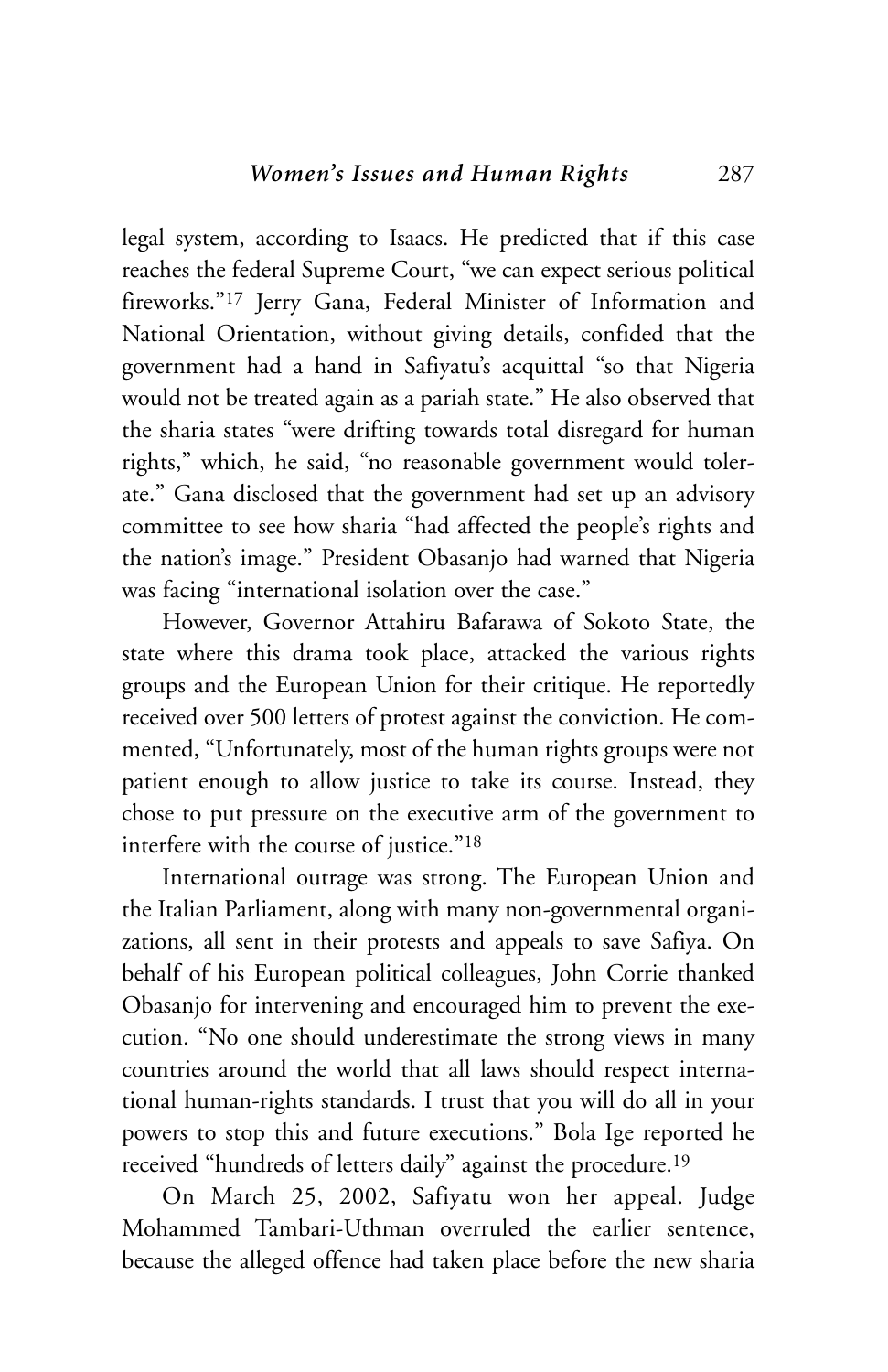took over. Isaacs reported that the judge in effect "tore apart the conduct of her trial." The judgment by the four senior appeal judges represented by Tambari-Uthman caused a "pandemonium in the cramped court." It was, of course, "widely welcomed" by human rights groups the world over.

Safiyatu planned to return to her village and remarry her former husband, whom she divorced some two years earlier. A later report has it that she married another man, Mohammed Sani, and relocated to Ijebu Ode, Ogun State. Their choice fell, understandably, on a non-sharia state.20

## **b. The Case of Amina Lawal**

A perhaps even more famous case was that of Amina Lawal Kurami, a peasant woman from Kurami, a village in Katsina State. Almost the same time that Safiyatu was acquitted, Amina was convicted of adultery for becoming pregnant after her divorce and she, too, was sentenced to death by stoning. Judges in Katsina on March 22, 2001, ruled she could breast-feed her baby for eight months and then she would be executed. Pregnancy outside of marriage is considered sufficient to convict a woman. The man involved admitted to a relationship but denied having had sex with her. Charges against him were dropped because the mandatory four eyewitnesses did not come forth. Isaacs reports that Amina's divorced husband is the father, according to her lawyers. The fetus allegedly "lay dormant in her womb" since the divorce two years earlier.

Amina had thirty days to lodge an appeal. She was allowed to return home to care for the baby until January 2002. At that time, her male relatives were to deliver her back to the court. She did reappear on schedule to be heard by four judges. She was represented by lawyers funded by human rights organizations. The case was adjourned for yet another month.21

The next time around, the sentence was upheld. Reactions varied widely. One group let the cry "*Allahu Akbar*" ring out in vic-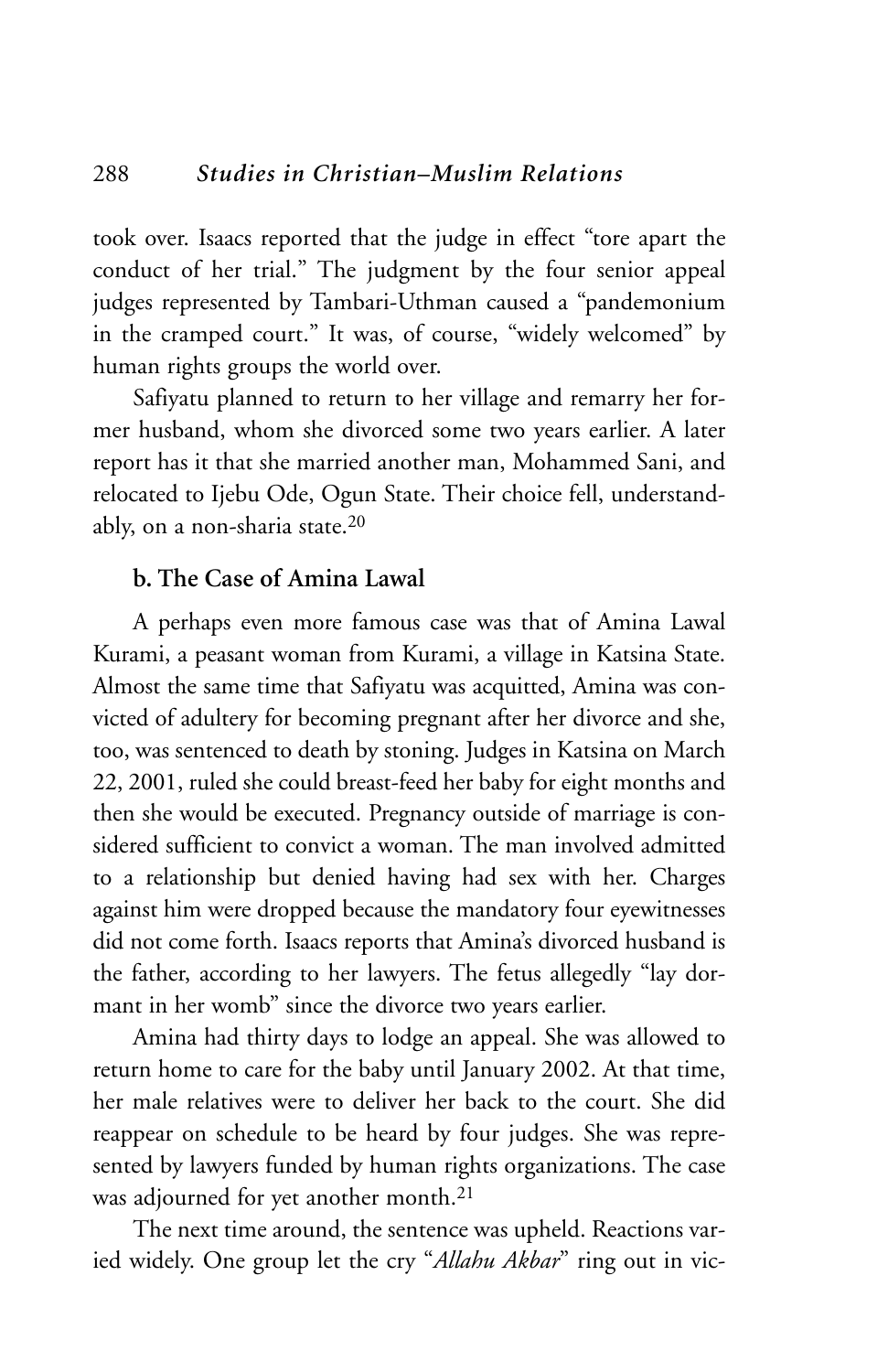tory. "Amina was led away in tears," according to one report. The staying of the sentence was, of course, to the consternation of and contrary to the expectations of many others. However, human rights groups decided to appeal again and they were again given thirty days. This group included the federal Minister for Women's Affairs, Aisha Isma'il. It also included Amnesty International (AI) with its very aggressive approach to the issue. Access to Justice, another human rights organization, strongly condemned how Amina was convicted and sentenced. It "joined all lovers of freedom to call for the repudiation of the conviction and sentence, urging Katsina State to revoke its laws such as stoning that offend fundamental constitutional tenets." Its Director, Joseph Otte, declared "that the conviction violates the autonomy of human decision making" that is guaranteed under the constitution.22 The various bodies wrote letters to President Obasanjo and some of his ministers. They organized a worldwide letter-writing campaign of protest. They would take the case up to the Supreme Court in Abuja, where many, including the President, AI, sharia governors and a host of other parties, would like to see the sharia either challenged or confirmed once and for all. Supporters of sharia say "they will not be deflected from upholding laws they see as the will of God." But there was a reprieve: the sentence would be carried out after two years, when Amina would finish weaning the child, a measure that would take us into 2004.23

In a report dated January 24, 2003, we are told of another delay till March 25, 2003. The prosecutor, Hamzat Kurfit, said his ministry was not prepared to continue until some "relevant things" are "fine-tuned."24 Come March 25 and we read of still further delays. This time the reason is the coming election. Dan Isaacs reported that the judges simply failed to turn up! Holding this case in the midst of a heated campaign would likely have inflamed tensions that are never far below the surface, he wrote. Amina now had to wait till June 2003.25 And guess what! In June we learn that she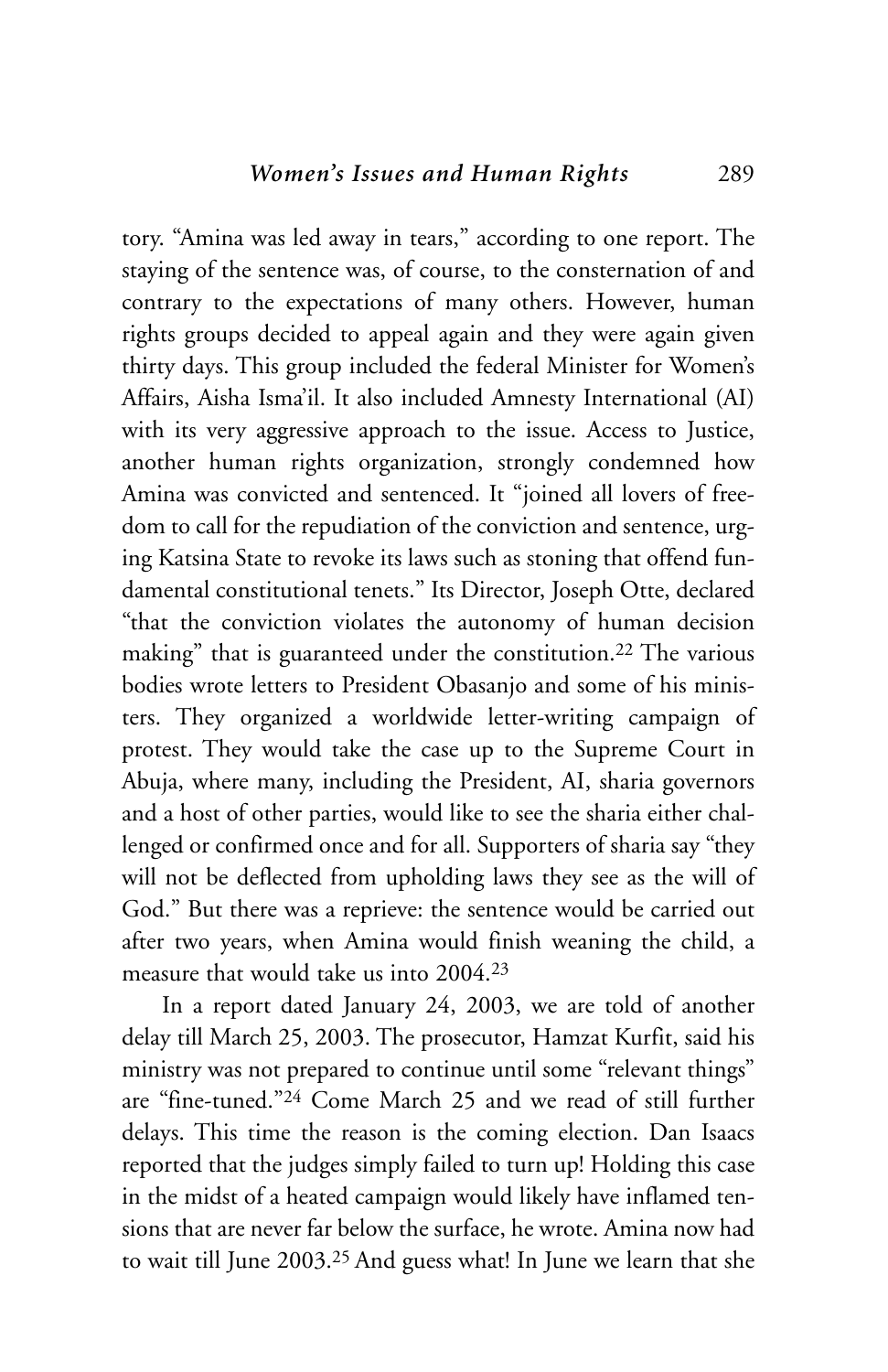"has had her appeal adjourned until 27 August, 2003, as she seeks to overturn her conviction for adultery."26 On August 27 the routine continues. The judgment will be reserved till September 25! I won't bore you with the arguments and reasons. Only lawyers could find them interesting and important. The eight-hour trial, conducted by five sharia judges, was attended by a "large presence of foreign media representatives."27

Finally, on the appointed day, Amina won her appeal! Again, it was read to a "packed courtroom." The panel of judges explained that the original trial was "based on procedural errors." In addition, "her adultery was not proved beyond doubt." The lower court had been wrong when it refused to allow Amina to retract her confession. Once again the cry of victory, "*Allahu Akbar*!" rose up from the crowd.28 At least one local was negative. "I would have preferred Amina to be stoned to death. She deserves it," he said. Amina's lead lawyer, Hauwa Ibrahim, stated, "This is a great victory for justice. The law of justice has prevailed over the law of man."29

According to AI, Amina's acquittal is great, but serious questions remain about a legal system that took her through the wringer. Furthermore, there are others awaiting their final fate for similar reasons. Nothing basic has changed. The struggle for doing away with such laws remains. Paul Marshall of Freedom House commented that Amina's acquittal "does not show that radical Islam is in retreat in Nigeria. Rather, it shows that sufficient international pressure can cause the militants to back off for a time."30

According to Yemi Akinsuyi, at least one Nigerian women's group called for radical anti-sharia action in response to the Amina case. He wrote,

*Nigerians have been enjoined to take a second look at the implementation of sharia, particularly as it relates to women and their rights. Making the call through a statement by Mrs. Joke Adisa, the coordinator of Women Defence Project, Women*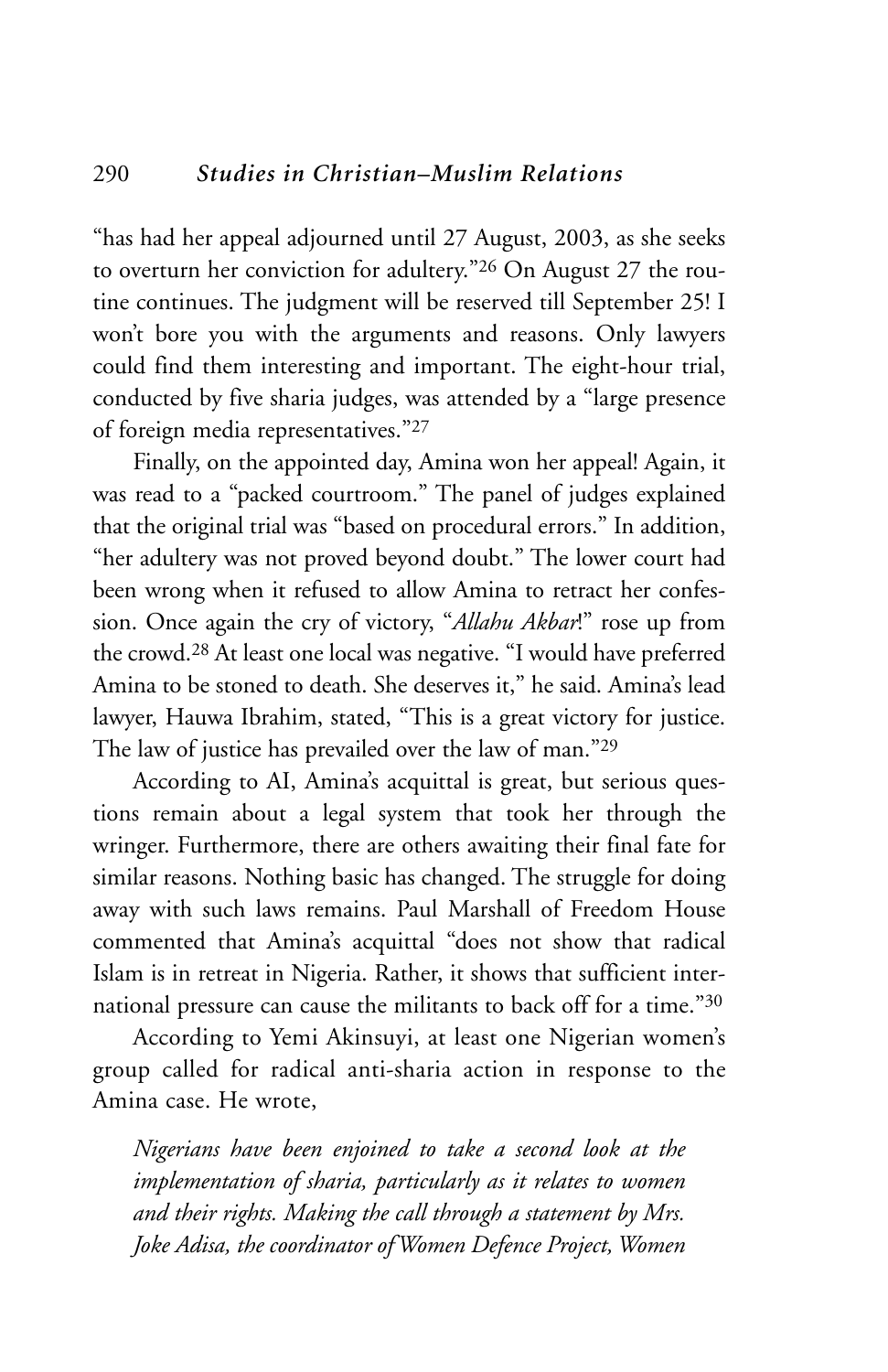*Department of the Committee for the Defence of Human Rights, the group noted that the world was gradually turning into a global village and that Nigerian women should not be left behind. The women's group congratulated and rejoiced with Amina Lawal over her deserved victory judgment. The historical and landmark judgment is to us a vindication of a truth we have said times without number that the bestial ruling by sharia courts was persecution of womanhood. We therefore say, with all emphasis, that the verdict discharging and acquitting her is a triumph of justice and the rule of law.*<sup>31</sup>

The role of the Federal Government vis-à-vis sharia has been ambivalent throughout, to say the least, though there may be valid reasons for that stance. In Chapter 5, we have been told why the government could or would not intervene in the sharia question in general. What of the Amina case? Were or were they not involved? The previous paragraph makes mention of the involvement of the Minister of Women's Affairs. However, Agabi, Attorney General, denied the government would even provide legal assistance. However, he is also quoted in the same article by Onwubliko and Bello that the government would "only facilitate her lawyer's argument but we will not be joined as a party." Go figure! They wanted to see the case addressed at the Supreme Court, but the government could not take it there. Shortly afterwards, we are suddenly told that now the government will assist Amina's lawyers if the case ends up in the Supreme Court. The confusion may also lie with the media, of course. Dan Isaacs of the BBC commented that "a confrontation" between supporters and opponents of the sharia "now looks almost certain."32 The government's reluctance to get involved was, of course, partially to prevent antagonizing the Muslim community. But another seems also to have been Obasanjo's expectation that the court system, guided by the constitution, would ultimately spare Amina.<sup>33</sup>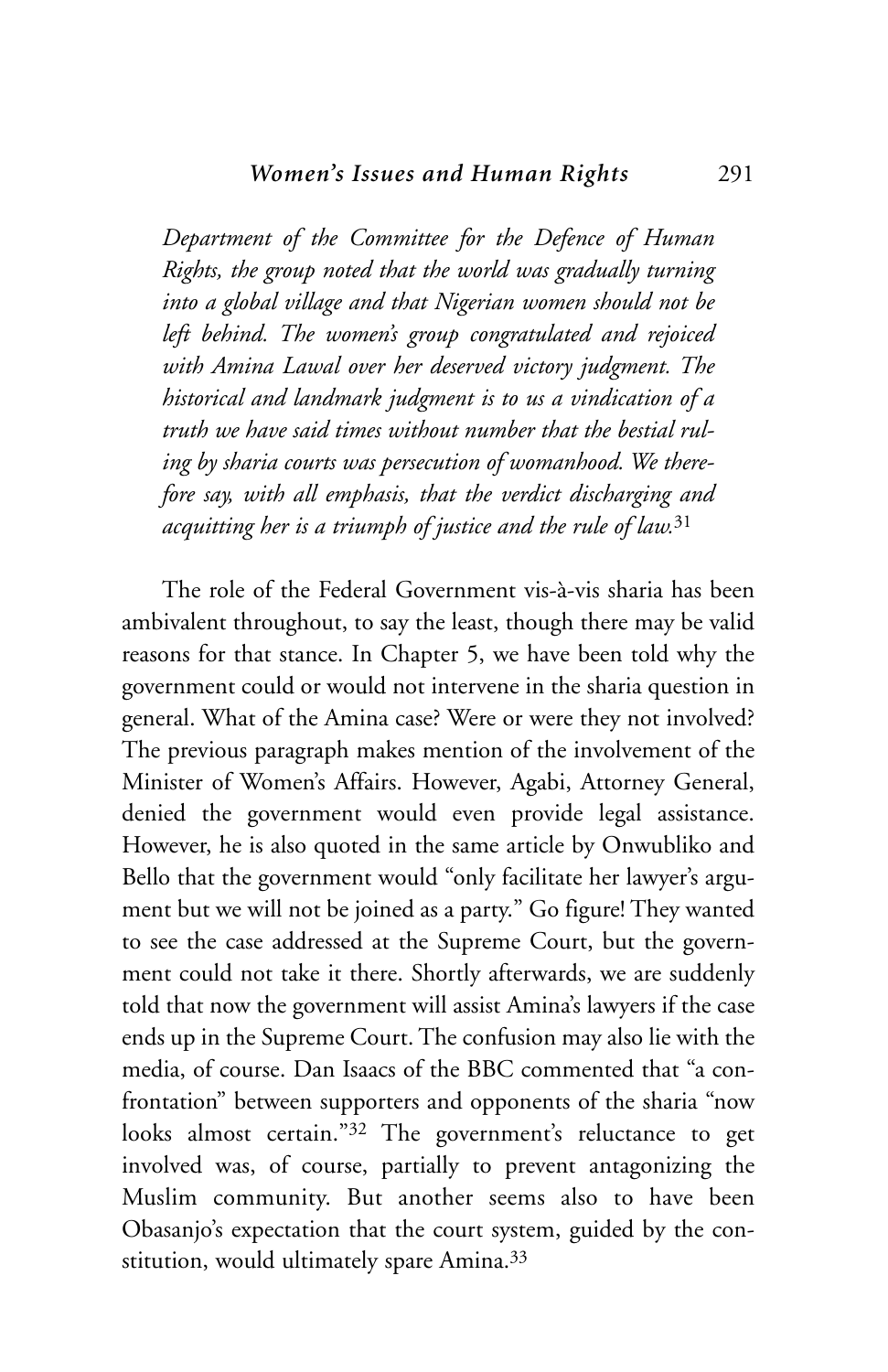## 292 *Studies in Christian–Muslim Relations*

Towards the end of 2002, Nigeria was to host the Miss World Pageant. Some of the candidates threatened to boycott the event if these adultery cases were not soon settled satisfactorily. Besides my own articles on the pageant, I especially draw your attention to a powerful article by Natasha Walter, relating the pageant to the situation of Amina and others in Nigeria.34 In that context, the Federal Government finally took a firm stand. It vowed "to block Islamic courts from carrying out any executions by stoning" and promised "to hold the line against sentences in northern states" that have provoked all these protests. This assurance from Dubem Onyia, an official from the Ministry of Foreign Affairs, was the "sharpest statement yet" on the matter. "Nobody will ever be stoned as a result of sharia law. Nobody," he declared. He further explained that the cases "will be overturned individually in appeals before federal courts."35

The Nigeria Labour Congress (NLC) was upset with the situation and admonished the Federal Government "not to abdicate its role of protecting Lawal's right to life." The Assistant General Secretary to the NLC, Chris A. Uyot, requested that the Katsina governor "exercise the prerogative of mercy so that the death sentence could be revoked." The NLC considered the sentence itself as "unfortunate." It is "like a bad dream that has refused to go away." It goes against the grain of Nigeria's attempt to "join the global league of democratised nations and to liberate women" and will retard Nigeria's "sustainable national development."36

As with the case of Safiyatu, here, too, Europe spoke strongly. In language reminiscent of "repugnancy" terminology, they declared the death penalty by stoning a "cruel and unusual punishment." Apart from the stoning, the death penalty itself was of deep concern to them. Without mentioning either Nigeria or Amina, an official of the EU indicated that her case was the immediate target of these comments. Such "cruel and inhuman penalties," Europe urged, should "be stopped immediately."37 Through its Foreign Minister, Alexander Downer, Australia roundly condemned the penalty. Like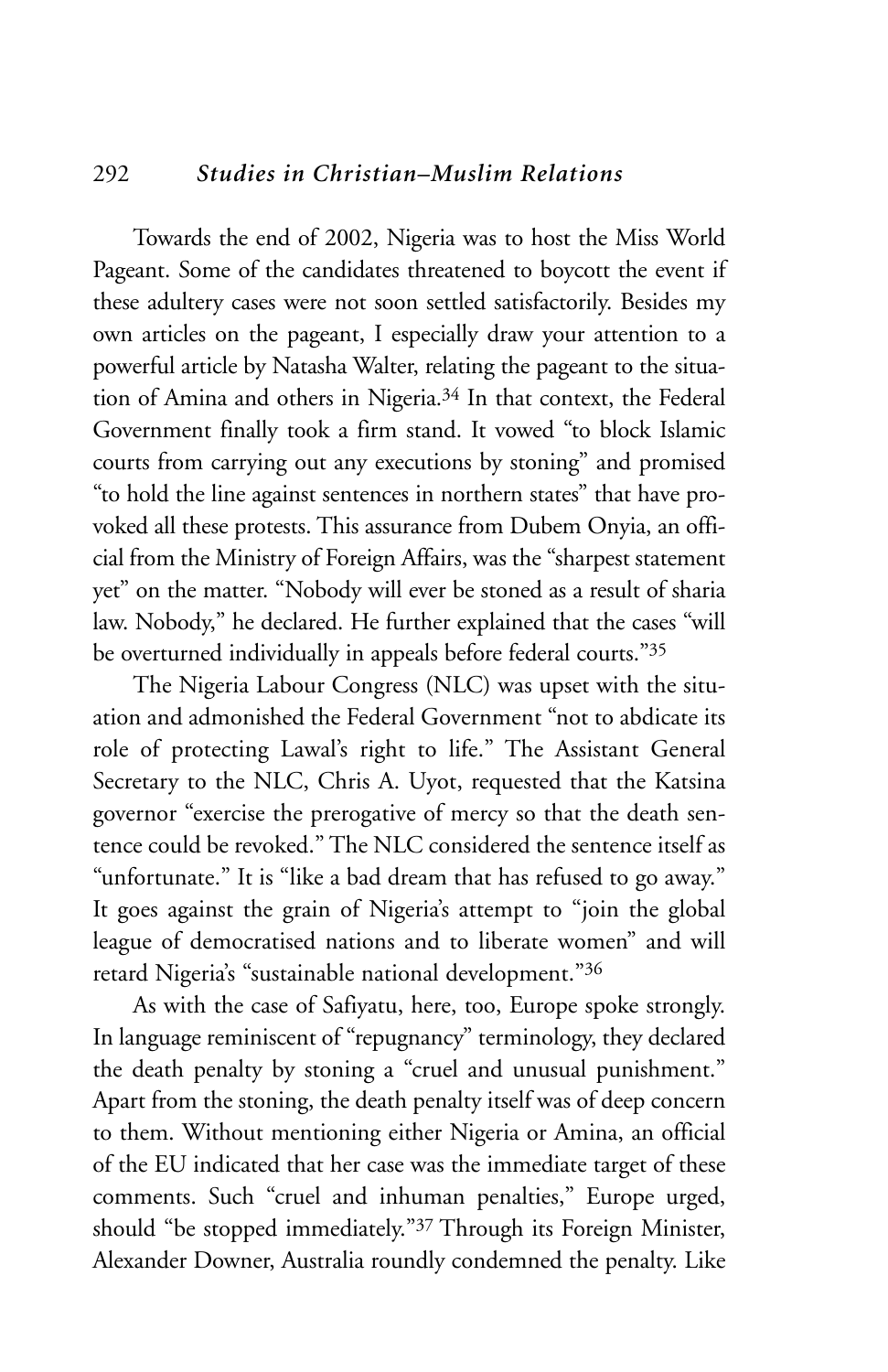Europe, Australia is in principle opposed to the death penalty, but "death by stoning is a cruel, inhuman and degrading form of punishment," recognized as such by various international conventions to which Nigeria is signatory. Italy and Brazil both offered Amina asylum. Former U.S. President Bill Clinton, before an audience that included Obasanjo, hoped "that the legal system will find a way to pardon a young woman convicted to death for bearing a child out of wedlock." The world, he said, will be cheering when this happens. "It is a small thing for a great nation to forgive."38

Europeans and their Nigerian human rights counterparts have the habit of claiming universal validity for their theories. Nigerian Muslims often do not buy into their thinking. *The Guardian* conducted an interview with Yayi Akorede, Chief Imam of Akure and Chairman of the League of Imams in the South West, an influential position throughout Yoruba land. The paper wanted to hear his opinion about Amina's original death sentence. The chief hailed it. He explained that "the judgment should be viewed from the angle of its corrective measure on the general society and not from the sentiment of a woman about to be killed for adultery." Non-compliance with the sharia is "mainly responsible for the high level of moral decadence among the citizenry and corruption among government officials." Allowing the sharia to operate, he insisted, "would lead to the cleansing of society." Besides, the woman knew ahead of time the penalty for this crime. "Why are people now condemning the judgment but not the woman who did wrong? Are they promoting moral decadence? he asked."39

Governor Sani sought to justify the situations described above. He reminded people that punishment for adultery can be applied only if one is caught in the act by "four people at the same time." That makes it almost impossible as far as men are concerned. Admittedly, for women it is easier to determine if pregnancy results and she is single. The Governor said this all apparently with a straight face! Hey, what's the big deal? It's only 10 percent of the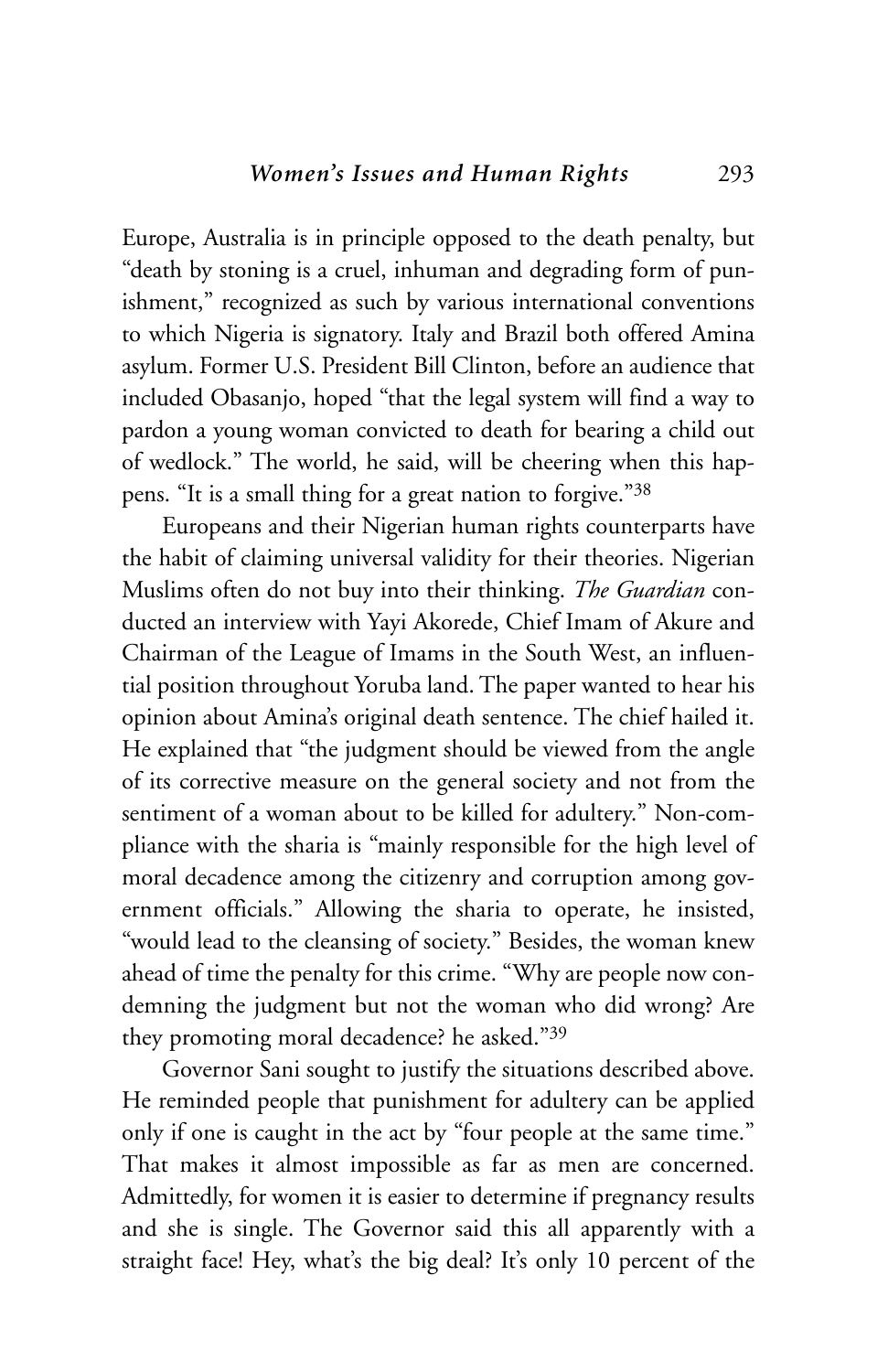#### entire sharia!<sup>40</sup>

Nigerian human rights advocate Abiola Akiyode-Afolabi, whom I believe to be a Muslim, writes

*that the thinking of the court and supporters of sharia is that only women can be guilty of the 'offences' of adultery or fornication. What happens then, in the case of seduction of minors or rape? This suggests that men living under sharia have been given a license to rape women and seduce or assault minors, or even impregnate them in the course of a relationship and then deny responsibility and watch them face a death sentence.*<sup>41</sup>

The BBC published a long article in its "Talking Point" series that features the opinions of a wide international range of people on the question of amputation and capital punishment for adultery. I summarize two Nigerian Muslim opinions from the list. Ali Mukhtar, living in the U.S.A., states that since sharia is supreme, "it should prevail in an Islamic land." He is disgusted when other countries want to impose their laws on Nigeria. Adulterers have brought this on themselves and should "be prepared to suffer the consequences." The argument of discrimination does not hold, since the law "applies equally to both men and women." Mohammed Mukhtar, living in Nigeria, confesses to being surprised at all this debate around the globe. Western media have hyped it up with their own slant on it. But Mukhtar is sure that "justice will prevail." That is, the "process will not be hijacked by media warlords."42 Sorry, sir, it was.

#### 2. GENDER SEPARATION

There is a strong Muslim tradition of gender separation in almost all circumstances except in the confines of the immediate family. This tradition was revived with a vengeance under the new sharia regime with drastic results in some areas of social life, espe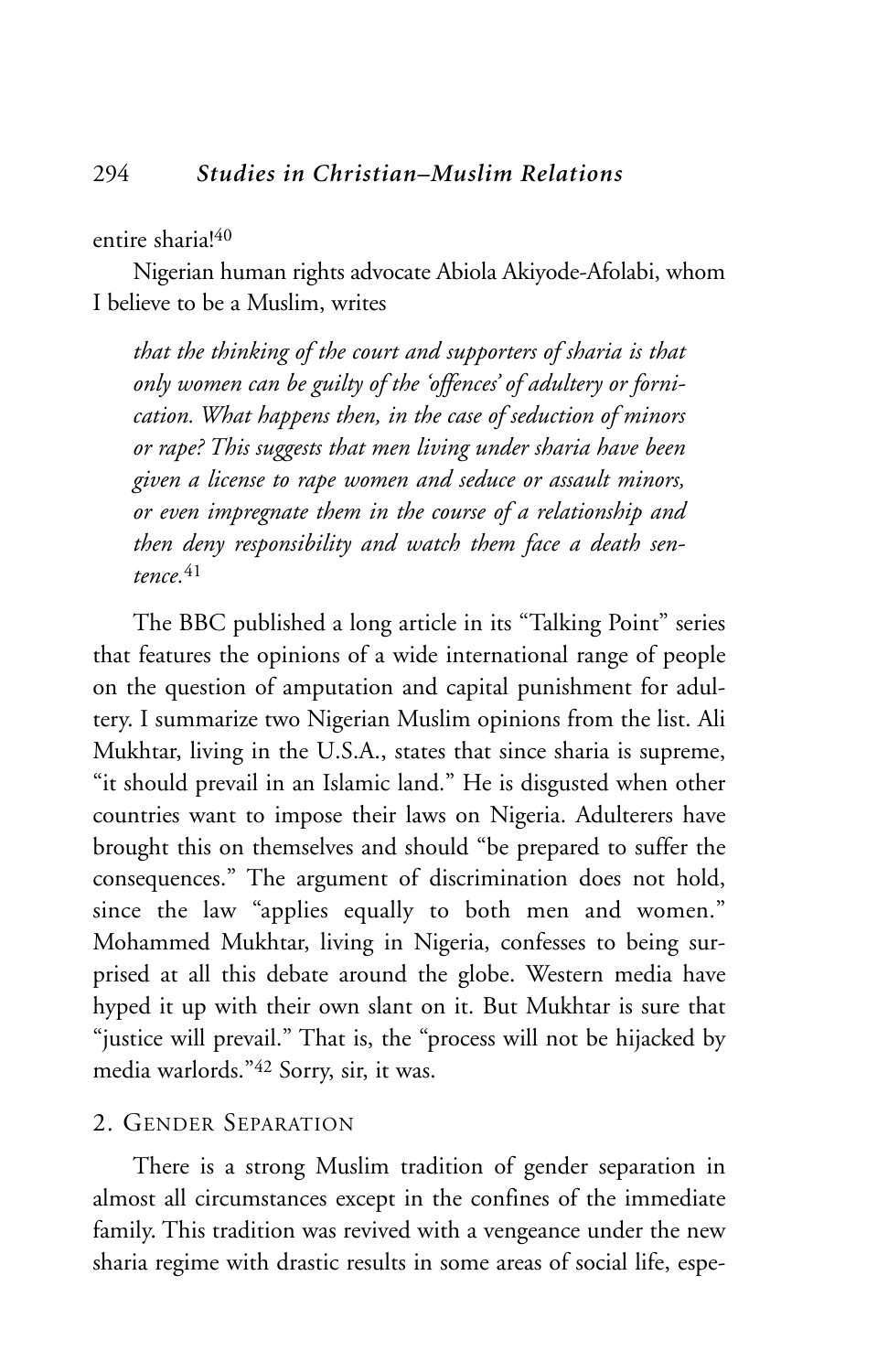cially in transportation and education. From the beginning of his programme Governor Sani wanted to put an end to this indiscriminate mixing "so that all these immoral activities can be eradicated in the society."43

## **a. Transportation**

In Zamfara State, women, whether Muslims or Christians, would in future not be able to mix with men in public transport. The state made plans to make other provisions for them. In the meantime, they can use taxis provided by the state. Eventually, Sani hoped private companies will follow suit, but not everything can be done at once. Within four years he hoped to have buses in place with men sitting in the front and women in the back.<sup>44</sup>

The programme took off earlier than predicted, apparently. Only a few weeks later, Sani "inaugurated free bus service to transport female commuters." This was "to alleviate their transportation burden," since they could no longer ride commercial motorcycles. The service, flagged off on January 31, 2000, appeared on the major streets of Gusau, with loudspeakers announcing the inauguration of the free service. The programme started off with twenty buses. In addition to these free buses provided by the Ministry of Religious Affairs, there was a "fleet of taxis and buses operated by the State Transport Authority, which charge fares and which are likely to carry only female commuters." All buses within the state are "the exclusive preserve of females, while the motorcycles are to convey only the menfolk." The arrangement for interstate buses is to have separate rows for the genders. The report claims that a "cross-section of residents welcome the introduction of this mode of transport and commend the government for the action as gain of the sharia system."45

In reality, much public transport continued as in the past. The major immediate change was that women were no longer allowed to ride on the commercial motorcycles, the "*kabu-kabu*," because they are too dangerous for women. In Islam, women are held in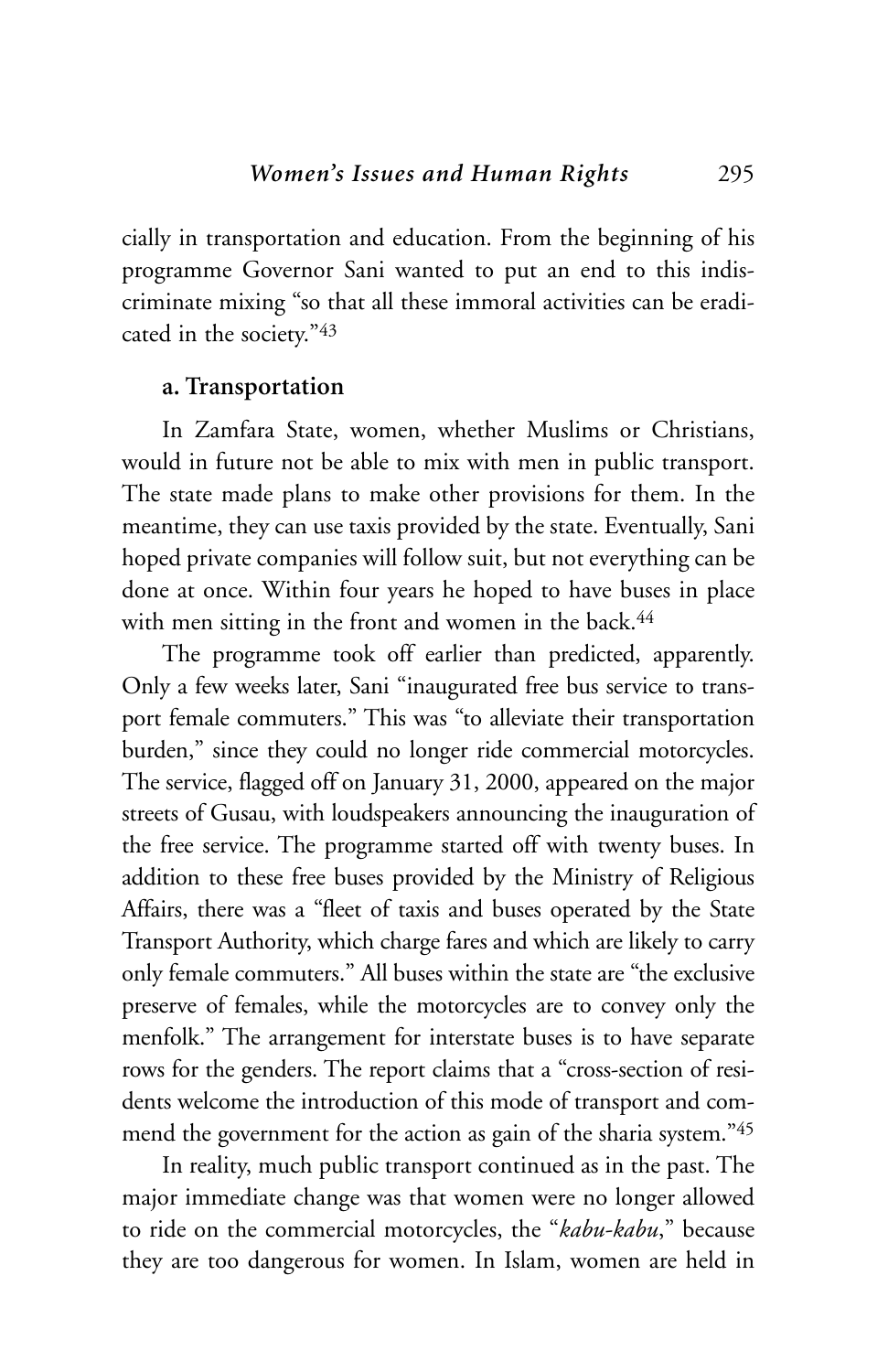high esteem "because of their nature. God has told us that they are really precious and should be given utmost care." So, we are trying to provide them and families with proper public transport.<sup>46</sup>

Around the end of February 2000, five commercial motorcyclists were taken to court for conveying women passengers. Though they all pleaded not guilty, "the sharia court accepted their cases and ordered the accused to be remanded in prison custody.<sup>47</sup> By August, the number arrested was over 200. During that month two motorcyclists received twenty lashings for the same offence. Three hundred people gathered to witness the event.<sup>48</sup>

Adegbite is skeptical about enforcing the segregation of genders in public gatherings and public transportation. He advised the Zamfara Government to rethink this one. "Both sexes should be allowed to use common facilities. It would be sufficient to assign each gender separate areas within these facilities." He also urged that the cost of enforcing separate transportation systems should be considered.49

In May 2005, five years after the inauguration of sharia, Governor Shekarau of Kano announced that his government would soon "launch its new transport scheme, which would address the problem of gender mixing in commercial vehicles." A new law is to ban males and females "from sitting together in commercial vehicles." The government has already "procured buses and tricycles (100 apiece)" for this purpose. The programme would be launched as part of the celebration of the Governor's second year in office. It has become necessary in view of the "increasing incidence" of gender mixing and is codified as Chapter 228 of Kano State laws, while it is in line with sharia. It is "compulsory for us to carry out our activities in accordance with Islamic tenets." It is also "in conformity with the culture and tradition of the people of the state." The announcement did not specify the penalty for non-compliance.<sup>50</sup> But do note that the new law is part of the common law, not of sharia, though in conformity with the latter. That means Christians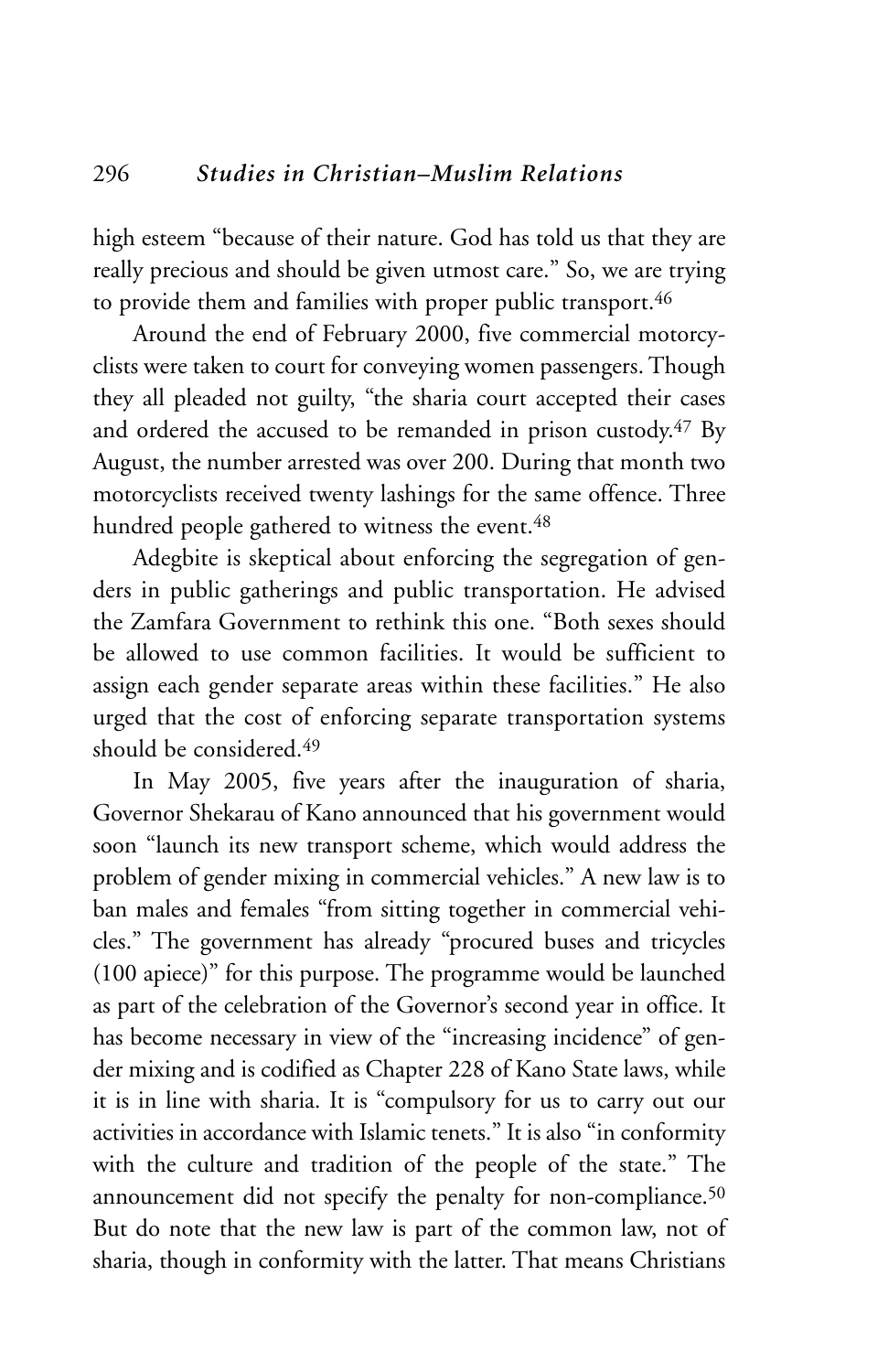are also subject to the provision.

In June 2005, the Amalgamated Commercial Motorcycle Riders Association of Nigeria decided to hold a campaign to have its members accept uniforms designed by the Kano government. The point of the uniforms is to put some order into the service as well as stopping members from picking up female passengers. The Association agreed with the sharia prohibition regarding women passengers.<sup>51</sup>

An article indicating mixed feelings on the part of average Muslim citizens in Kano, both women and men, about the motorcycle ban on women appeared in December 2005. The women's complaints include the following. (1) While the intention is to protect the dignity of women, the law ends up contravening human rights laws. (2) Maimuna Abdu Yakasai agreed that women do not like "climbing motorcycles of men whom we do not even know, we have to do so because we cannot afford taxi fares and the tricycles of the government are not adequate." (3) Hauwa Idid of Sheka has a disability that prevents her from entering a car, but she can get on a motorcycle, provided the driver tilts the vehicle in a special way for her. (4) Habiba Imam, a *hisbah* member, agrees that women should not use motorcycles but her commuting problems force her to use them due to insufficient alternatives. (5) Easter Emmanuel of Sabon Gari, a Christian, feels that the law should not affect Christians. Besides, businesswomen need to move fast and thus do not want to waste time waiting for taxis. (6) Comfort Orji, also a Christian, cautioned that women "should be conscious about how they board motorcycles and stop exposing their laps."

Muslim men also had their say. Some feel that the government should reconsider the ban in view of the harsh economic conditions. A motorcycle ride is cheaper than a taxi. Salisu Magaji Gombe observed that "hoodlums have hijacked the law and are using it to their own advantage." He had seen how callously a woman with a baby on her back was pulled off a motorcycle. "Is this how sharia is practiced?" He suggested that the Governor go to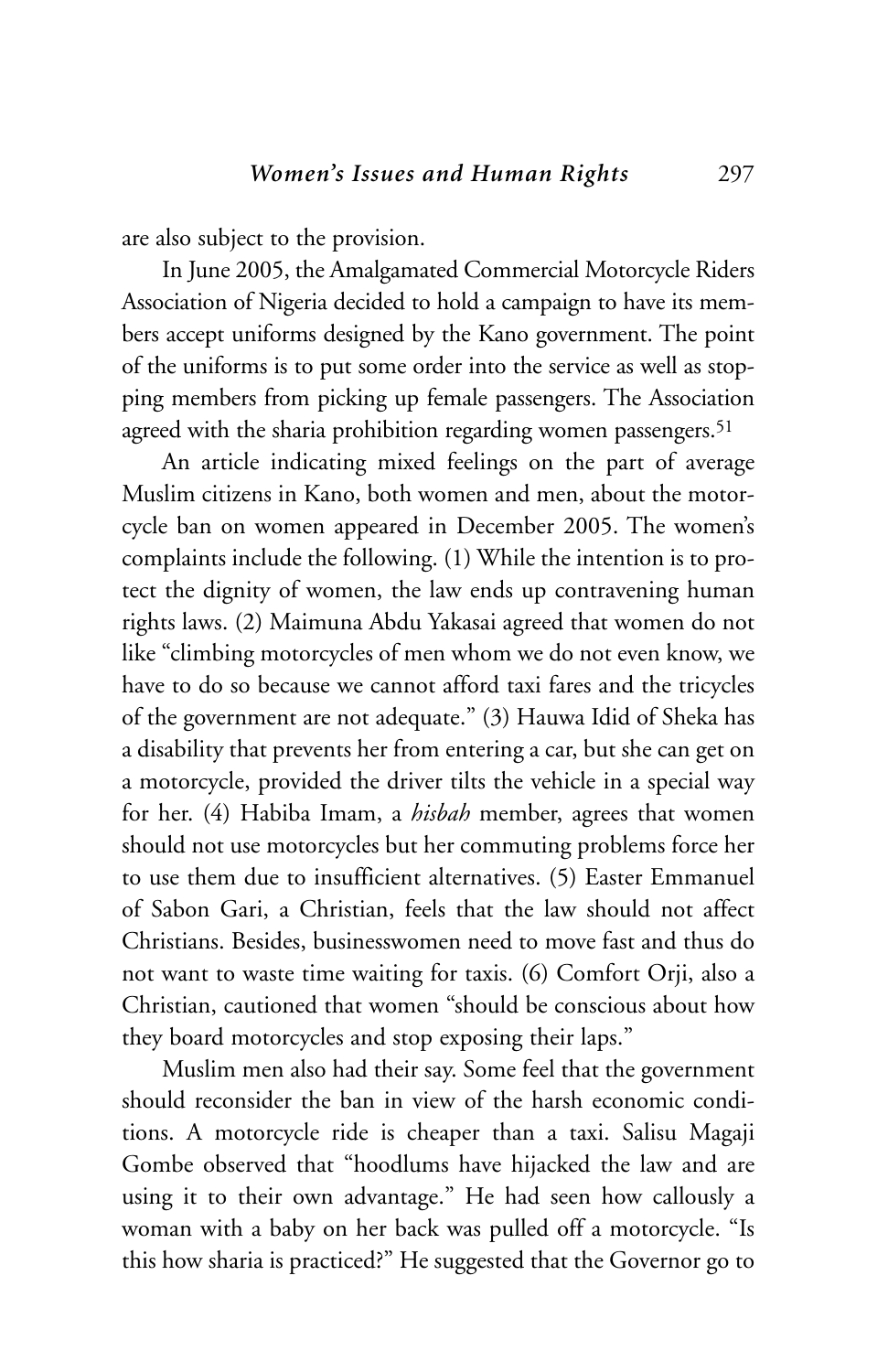Iran to "see how sharia is practiced [there]. Sharia is not punishment." Adamu Ibrahim is of the opinion that the government should defer the ban until it has sufficient tricycles.<sup>52</sup>

When you check the balance of the critique, it appears that opposition to gender separation in public transport is mild. There is more pragmatic critique of the way it currently works than principial rejection. It does seem to fit well in the culture of Kano's Islam.

## **b. Education**

Governor Sani also wanted to put an end to gender mixing at secondary schools. In an interview with him, Director asked him what this would mean for schools, including federal schools in Zamfara. Sani did not intend to touch federal schools. They are not his business. But as to Zamfara state schools, he intended in the future to build separate schools for girls and boys with each having only teachers of their own gender.<sup>53</sup>

In his interview with Oladipo, Sani went into a few more details. The reason for the separation in the schools is that "the number of girls that are pregnant in mixed schools is increasing daily and therefore parents are withdrawing their children from schools and getting them married at a tender age. This [new] policy has changed the trend. The level of enrolment, specially in female schools, has more than tripled." This policy is not in force for primary schools. There the boys sit in the back and the girls in the front.

Karima Sani, the Governor's wife, recently gave girls' education "a boost" when she declared that girls' education would now be "compulsory and free from primary to tertiary levels." In addition, she announced that child beggars (*almajirai*) of both genders would be given "vocational training and western education."54

The ban on gender mixing did have its pockets of popular support, even among tertiary students. In mid-2003, students at the Kaduna Polytechnic protested the entry of female students to the male hostels. They had mounted roadblocks on the campus in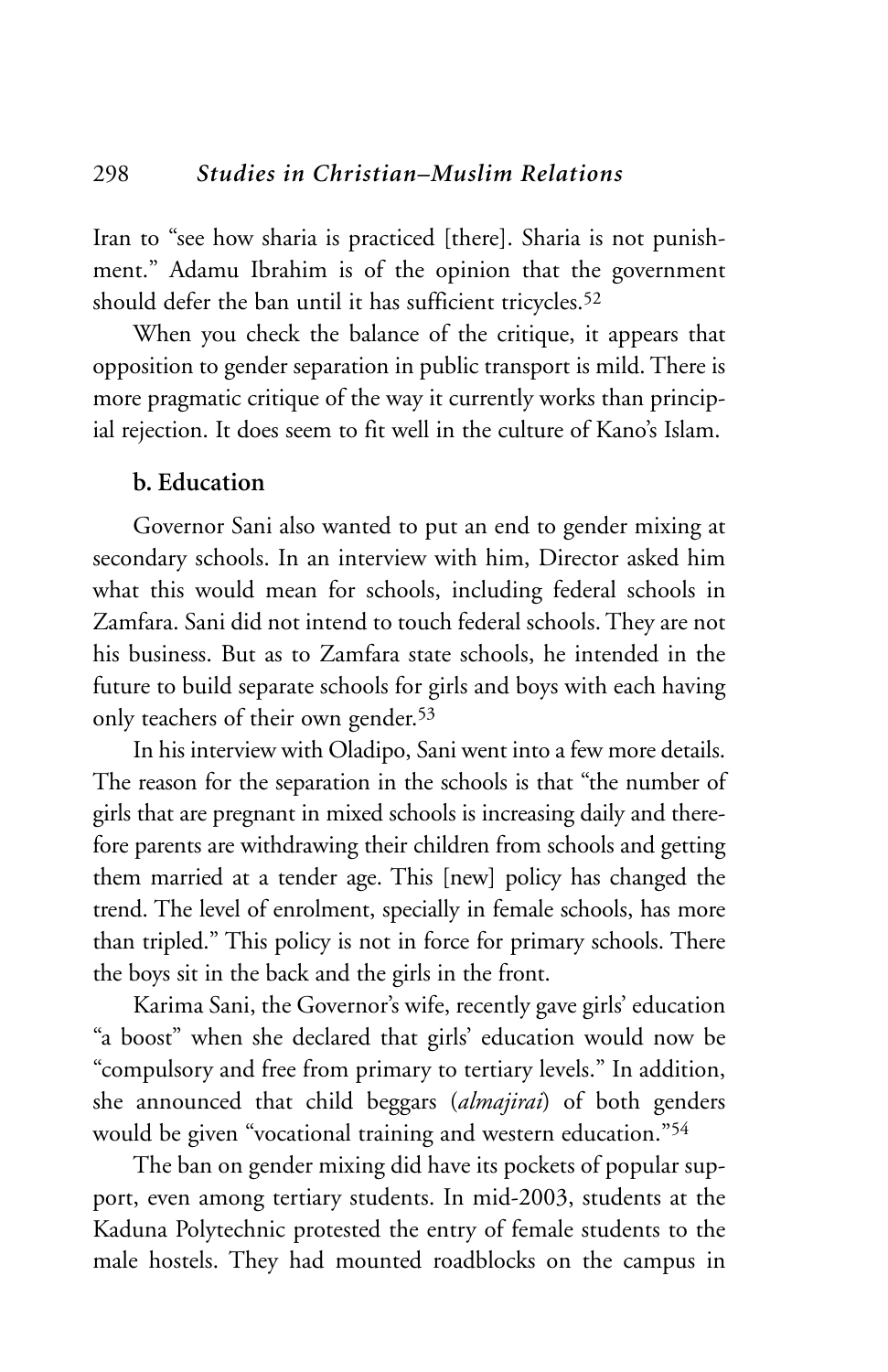protest. Violence never being far below the surface in Nigeria, antiriot police were deployed to the campus and environs, while the authorities decided to close the place and send students packing.55 *Rigakafi ya fi magani!* Prevention is better than cure!

#### 3. FEMALE DRESS CODE

Sharia has also led to a new dress code for women. Actually, this is a revisiting of an issue that predates the new sharia era.56 The subject takes in a number of related topics, but underneath it all is the concern for female modesty so as not to unleash the sexual lust of men. It is one that always seems to haunt Muslim men. This concern has long been a confrontation front between the religions.57 Please consult the references in the preceding endnote, so that you understand the basic issues without my repeating myself.

It definitely is not merely an elitist issue imposed on the masses. One Murtala Dodo Mujammad of Katsina State, a person of ordinary social status, wrote a letter in *The Pen* in which he warned against the dangers of sports. A major issue to him was precisely the matter of attire: "Most of the sports have a certain mode of dressing which is contrary to the teachings of Islam. Females are required to dress in shorts, thus exposing areas of their bodies which should not be exposed. The most incredible sport of all is swimming, where females are required to dress in bikinis. *Subhanallah!"*<sup>58</sup>

Shortly afterwards, the Kano government announced they were about to introduce nurses' uniforms that conform to Muslim standards of modesty. They described the current uniform as "almost naked" and expressed their strong contempt for that fashion.59 For a recent and rather typical passionate article on it by a Muslim man, I refer you to Umar T. Umar in Appendix 36.60

Kurawa occasionally "loses his cool" with respect to Christian criticism, if not ridicule, of Zamfara sharia dress provisions. He accuses one Reuben Abati of banality, drinking beer and enjoying "sexual fantasy" when the latter wrote the following about sharia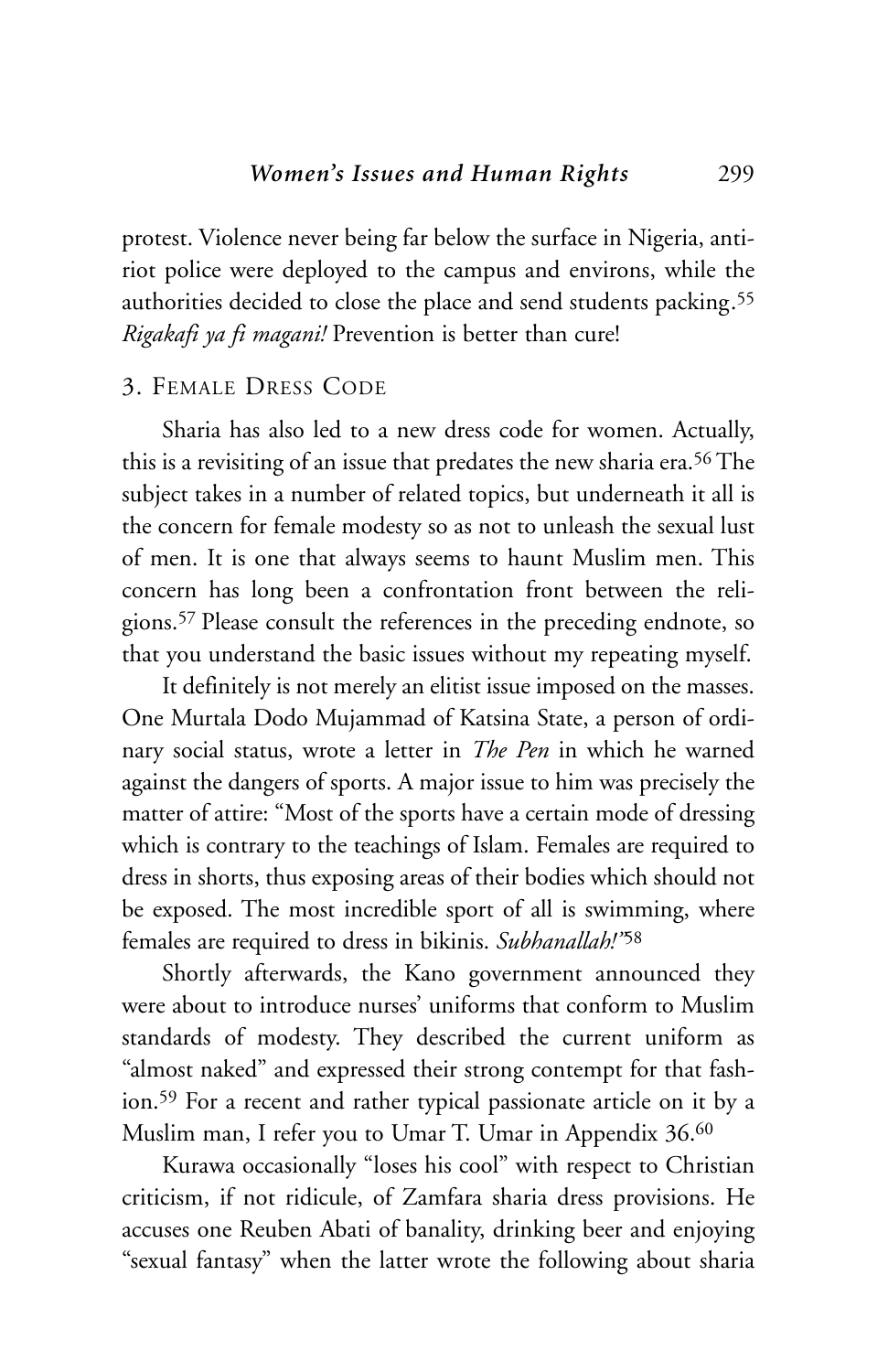dress restrictions. "There is something sensual; that is, there is something that brings out the beast in us when we encounter beautiful women who are trying too obviously to shut us out. When a woman dresses freely, without any ideological encumbrances, we are likely to just look and thank the Good Lord. In Zamfara, however, lust stalks the streets." Kurawa quotes the response to Abati of one Q. Adunmbaku, who reminds Abati that "freedom of expression has limits that every responsible member of any civilised society ought to respect for the common good."61

In Chapter 2, I mentioned the decision of the Kano House of Assembly to pass only laws that are sharia compliant. Soon afterwards, the state made it compulsory for all girls in state-government schools to wear the *hijab*, regardless of their religion. This did not cover federal or Christian schools, but since the latter had been mostly closed, many Christian girls were affected. The Commissioner for Education, Ishaq Mahmoud Umar, explained that the measure was "part of the government's efforts to uphold public morals and ensure that the teachings of Islam are applied in each and every aspect of governance." But if you think this was a new issue, think again.

It took some time for the policy to be carried out. The Societal Reorientation Committee *(A Daidaita Sahu*) of Dala in 2004, for example, distributed 500 *hijab* to the students of Government Girls College "to make the college compliant with Islamic mode of dressing." The Chairman of the local government, Madakin Gini, promised that soon all the schools in his jurisdiction would "enjoy the gesture." Those who had not received one should practice patience, as theirs would soon arrive.62 Governor Shekarau explained that the new dress code, in Hausa called *"suturar mutunci*" ["respectful dress" or "dress of respect"], aims to "re-establish proper dress for the youth," while a programme to remove girl street hawkers, called *Fansar 'Yar Talla* ["Rescuing Girl Traders"], seeks to "restore the girls right to education."63 The Kano State Government also prohibited the wearing of dresses considered indecent on the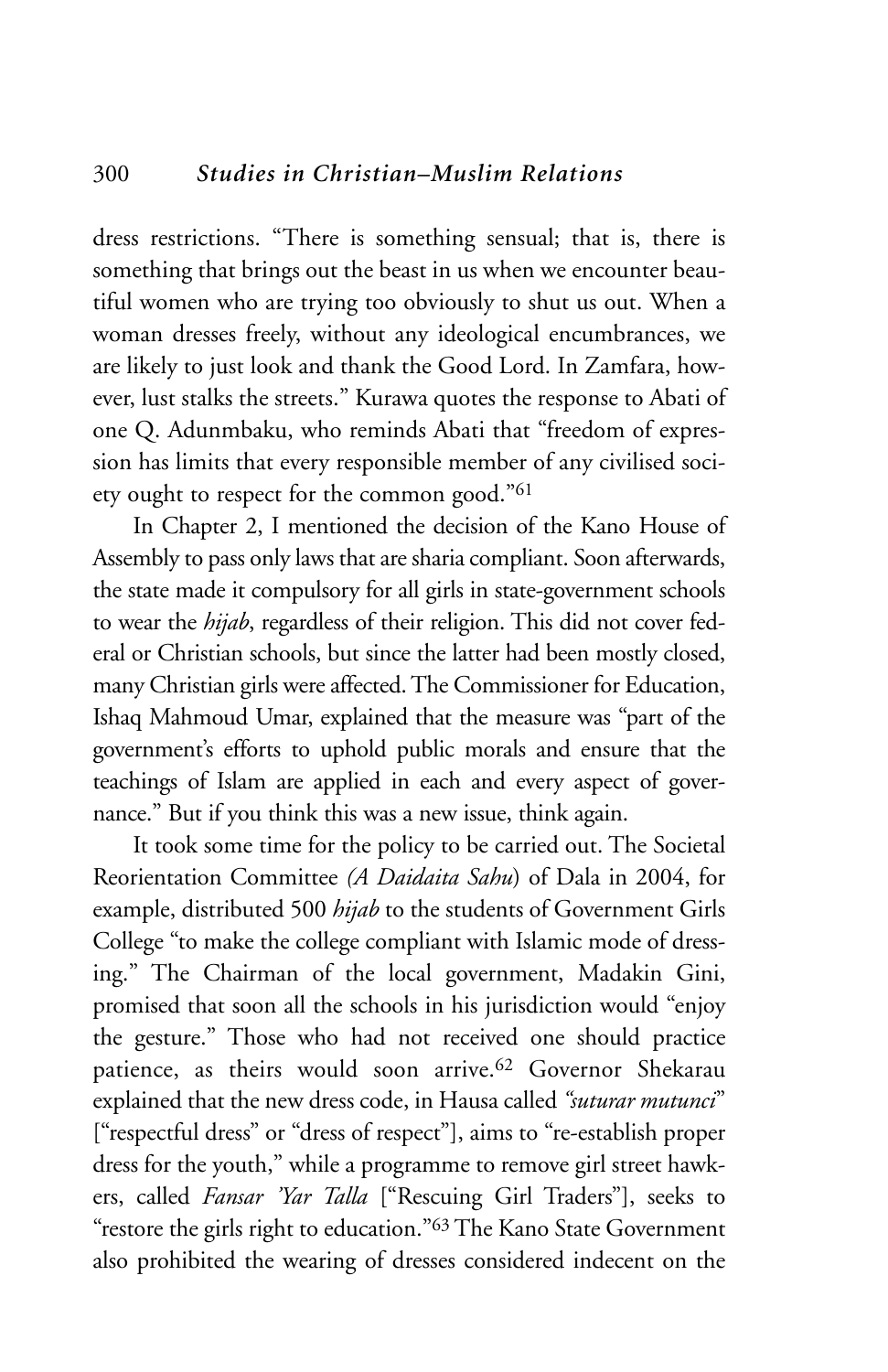part of women in institutions of higher learning. Those who failed to comply were in danger of getting expelled.64

However, when Christians display a negative attitude towards the *hijab*, even for legitimate reasons, things can get very ugly. Please read the following story from Kaduna State.

*A group known as Foundation for Ethnic Harmony in Nigeria (FEHN) has called on Muslim Students at ABU, Zaria, under the aegis of Muslim Students Association, to drop the death threat it allegedly placed on a lecturer in the Faculty of Law, Mr. Andrew Akume. The group, in a statement signed by its National Publicity Secretary, Joy Omateyi Imeli, said Nigeria has suffered so much religious, ethnic and political violence, which had led to loss of many lives and properties.* 

*There were reports yesterday of growing tension at the University, following a death threat on Akume by the Muslim students, who said he walked a fellow student out of class for putting on a hijab. The death order, said to have been issued after a meeting by concerned Muslim students, accused the lecturer of "assault on Muslim sisters and blasphemy against Allah and Islam."*

*FEHN said issuing a death threat is not the best solution to the matter, adding that "Islam is a religion of peace and abhors discrimination." "The Muslim students should have a rethink on the Fatwa pronouncement, because such statements and actions could lead to reprisal attacks or actions, which are not healthy for the growth and development of the nation in general and ABU in particular, considering the numerous closures the school has experienced as a result of various crises," it said.*

*Akume, who is a member of the University Senate and Assistant Dean of the Faculty of Law, is said to have gone into hiding. The matter has attracted the attention of Benue State*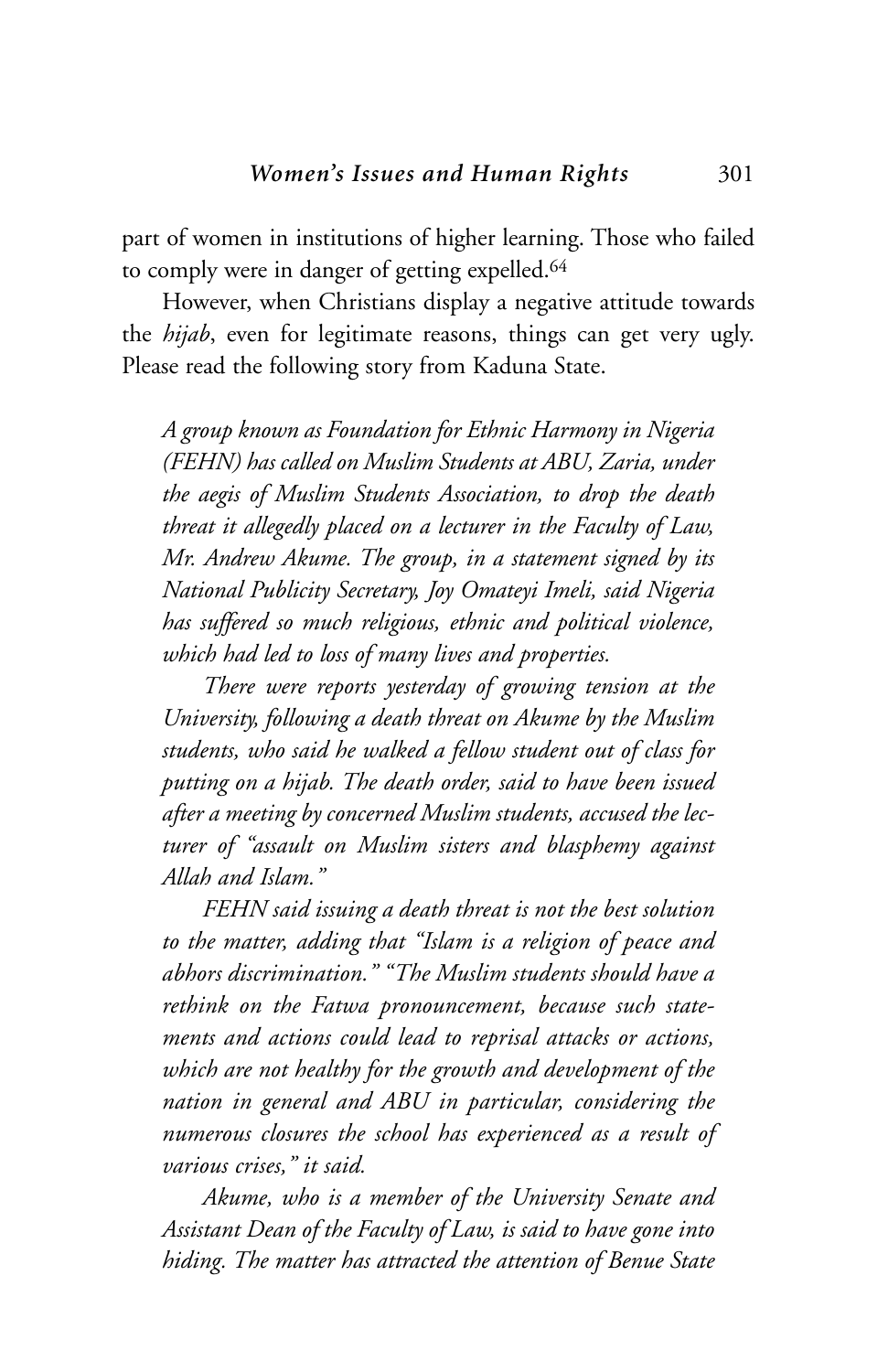#### 302 *Studies in Christian–Muslim Relations*

*government, where the lecturer hails from. Reports say Benue State Governor, George Akume, had already written to his Kaduna State counterpart, Alhaji Ahmed Makarfi, urging him to intervene in the case.*<sup>65</sup>

Additional information has been provided by a British-based organization whose name and sources I am under obligation to keep confidential for the sake of safety. It collects information from responsible Christian leaders in Nigeria. In its report for October 7, 2005, we read,

*Two fatwas are circulating around a university in Zaria city, which condemn to death a Christian lecturer called Andrew Akume, who is dean of the law faculty. He is accused of "assault on Muslim sisters and blasphemy against Allah and Islam." These charges arise from an incident when he asked a female Muslim student to remove the covering over her face. According to Akume, the Council for Legal Education bans clothing which hides the identity of a student. Akume has gone into hiding.*

The story speaks for itself.

Considerable heat was generated during 2001 about nurses' uniforms at the Federal Medical Centre in Azare, Bauchi State. Hospital authorities had ordered all nurses to wear a new sharia-compliant uniform. The uniform included trousers and veil. Eleven nurses refused and were sacked. They took the case to court, but the story of their reactions belongs to Monograph 7. Two years later, Caroline Cox, Deputy Speaker at the British House of Lords, was hosted in Nigeria by the Macedonian Initiative. After she met with the nurses in Lagos, she pledged to use her position to ensure that they receive justice. She would do this by initiating debate in the House of Lords and also by the British Foreign Office to urge Nigeria to reinstate them. Christian Solidarity Worldwide, a British human rights organization, was also working on the reinstatement of the nurses.<sup>66</sup>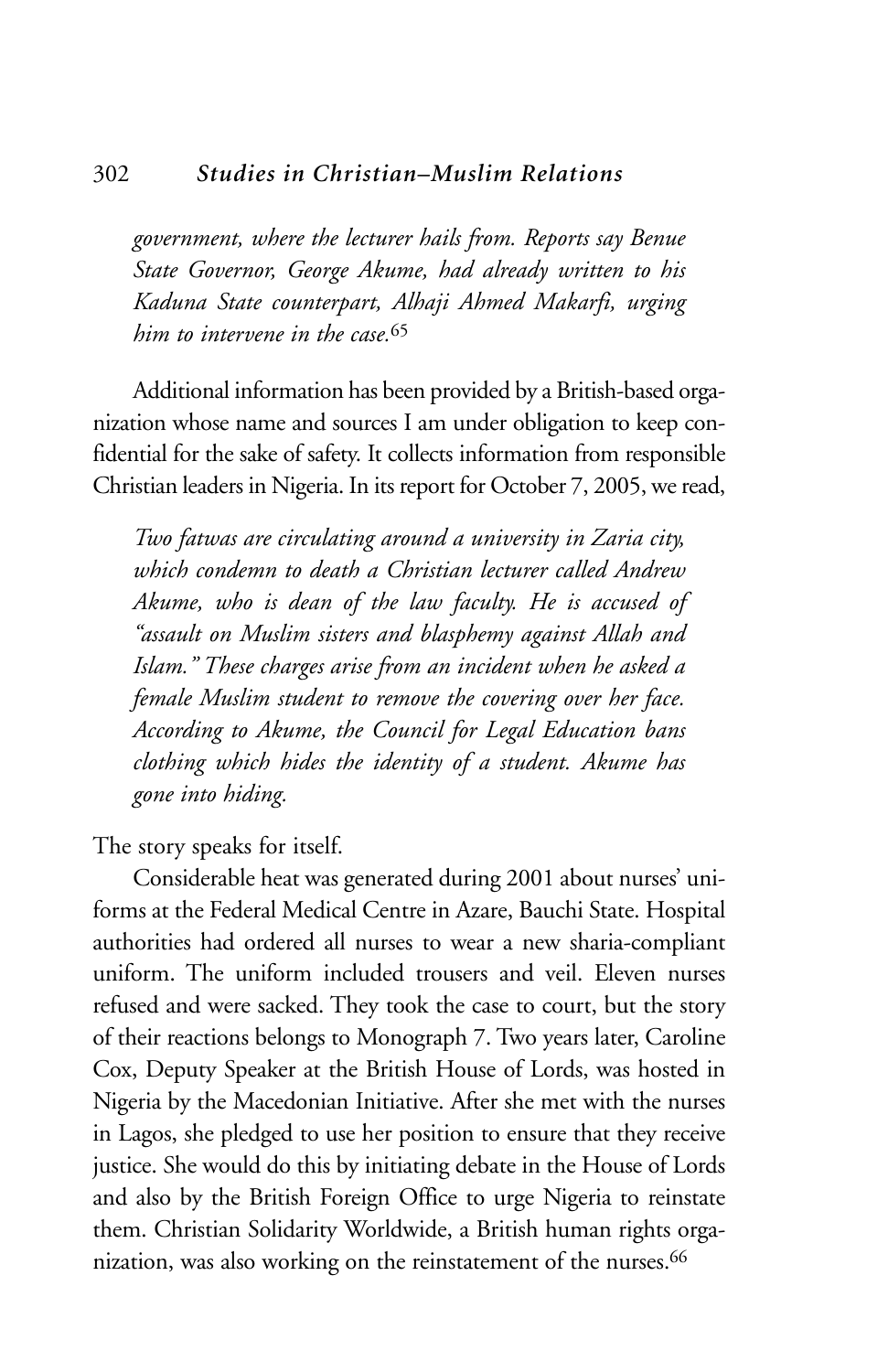In such a context Sani's announced plans to change sports uniforms for both women and men are not so outlandish. However, one easily reads between the lines that the real concern was women's uniforms. Men were mentioned only to avoid the impression of one-sidedness or discrimination. He announced, "New sets of sporting kits would be designed for Zamfara state men and women to reflect the teachings of Islam." This "became necessary in view of the state's adoption of the sharia legal system."67

Lateef Adegbite, in a speech delivered at a turbanning event, expressed his great delight at the spread of Islam in Europe and, especially, in the U.K. He said, "Whenever I go through the streets of Oxford and see many women clad in their *hijab*, I would think that Islam has taken over England." And then he added, "That is what we want in Nigeria."<sup>68</sup> Now, that can be understood in more than one way. Think about it.

## 4. MISCELLANEOUS WOMEN'S MEASURES

There is a number of other gender issues that I have bundled together here. Some of them originated with the UN and from there were channelled into Nigeria through the FG.

#### **a. Prostitution**

Prostitution, of course, is not an exclusively female problem. However, in the sharia context it is generally dealt with as a female issue. It is frequently listed among the evils that the new sharia regime will eliminate. Hence Karima Ahmed Sani, the wife of Governor Sani, gave "a new lease of life" to forty prostitutes by giving each a cheque of N25,000 [\$185]. This "money was intended to enable the women to set up small-scale business ventures so as to secure alternative sources of income." This was in follow-up of sharia. She also advised "prostitutes wishing to get married to hurriedly do so in their interest, while those seeking to lead decent life but have no suitors" to contact her office for assistance. However,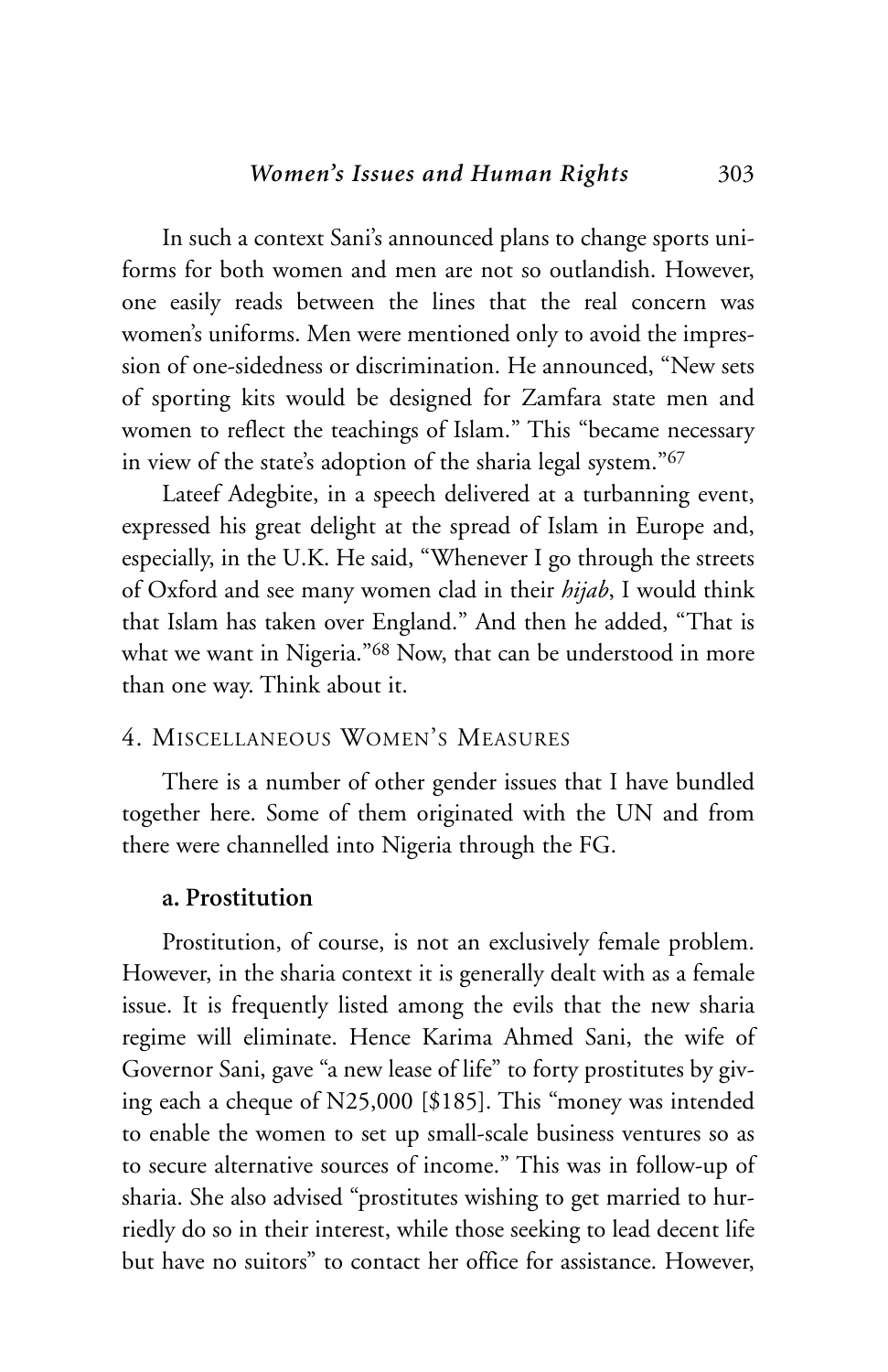"the women must be sincere in their claims as the genuineness or otherwise of their request will be investigated."69

## **b. Polygamy**

Strictly speaking, it could be argued that polygamy is not part of our topic, since it existed prior to the new regime and is covered by the civil part of sharia that was in effect all along. However, it is a relationship that intrigues many non-Muslims, often with an overlay of annoyance, contempt and sense of superiority, but also curiosity. And, of course, it surely has to do with women's roles and rights.

During the course of his interview with the Governor, Nweke asked, "Muslims are polygamous and are permitted by Islam to marry up to four wives. How is it possible to treat four women exactly the same and equally without favouring any one above the other, in accordance with sharia?" Sani responded by referring to the sharia provisions for the family: "How you take care of your child, their education until they are grown up and independent, including how you marry, their rights, their own responsibilities—all these are stipulated. If I violate one of the provisions, my family would not allow me. One of the conditions for polygamy is that you must not take one to be a special wife. You must treat them equally, as much as possible."

Nweke pursued him on the subject of the public role of a governor's wife. How would Sani "create the office of the First Lady?" Sani explained that when the issue of a public function for a wife first arose,

*I contacted the first wife. She declined the offer. You see, she has [only] a secondary school qualification. The second wife is a medical doctor; the third wife has a diploma. At the time of the consultation they were all seated in the same room as we discussed the issue. I asked the first wife, but she said, "No." I then had to ask the second wife and she accepted the offer and so the medical doctor now represents at any function. She represents*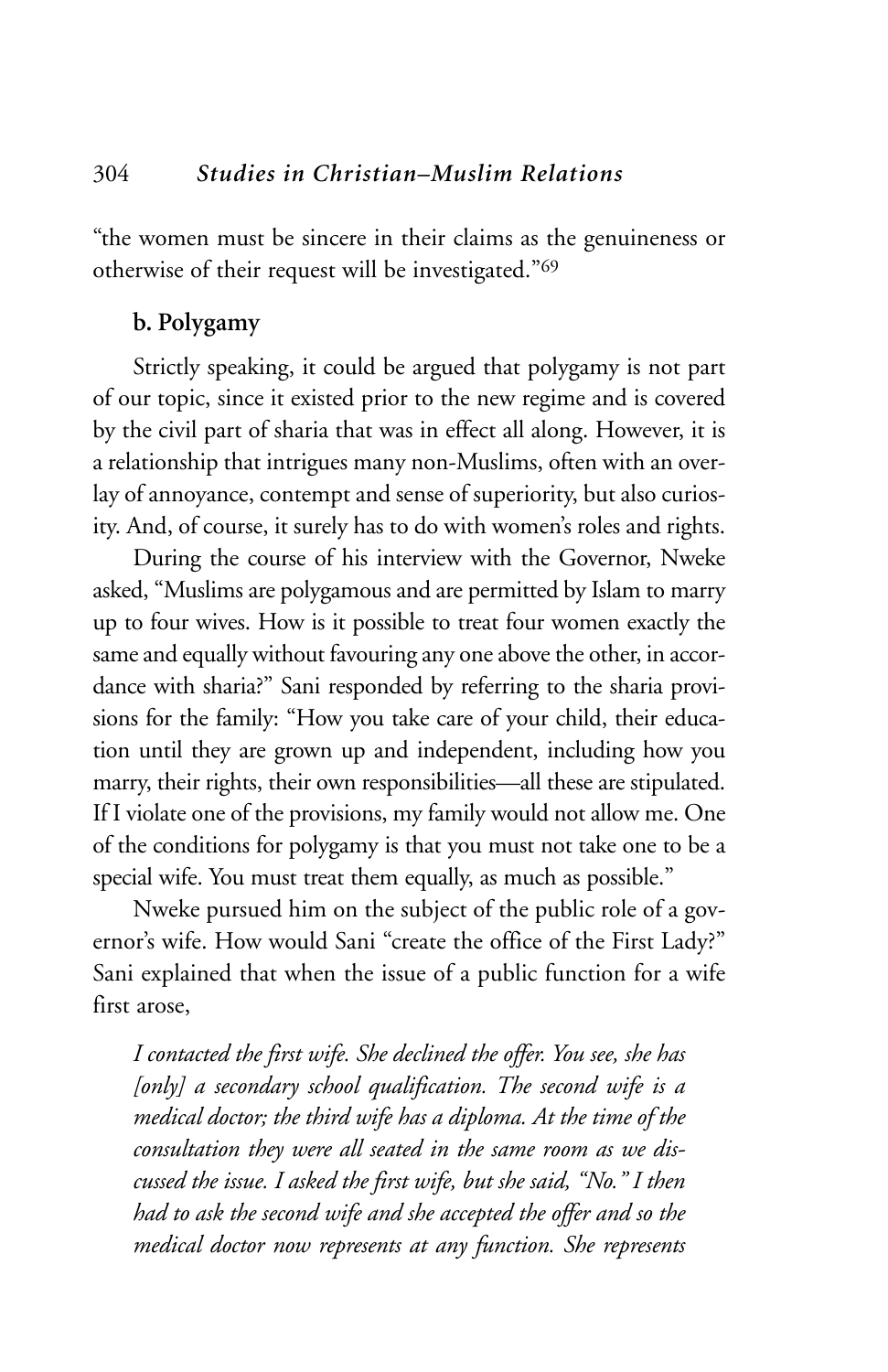## *them [women], represents the family and represents the state.*<sup>70</sup>

Further down in this chapter, I discuss attempts by the FG to eliminate capital punishment in Nigeria.<sup>71</sup> An attempt to outlaw polygamy in order to meet UN standards was made at the same time. Since polygamy is not a major issue in this chapter, I will not summarize all the Muslim objections to this measure, but object they did and strongly so. All the objections and threats expressed by Dati Ahmed against the elimination of capital punishment were also aimed at the attempt at eliminating polygamy. Muslims will fight it tooth and nail.72

Sanusi has an interesting take on the subject. The West critiques polygamy, but they allow "sexual relations with any number of women based on mutual consent" as well as "relationships of varying degrees of permanence" and all "without breaking the law." However, when they want to "regularize" or, as Sanusi puts it, "do the right thing and marry these partners," they become criminals. "This is incomprehensible to Muslims and is clearly hypocritical. A society that legalises sexual relations with multiple partners has no moral basis for outlawing the same relationships established on a legal footing," i.e., marriage. "What is not evident is the equation of polygamy with injustice or immorality by societies that make multiple sexual partnerships perfectly legal so long as they are not, if you like, legal"! Sanusi concludes, "The criticisms of patriarchy and polygamy tend often to represent a judgment on a people's culture and tradition from the standpoint of a part of the world that has always considered itself to represent the *telos* [end or goal] toward which all societies must evolve."73

## **c. Street Hawkers**

Gradually the ramifications of sharia are working their way throughout female culture. In May 2005, Kano State banned street hawking by girls. These are usually little, underaged girls whose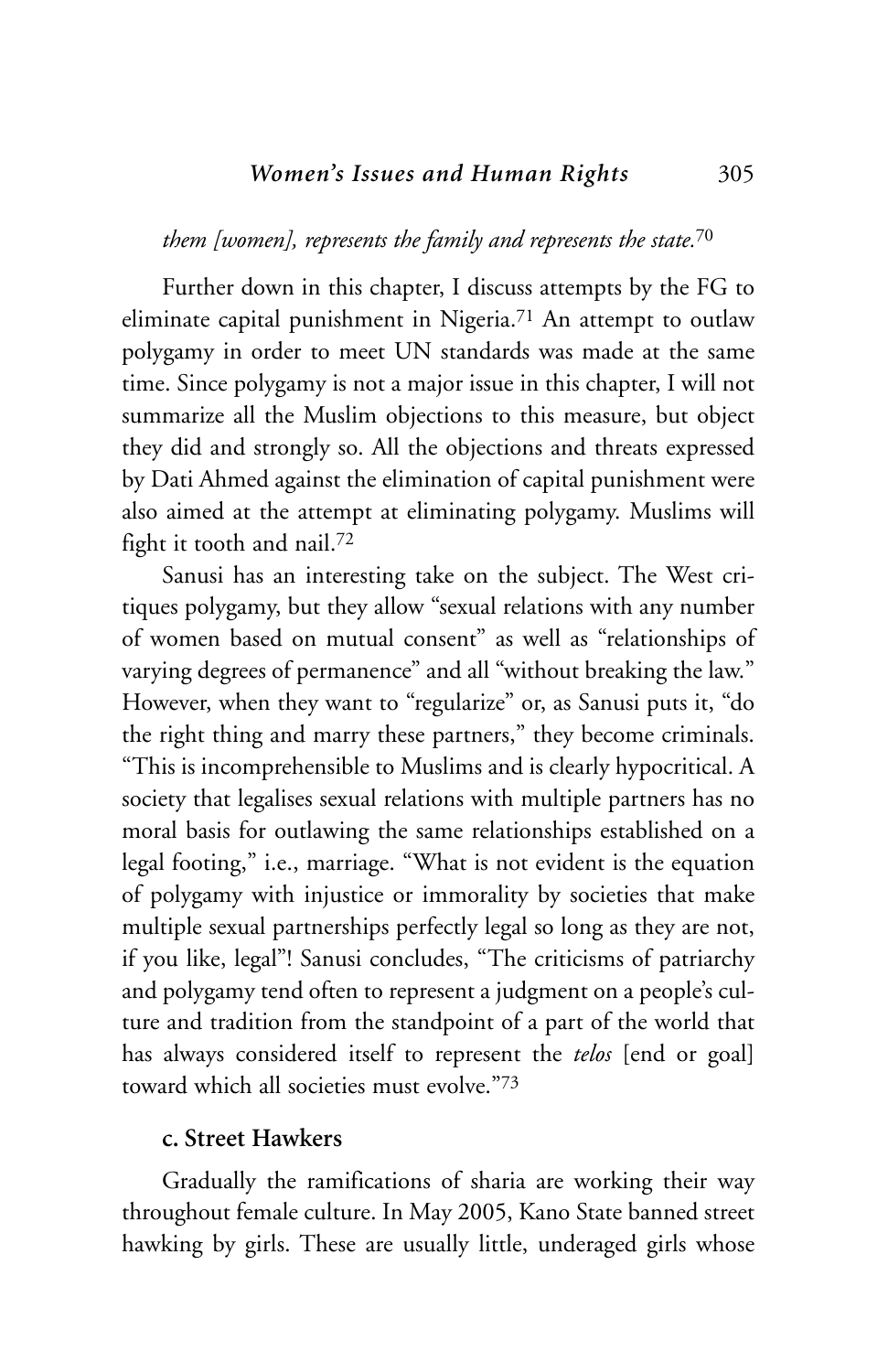## 306 *Studies in Christian–Muslim Relations*

livelihood exposes them readily to sexually dangerous situations. However, true to the nature of sharia, the government tried not to condemn them to unemployment and loss of income. The affected girls—seventy of them from forty-four local governments—have been offered scholarships, while their mothers "were presented with sewing machines and N10,000 cash each."74

## ▲ *The Status and Role of Women in General*

In the minds of its critics, the sharia Governor Sani unleashed is associated with an oppressive posture towards women, grossly restricting their freedom, often under the guise of protecting their honour and dignity. That is hardly the way Sani himself views the matter. In his interview with the Governor, Ray Nweke asked him about the place of women under the new dispensation. Sani responded, "Women have total rights and with that there are also responsibilities. They have responsibilities to the family and the home, as is the case in some other religious settings. Education is also a key area of responsibility for women, with particular responsibility for the upbringing of the children."75 However, his attempts at strict gender separation are hardly in keeping with the above statement. It is a world defined by men who seem to be afraid of their own sexuality and who want to maintain their position of power. This is not merely my conclusion, but it is an opinion expressed frequently by Muslim men who oppose the current sharia regime.

Muslims are often amazed at the scathing criticism directed to Islam for its oppression of women. Why, they repeat time and again, we honour women. A. M. Muhammad argued that "In Islam the equal status of the sexes is not only recognised but insisted upon." "The unregenerate male" tends to "forget the all-important part which the female plays in his very existence and in all the social relationships that arise in our collective human lives. The mother that bore us must ever have our reverence. The wife through whom we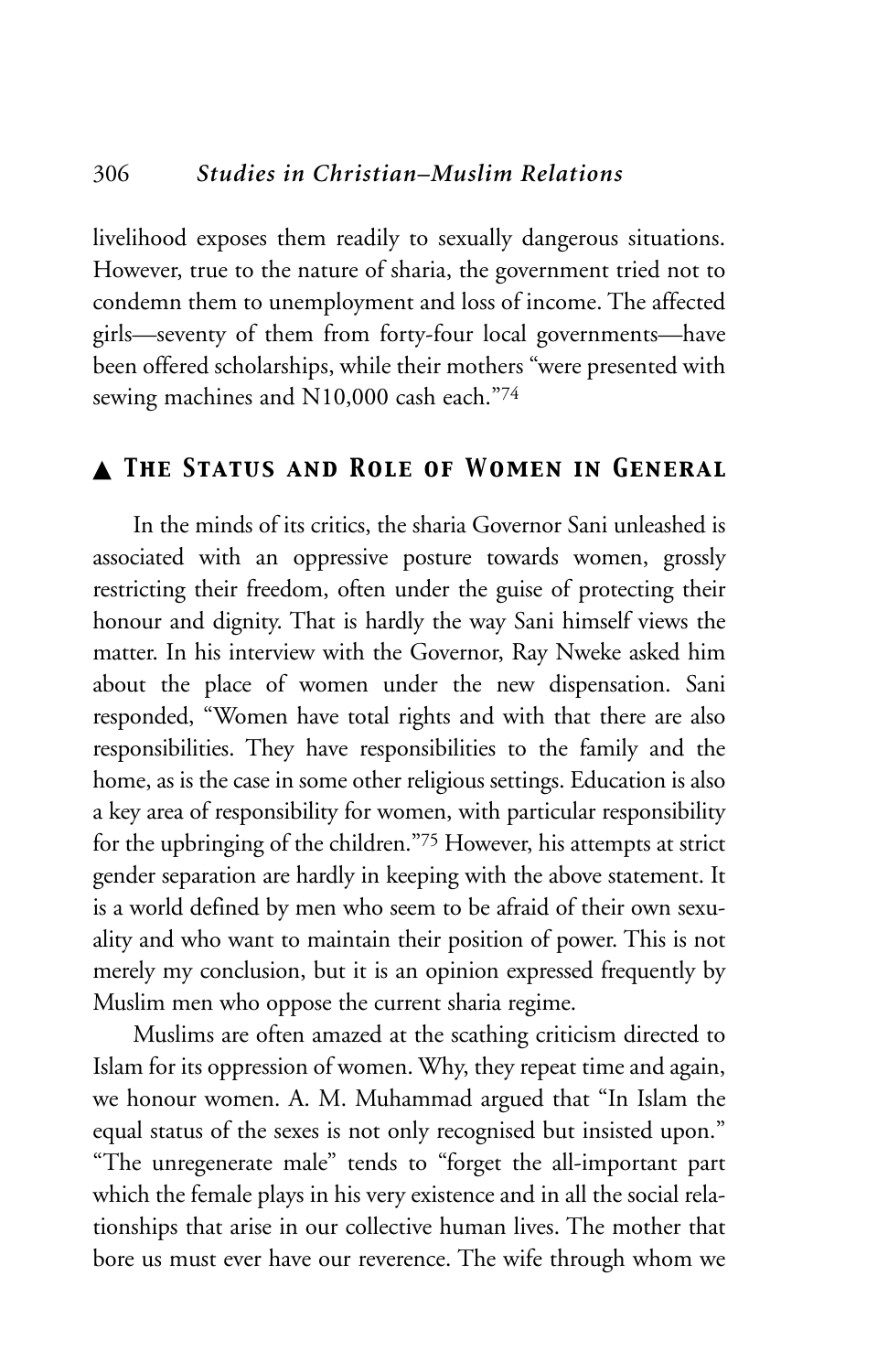enter parentage must have our reverence."76 Indeed, but does that require that men exclusively set the parameters?

## ▲ *Critique by Muslim Women* \_\_\_\_\_\_\_\_\_\_\_\_\_\_\_\_\_\_

We have already heard the voice of Aisheta Lemu from the presharia days. It was a critique not of sharia so much as of the actual practice of Muslim men to restrict the freedom of women. She emphasized education and called upon the revival of the liberal attitude of Shehu Danfodio. She demanded an end to Muslim oppression of women.

During the new sharia era women increasingly voice their demands for liberalization. This frequently entails a rejection of the Islamist style of sharia as oppressive and outmoded. The sharia adultery cases upset many international organizations. The Rights and Democracy (International Centre for Human Rights and Democratic Development), based in Canada, awarded Ayesha Imam, the Nigerian woman who coordinates BAOBAB for Women's Human Rights, the John Humphrey Freedom Award "for her work against the restrictive and discriminatory forms that the new sharia criminal laws in Nigeria have taken." Her "commitment to the women's rights movement in Nigeria and throughout Africa and the Middle East inspires us all. We hope that this international award will help to highlight the dangers faced by women and girls under this rigid sharia system," said Kathleen Mahoney on behalf of the Centre. Other comments in the article announcing the award include the following: "Imam has been involved for many years in the campaign against the application of a conservative sharia in the northern states of Nigeria." Under the auspices of BAOBAB and its volunteers in fifteen Nigerian states, Imam "has courageously taken on the risky task of protesting violations of women's rights whether under Muslim, secular or customary laws."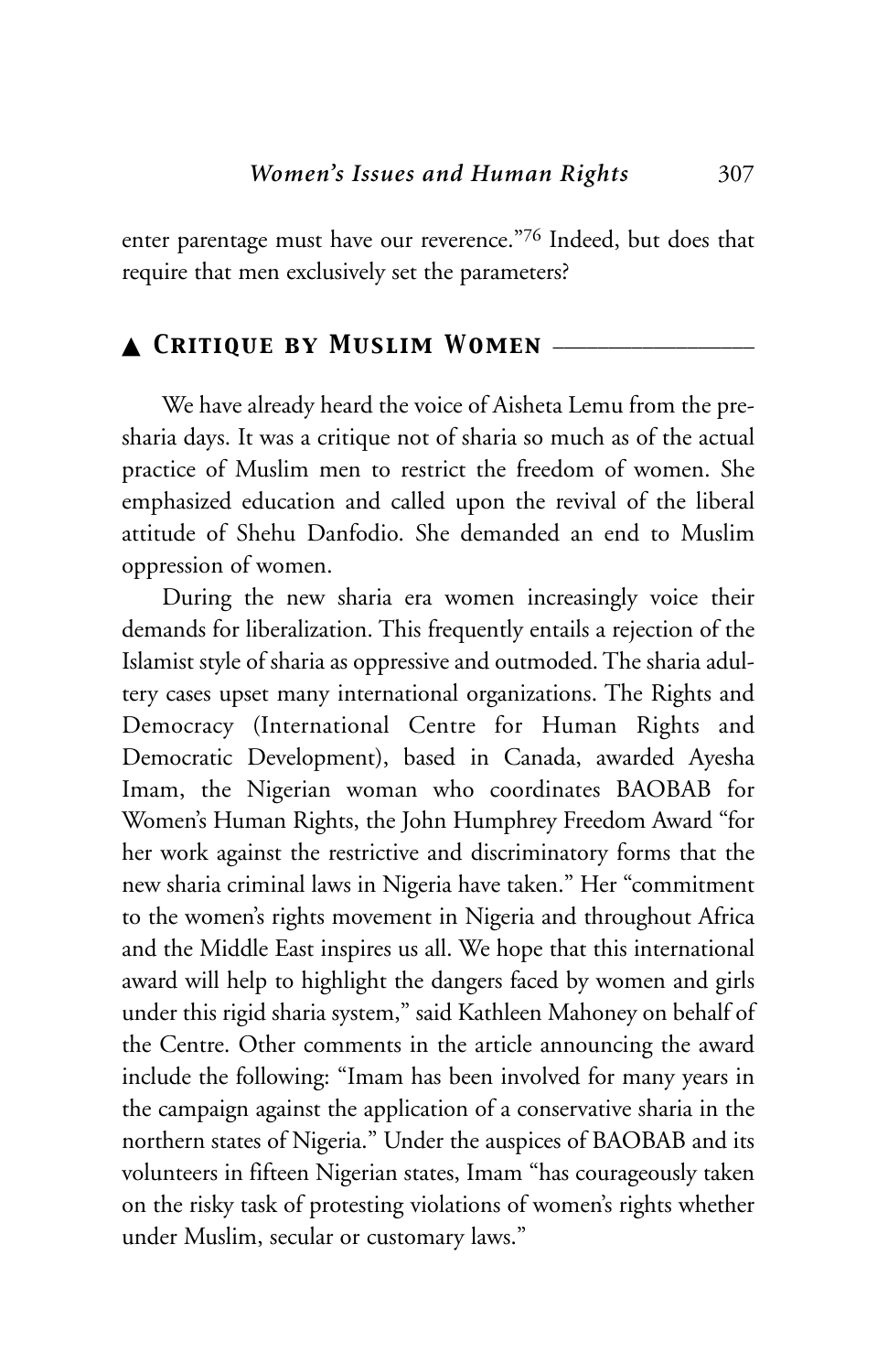#### 308 *Studies in Christian–Muslim Relations*

*She mobilized civil society organisations across the country to protest the planned adoption of a conservative and discriminatory form of sharia law and brought the issue to the national discourse showing how too often conservative religious laws have been used in some Muslim countries to perpetuate violence against women. She has brought international attention to the discriminatory application and conservative nature of Nigerian sharia law.*

She "has risked her life to ensure that women's voices are heard." She and her colleagues have been threatened, derided and abused. "She has been accused of being anti-Muslim or apostate for using her knowledge of Islam to challenge conservative interpretations of sharia."77

Women in Nigeria (WIN), a national association of women, oppose sharia partially because of their experience with transport in Zamfara. Since they are not allowed to travel on commercial motorcycles, they walk long distances. Taxis are few. Twenty-four operators of these *kabu-kabu* caught carrying women have been imprisoned and already given twenty strokes of the cane, while, it appears, their full penalty had not yet been announced by the judge. In Kano, "Muslim extremists" have started "enforcing sharia" and attacking Christian females seen in the presence of their fathers or husbands, "claiming that Islam forbids women from being seen in public in the company of men." In a communiqué, WIN states its expectation that non-Muslims, especially women, will be negatively affected by sharia.78

In Chapter 6, you have already been introduced to Saudatu Shehu Mahdi, "a leading women's rights activist in Nigeria," Secretary General of the Women's Rights Advancement and Protection Alternative (WRAPA), "an NGO devoted to the promotion and protection of the human rights of women through education, political advocacy and the provision of legal services….From 2001, she has been closely involved in the defence of women who have been victims of the sharia legal system…."79 Mahdi was one of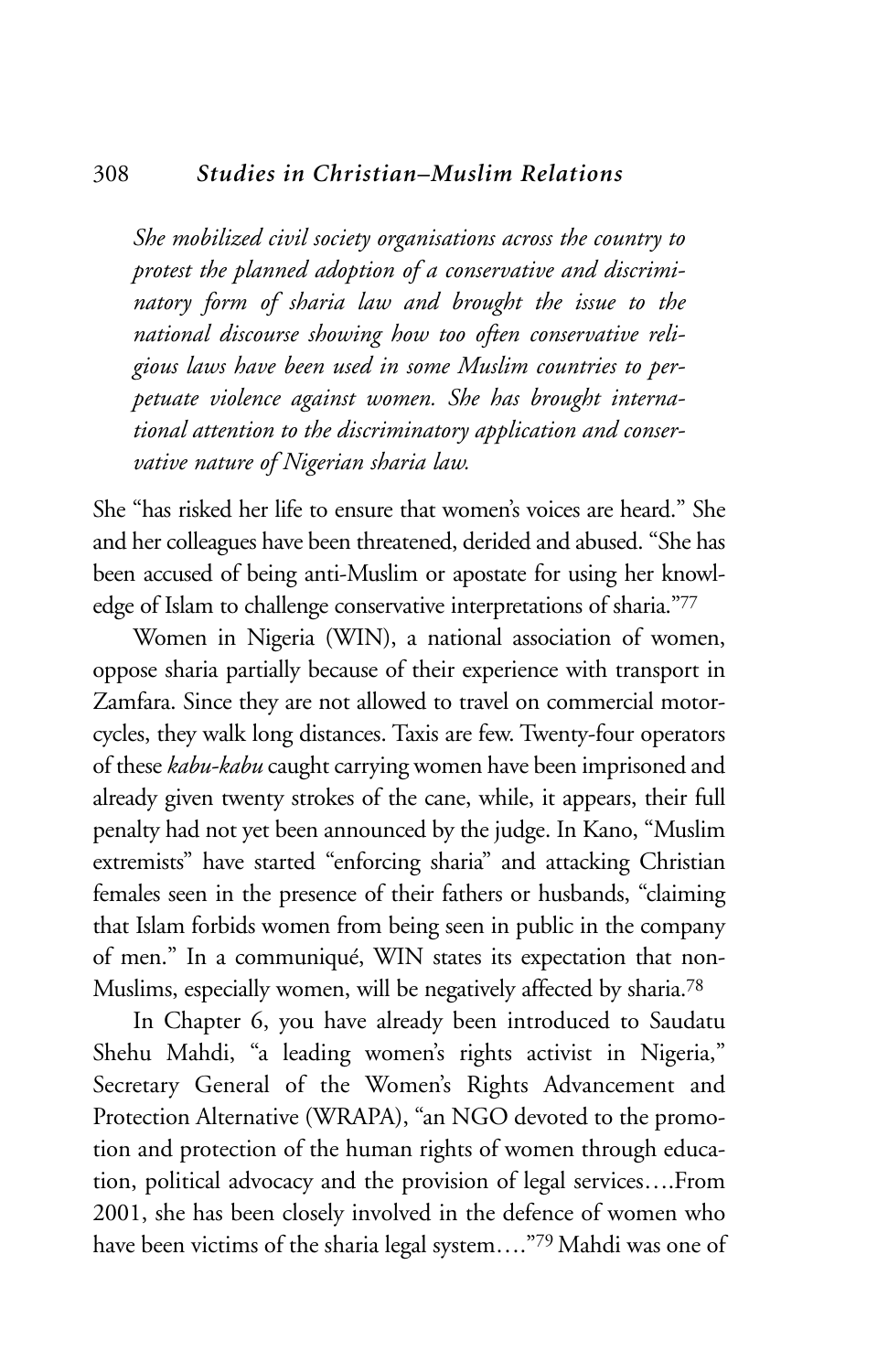the two keynote speakers at the Jos sharia conference of 2004.

She has a very fluid perspective on sharia. She emphasizes the different ways in which sharia is applied, the different contexts that require different approaches. There have been "periodic reforms of law" that also must be taken into account at this time of sharia reform. "Over time, Muslims have struggled in countless ways to reinterpret, protect, deconstruct, modernise or stabilise their faith in response to sometimes overwhelming pressures from an outside world intent on ceaseless material and social adventure." Those who acknowledge this fluidity recognize the need for a "far-reaching rethink of how Muslim communities should live" and they see "modernity as a challenge that offers Islam the possibility of deep internal renewal. Reforms in these communities rely on *ijtihad* (i.e., exerting oneself in knowledge and application) to address contemporary issues where no precise guidance was available in the Qur'an and the Prophet's Sunnah."

On the other side of the Muslim fence is the majority that has "opted for a broadly conservative<sup>80</sup> stance that tolerates technological and political change, but frowns on any radical reworking of social or intellectual structures, much less of religious or religiolegal forms." We have met both groups in Chapter 6. Mahdi obviously shares the more open position. She is criticized by Kurawa in Chapter 6 for being too open to Western secularist theories. He is probably at least partially right, but is he himself free from them? Be that as it may, let us briefly examine her reaction to the new sharia dispensation and the place of women in it.

There is a worrisome imbalance between theory and practice, she avers. An added difficulty is that the majority holds to a "rigid stance" that makes them "view emerging proposals to accord women recognition as 'alien' and anti-Islamic. Some even go so far as to reject provisions in national, regional and international statutes that are based on the same principles in Islam which accord human dignity and certain rights to women." The lot of women needs to be improved in a manner consistent with the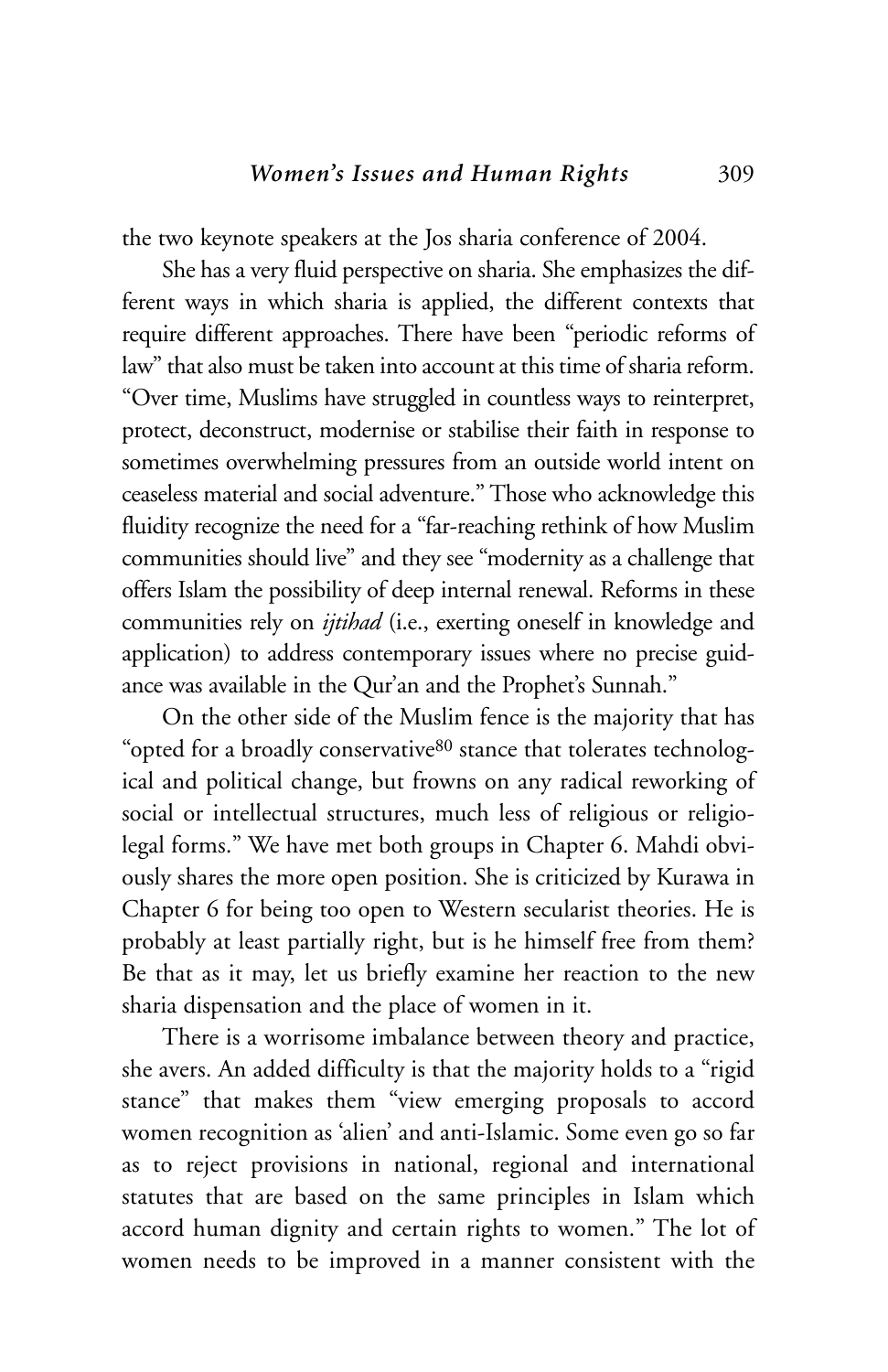Qur'an and the *hadith*, but these must be "augmented by *ijtihad*."

Mahdi expresses herself in the spirit of Muhammad Asad from Chapter 6. She writes,

*It is a settled fact that sharia provides women full human, social and economic rights and in many situations provides special means to ensure that the rights are respected. However, local customs, laws, and negative value systems continue to encroach upon the implementation of the pure principle of sharia. The personal status laws as currently practised in Nigeria breach both the letter and the spirit of sharia.* 

In her closing paragraph, she declares that "there is currently a struggle going on for the preservation of Muslim identity, indeed of Islam itself, its laws and practices….We here in Nigeria are playing our part in this struggle….As we do so, we must not lose sight of the need to focus on the entrenchment of the fundamental Islamic values of human dignity and justice for all." This perspective is a far cry from that implemented in Zamfara and most other sharia states.

These comments have the potential of bombshells! Equating international human rights provisions, often considered "secular" by Muslims, with similar provisions in sharia! That is tantamount to identifying the merely human with the divine! In the context of the Nigerian sharia controversy that is going a bit far. And then the suggestion of enacting changes in the sharia! Wow! Mahdi and Engineer were really pushing the envelope.81 No wonder that Kurawa wrote that Mahdi "did not present the ideal Muslim perspective"—probably, from his point of view, a merciful understatement.82

## ▲ *The Row over Capital Punishment* \_\_\_\_\_\_\_\_\_

We have already adequately seen how the spate of sharia capital punishment sentences meted out to women found guilty of adultery raised the ire of a great variety of people, NGOs and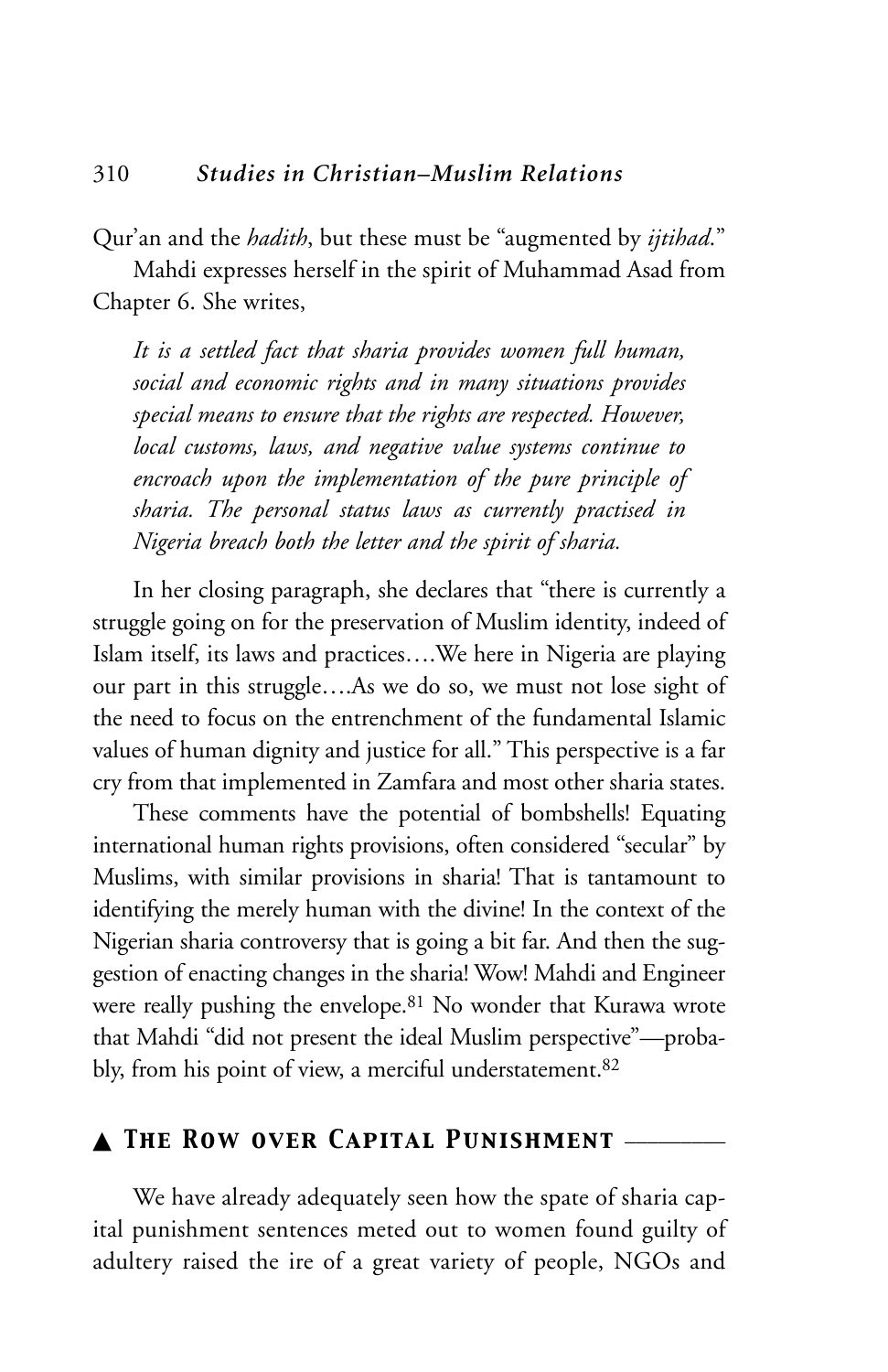governments. In July 2003, the EU Parliament invited Nigeria to join an international campaign against capital punishment. One can forgive Nigerians for thinking the timing was due directly to the sharia issue in Nigeria. Marco Cappato, member of the Parliament and Italian Ambassador to Nigeria, tried to persuade Nigeria's Attorney General, Akin Alujimi, to convince Obasanjo to join and abolish the death sentence. The carrot was that if Nigeria co-sponsored a resolution on the subject at the UN, its "image would improve positively." A year earlier, Obasanjo had already shown great concern for Nigeria's image, especially in view of the international human rights campaign on behalf of condemned sharia victims. He promptly passed the matter on to the House of Representatives and promised an exhaustive debate. The idea was "to review the death penalty as well as other forms of judicial punishment said to constitute cruel and inhuman treatment." It was also to align Nigeria with the United Nations' convention. The Speaker, Aminu Bello Masari, a Muslim, gave his assurance that "lawmakers would back any move to expunge the death penalty from the nation's statute books." He welcomed the EU campaign.83 The Speaker did not drag his feet. Less than a week later, the bill was already in its second reading. As we will see below, its opponents rejected it because of sharia considerations.

Amnesty International (AI) entered the ring as well. They had been around for the sharia cases of the women sentenced to death by stoning. Now that the EU had started their campaign, AI supported it with strong language:

*The death penalty is the ultimate violation of the right to life and also constitutes a cruel, inhuman and degrading punishment, and is [that] in all circumstances. AI calls on the Nigerian government and civil society to seize this opportunity and address an issue that has caused unnecessary harm and distress for many Nigerian citizens.*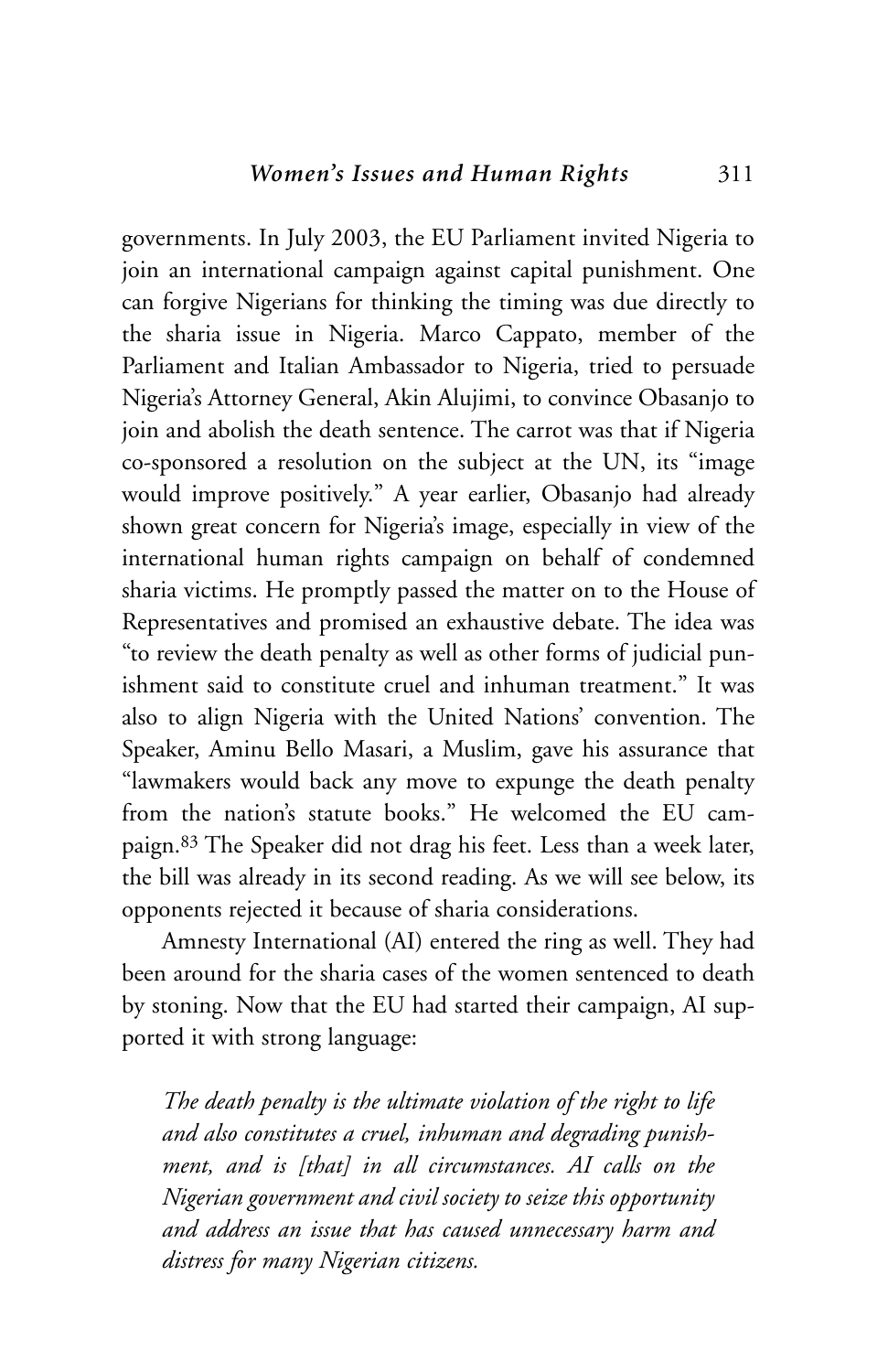#### 312 *Studies in Christian–Muslim Relations*

*The government should take steps to abolish the death penalty and amend all pieces of legislation which introduce the death penalty as well as cruel, inhuman and degrading punishments at all levels of Nigerian legislation, including the sharia penal legislation. AI reminds [the government] that punishments such as stoning, flogging or amputation included in the new legislation are considered cruel, inhuman and degrading treatment by international human rights standards. These punishments are in complete contradiction with the Convention against Torture ratified by the Republic of Nigeria in June 2001.*

*Consensual sexual relations outside marriage between adults are not recognizable criminal offences under emerging international human rights standards. AI continues the campaign for the abolition of all discriminatory laws and opposes the criminalisation of consensual sexual activity between adults in private and the imprisonment of anyone solely on that basis.*<sup>84</sup>

We are, it seems, back again in the land of repugnancy. Please remember from Chapter 2 how Nigerian Muslims react to that attitude.

The Muslim community did not drag its feet either. Immediately a number of leaders sternly warned the government of the dire consequences of the abolition of the death penalty. It will lead to "serious communal disturbances in the sharia states." Nuhu Muhammadu Sanusi, Emir of Dutse, threatened that Nigerian Muslims will revolt, since they will see the measure as "anti-Islam and an attack on the fundamental beliefs" of Islam. The bill is "a clear conspiracy hatched by the West and intended to be forced on Nigerian Muslims." Muslims will not "allow 'western stooges' to dictate to Nigerian Muslims what they should do and not do."

Ibrahim Datti Ahmad, president of the SCSN, similarly claimed the "move was a cover-up to fight the sharia and to change the system in Nigeria through the back door." He called on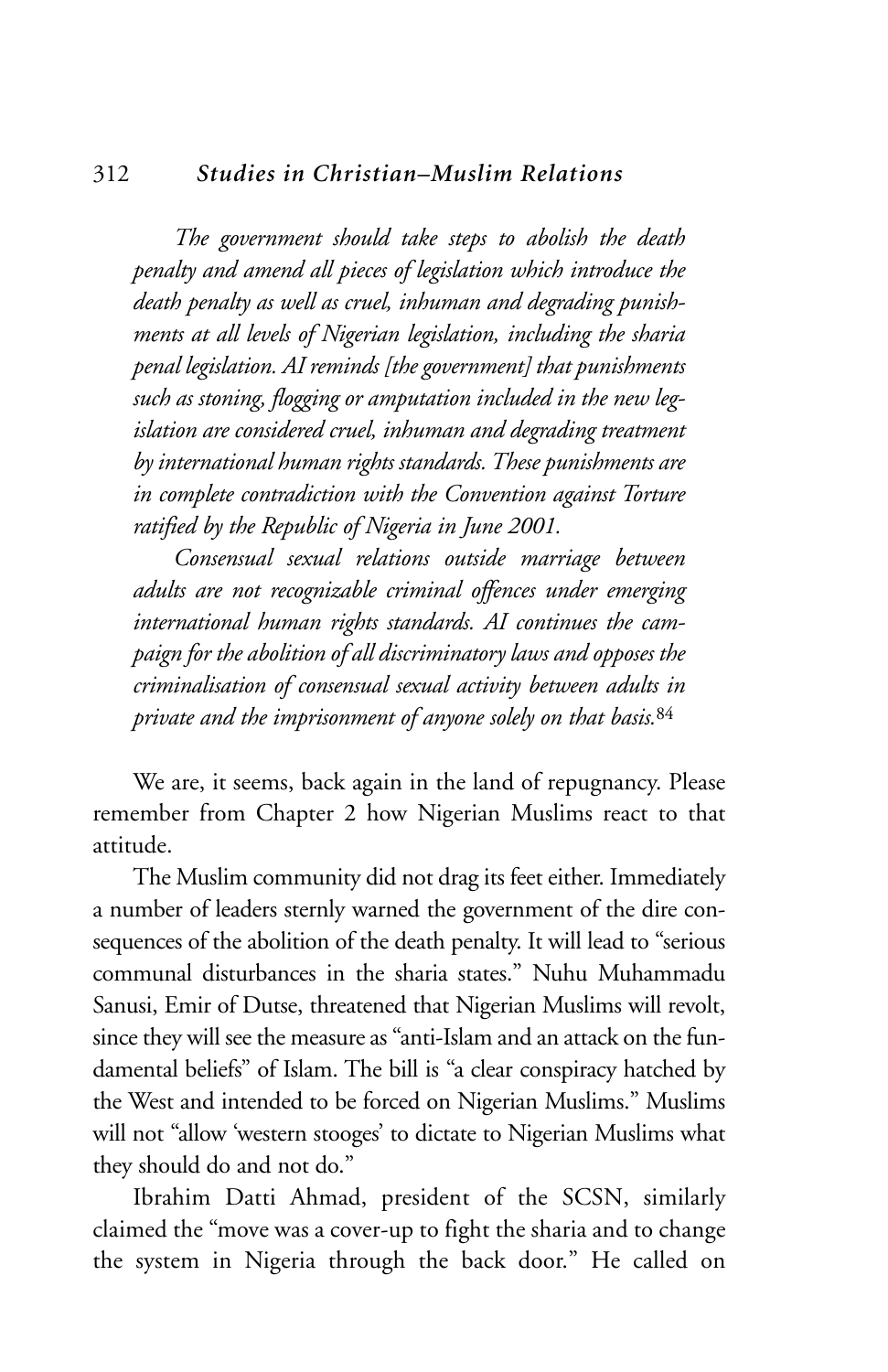Muslims "to reject the move in totality" and promised that Muslims "will resist this imperialism by all powers available to us." "No Muslim will obey or enforce the law if passed. Sharia states will defy it." "We have alerted all Muslims and all enlightened Nigerians to fight it." Europe has abolished capital punishment and "wants the rest of the world to do the same." Even the U.S. has capital punishment, said Ahmad. Why then do our Nigerian agents of imperialism "bring this menace to the Nigerian Muslims?" In Islam, it is "life for life; if you kill somebody, then you have to die." "This is our right and our religion. Therefore we will not allow agents of foreign powers to change our fundamental life," he declared.85

In another version, Ibrahim Ahmed blasted, "If the FG is that stupid and insensitive to ignore our feelings, then we will mobilise the people to get rid of this government. We will encourage disobedience, no matter the consequences, because it is better to defy the FG than to disobey the law of God." "We are indeed aware of European and American pressure groups actively lobbying for this legislation, and, since we have never interfered in their domestic legislative processes, we take serious exception to their rude and arrogant intrusion into our affairs as a sovereign country." "Democracy is not only a government chosen by the people, but also one that operates on the basis of wishes and aspirations of the people."86

Imams entered the fray as well. Safiyanu Abdullahi, a prominent imam in Abuja, warned in a Friday sermon that abrogating capital punishment is tantamount to apostasy. According to both Islam and Christianity, God has "ordained capital punishment. Any attempt to abrogate it would mean giving a free licence to kill." He then quoted from both the Qur'an and the Bible to buttress his point. If the members pass the law, "the wrath of Allah would fall on them as apostates." That, of course, is the worst that can happen in Islam. He also urged the constituencies to "call their members to order."87 The language became stronger and stronger.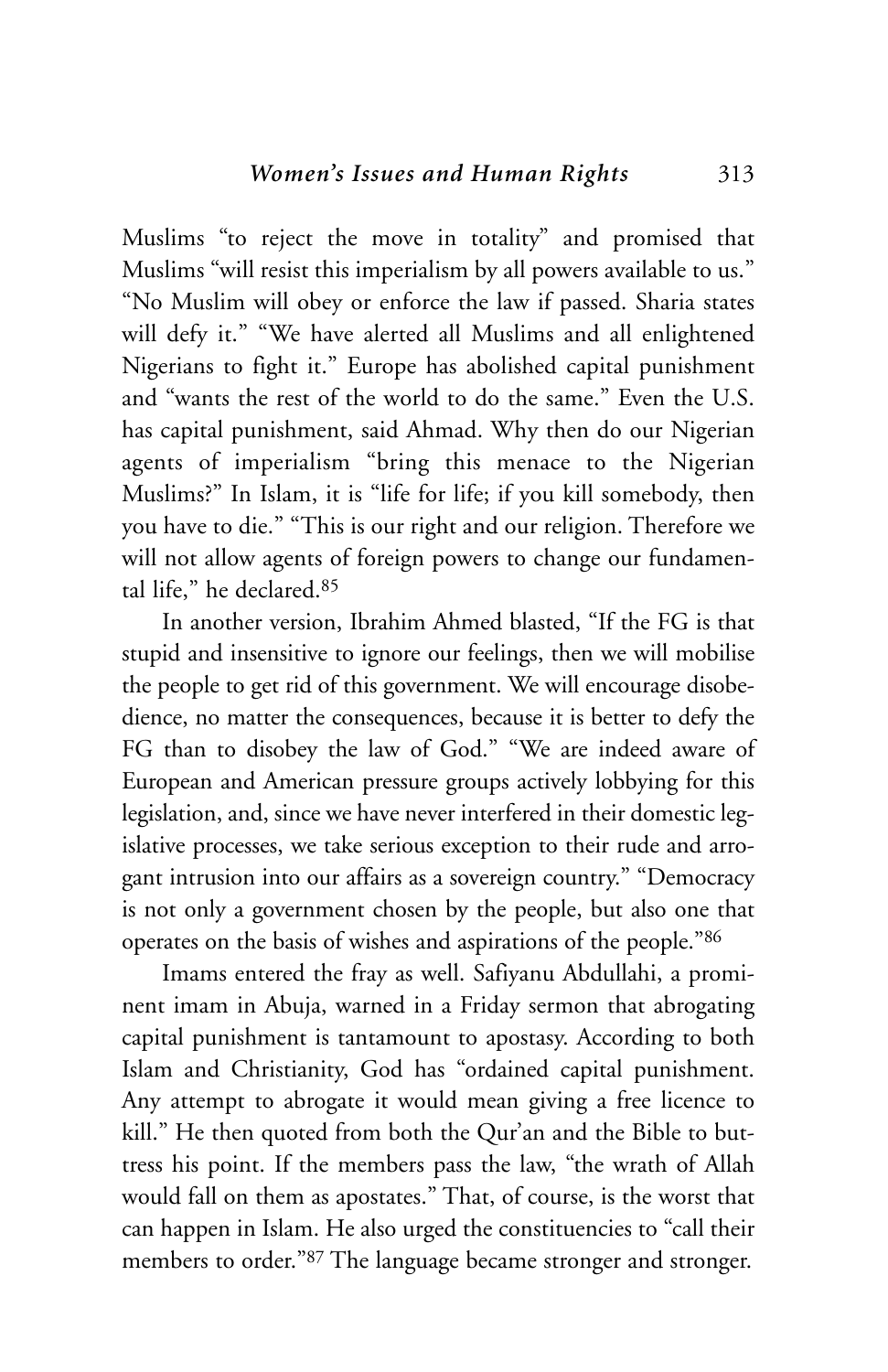## 314 *Studies in Christian–Muslim Relations*

Some politicians were put out as well. Former federal minister Wada Nas suggested that the government's proposal was so dangerous that it would require a referendum. Abrogating death penalty is a "direct challenge to sharia" and is part of "the continuing war by the West against Islam." Nigeria, Nas continued, has "more serious problems" that include poverty, corruption, inadequate electricity and others "that should occupy the time of lawmakers rather than capital punishment." Before you know it, "they will demand that Muslims must never pray five times or congregate at mosques on Fridays."88

The issue was contentious in the House also. It "created a big gulf between the camps." Some welcomed it as in keeping with the international trend, while others opposed it, because it would infringe on "the religious rights of others." The Christian Charles Iliyasu of Gombe suggested that the law should be passed but "with a caveat that those for whom it will infringe on their belief system could be allowed to still apply the practice.89 In other words, the sharia states.

The Centre for Islamic Studies of ABU organized the Fifth Annual Forum for Judges. The theme for 2003 was "The Abolition of Capital Punishment: A Sharia Perspective." The Forum made the following observations:

- ❑ Sharia states are urged to put appropriate mechanisms in place for carrying out the death penalty on capital offenders.
- ❑ The attempt to abolish capital punishment without "proper consultation" is both unacceptable and unconstitutional. Proper consultation would include a national referendum.
- ❑ The sharia approach to punishment is one of retaliation and serves as a deterrent.
- ❑ The "exacting of retribution calms the nerves" of the victim's family and restrains them from taking revenge.
- ❑ Sharia states are encouraged to ensure that all their laws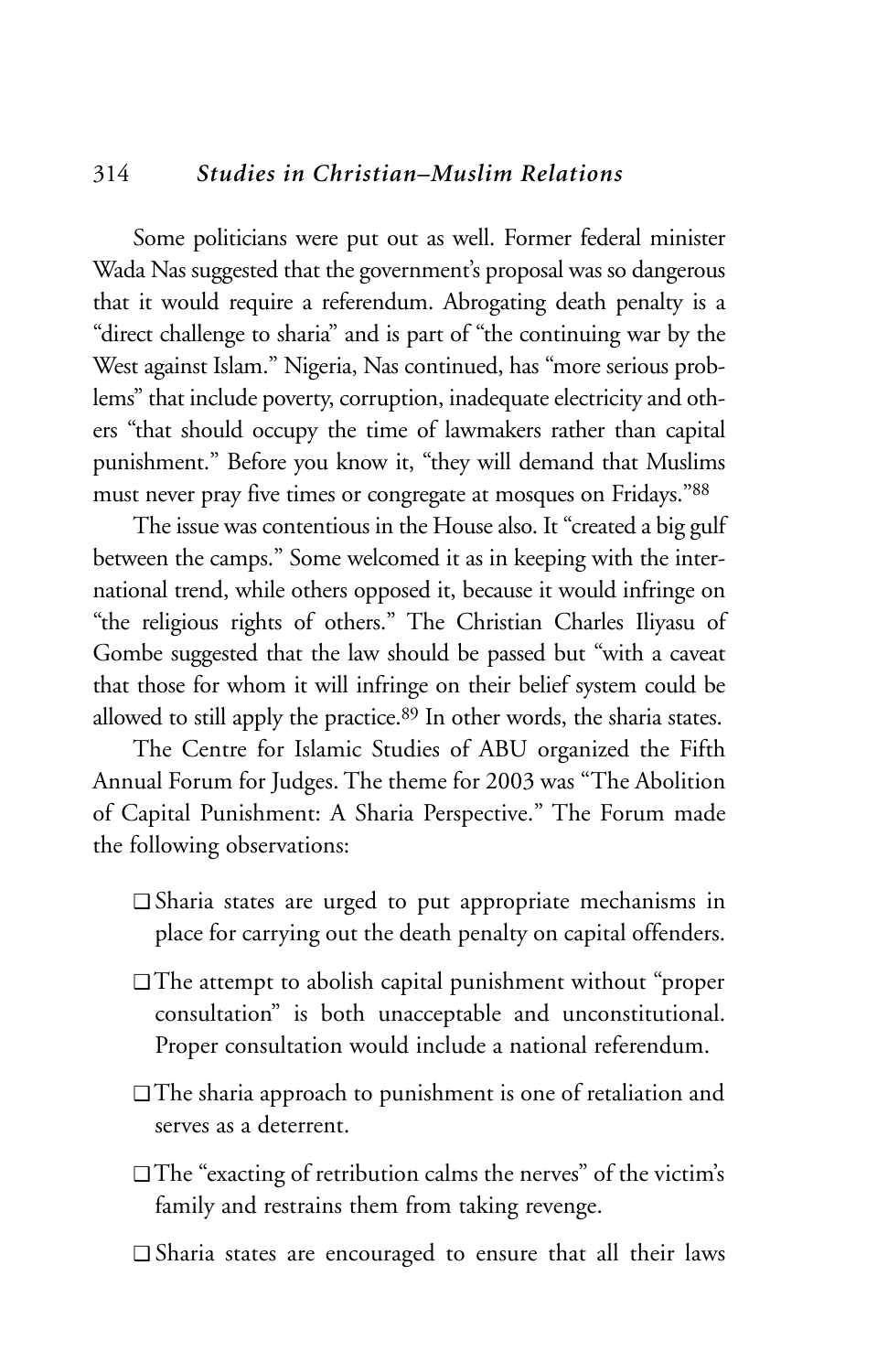conform to sharia. This is to be accomplished by availing themselves "of the rich literature and heritage" of the "Sunni Schools of jurisprudence."

- ❑ The National Assembly is encouraged to amend the 1999 constitution so as to make room for "full implementation of sharia."
- ❑ Sharia states must resist the attempt to abolish capital punishment, since it "seems to us as a ploy to tamper with the full implementation of sharia."
- ❑ These states must put "more resources and effort in the training of judicial personnel for a proper implementation of sharia."90

Sanusi's comments also deserve your attention. He wrote,

*There is no point in trying to convince a Muslim state that a murderer does not deserve to lose his life. The sharia provides for options to retribution and permits, even encourages, the immediate family of the deceased to show leniency and forego their right to retribution through acceptance of compensation from the murderer's family, or outright forgiveness. However, the principle in law is that if one human being unjustly takes the life of another, then he has by his own act stripped himself of immunity. The argument against the death sentence does not address the Muslim argument for it and, instead, seeks capitulation by the Muslim world to what is essentially a European consensus that is not even shared by other liberal democracies like the U.S.A.*<sup>91</sup>

Clear. For Sanusi's doing, very clear.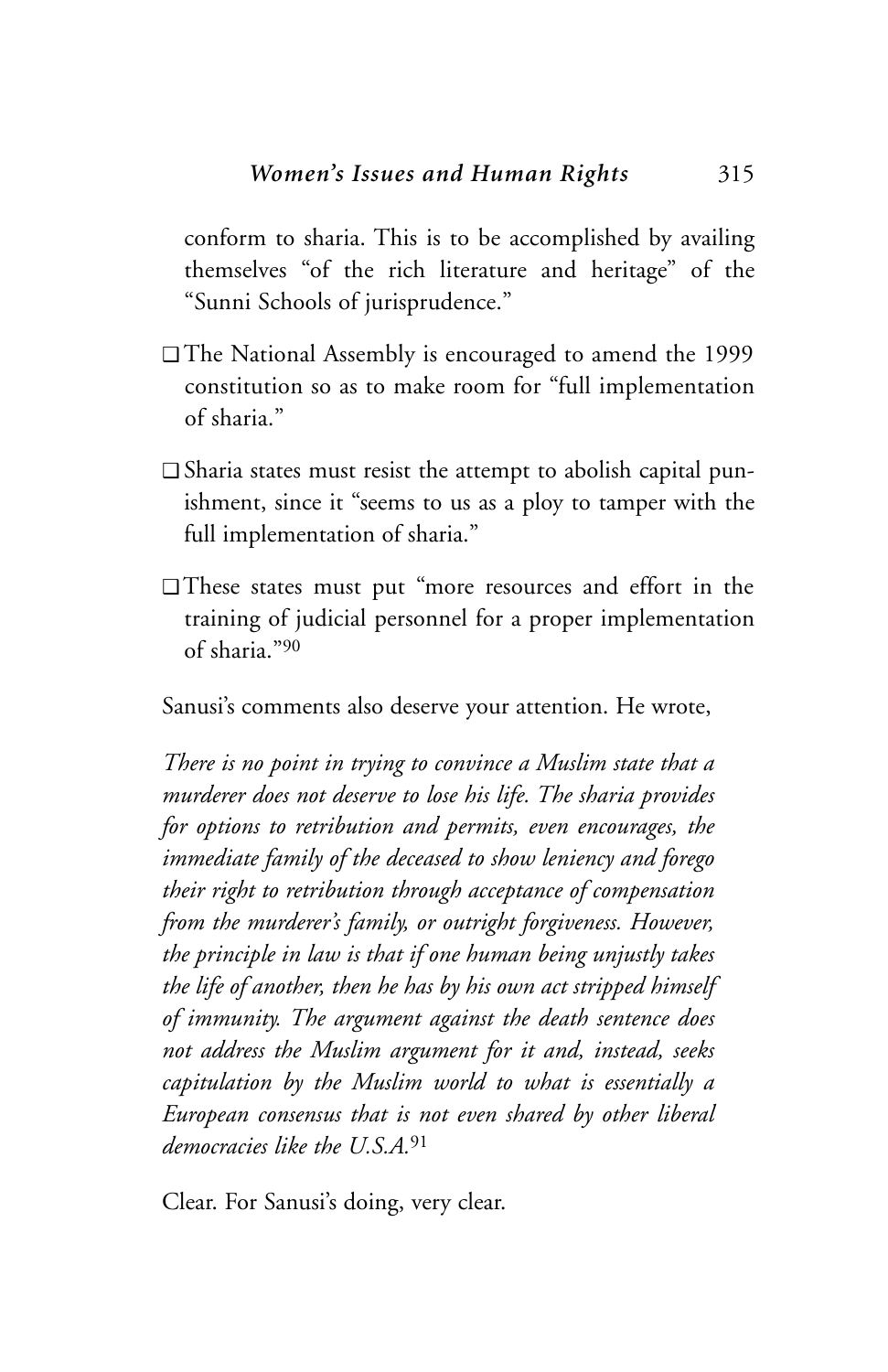## ▲ *Muslim Critique of Western Human Rights*

There is an awareness among some Muslims that human rights, whether the Muslim or secular version, do not always flourish in Nigeria's Muslim community. Writing before the CA of 1977 and thus before sharia became a hot button, Adegbite was fairly modest about Muslim human rights. Unlike most of his fellow Muslims, he accepted the legitimacy of international standards, but also appreciated the Muslim approach in these matters. He highlighted certain positive aspects of the Muslim approach. For one, the law is binding on both ruler and ruled and thus leaves no legitimate space for tyranny. That, of course, is theoretically true also in Western democracies. He also recognized that some sharia provisions are rather severe but confidently defended that feature. He emphasized the Muslim focus on community as over against individuals. "The individual is the central unit of activity in the community; the community is the end and aim of the individual's activity." Thus, though Islam recognizes the right to property, it is a limited right. He admitted to some negatives as well, such as slavery and the place of women. The latter especially "will require a reconsideration through the agency of *ijtihad*." "This way is open," he wrote, "thanks to the saying of the Prophet himself: 'Women are partners to me.'"92 Because Adegbite expresses himself so gently, the principial liberal in the man can easily escape your notice. But then, he wrote the above when sharia pressure had not yet filled the atmosphere.

Abdulsalam Ajetunmobi, a Nigerian in London, U.K., agrees "that it is essential that Muslims should intensify and multiply their efforts towards the safeguarding of human rights." Among the more liberal-minded Muslims, mostly academic elites, there are many who sympathize with this opinion. Muslims often charge human rights activists with a one-sided emphasis on rights at the neglect of responsibilities. To counter that, Ajetunmobi urges Muslims to strive continuously, individually and collectively, to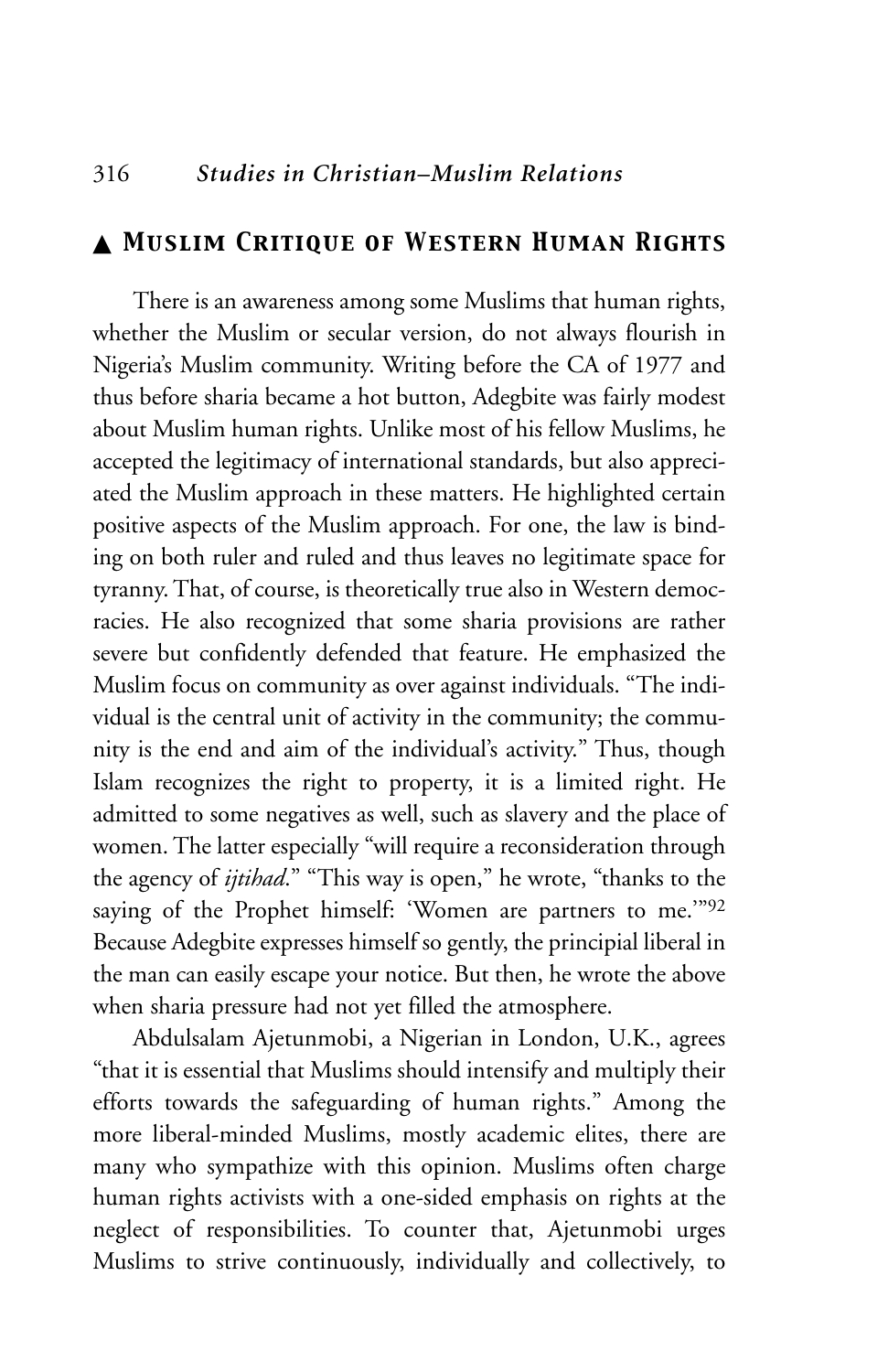deepen Muslim "consciousness of the duties we owe to each other at the moral and spiritual levels."93

Ajetunmobi's emphasis on individual and collective duties brings us in the neighbourhood of the age-old issue of individual versus society. The contemporary human rights movement has its origin in the secular West and bears a strong one-sided secular individualistic stamp that is often weak on responsibilities and on the rights of the society or community in distinction from the individual. Lawan asserts that the sharia provides the best way "to minimise conflicts between society and individuals and will protect the good and not the bad, recognising that the society is more important than the individual." "Sharia values the society more than the individual. Hence individuals should not be allowed to destabilise or, rather, destroy the society.94 This emphasis on the rights of the community lies behind some of the punishments that, once implemented, are irrevocable and thus do not lead to rehabilitation. Amputation and stoning cannot be undone, as is the case with any form of capital punishment. The welfare of the community overrides that of the erring individual. And so the virus or poison pill of evil is eliminated and the community safeguarded from further infection. Mohammad Madani referred to sharia crimes such as blasphemy, adultery and murder and their perpetrators as poison that impairs the health of the community. The safety of the community requires the removal of the poison.<sup>95</sup>

Mohammed Haruna declares the common accusation by human rights advocates that the Zamfara initiative "is a veritable source of violence and underdevelopment" as "nonsensical." It is "not borne out by any empirical evidence." He reports on the visit of that human rights group to Zamfara that found all those accusations false. Here is his story: "One year after the governor introduced political sharia in Zamfara, a coalition of Nigerian civil rights organisations led by Mr. Olisa Agbakoba, the well-known human rights activist, visited the state on an assessment tour. The coalition's report categorically accused the mass media of grossly distorting and mis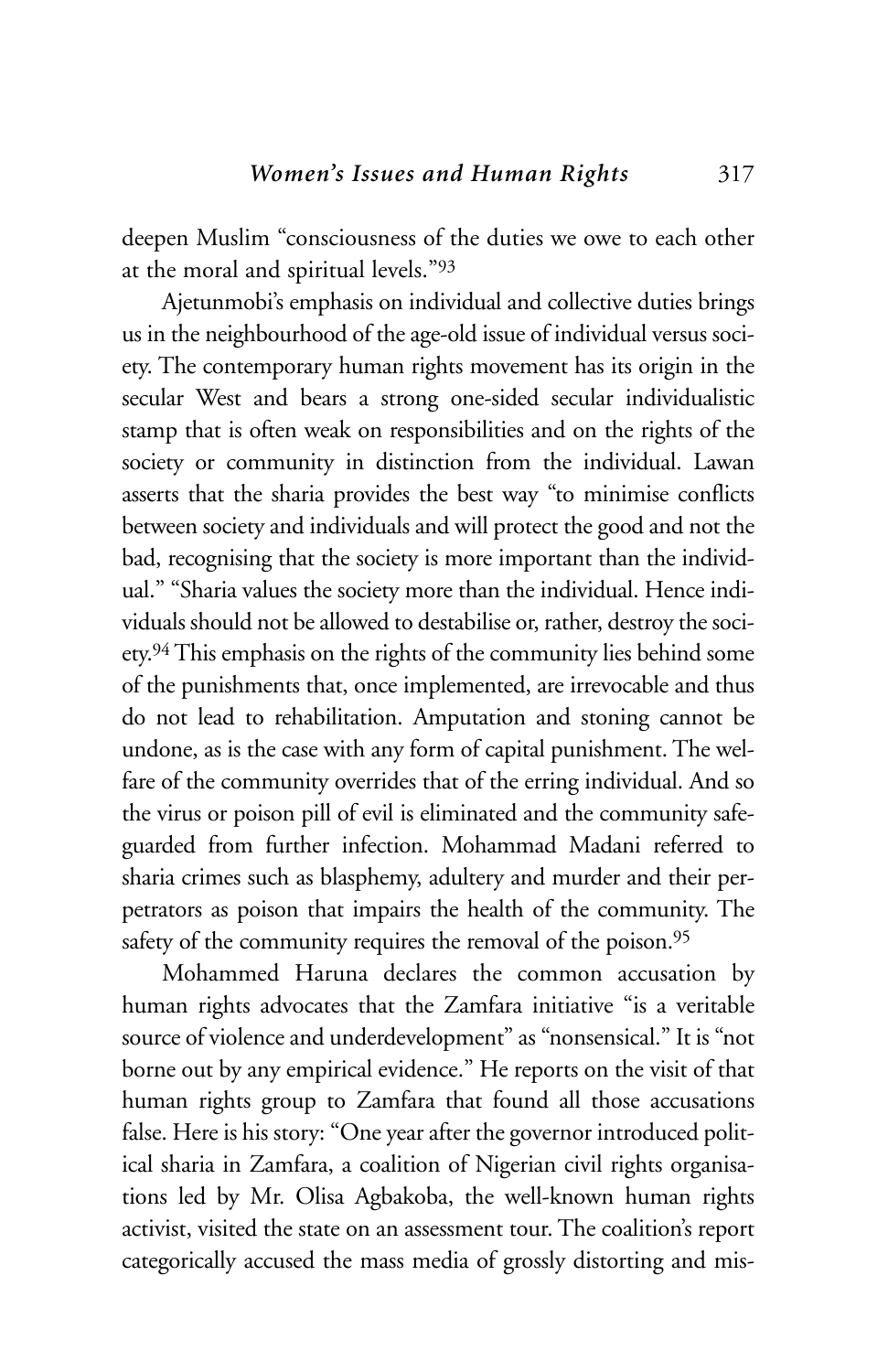representing the implementation of sharia in the state."96

Kurawa reports on the same visit and verified that the group "acknowledged that the press did not report accurately but exaggerated in their reports on implementation." He then regurgitates a lengthy article from the *Guardian* that informs us that the labour movement "supports the sharia because it does not contravene any international or local labour laws," a claim the article's author supports with some factual examples. As to discrimination of women, no complaints have been lodged with the labour union. When the groups interviewed random people in the market, streets and shops, they found that many had been "very apprehensive when sharia was first announced. They were not sure whether limbs were going to be cut or heads shaved or people flogged and stones thrown at offenders. They confirmed that none of these occurred." They did experience some inconvenience with public transport, but that too "had substantially eased."

*People have settled down to normal activities. Media accounts of sharia in Zamfara State are misleading in many cases. Reports of beheadings, amputations, of Friday being a workfree day are just not true. There were many myths exploded. Women can move about freely. Although generally prohibited, ample supplies of alcohol are consumed by Muslims and Christians alike in the popular officers' mess.*

*The governor appeared sincere and committed to implement pure sharia. The governor was evasive on the constitutionality of the sharia, but insisted that it was the basic law of Muslims. In the event of a conflict between the sharia and the constitution, the governor said, as lawfully as possible, he would implement sharia and would resign if he could not manage the sharia and the constitution.*<sup>97</sup>

Muhammad Hassan-Tom wrote a powerful article from which I extract a number of pungent quotations. New quotations are marked by indentation of the first line.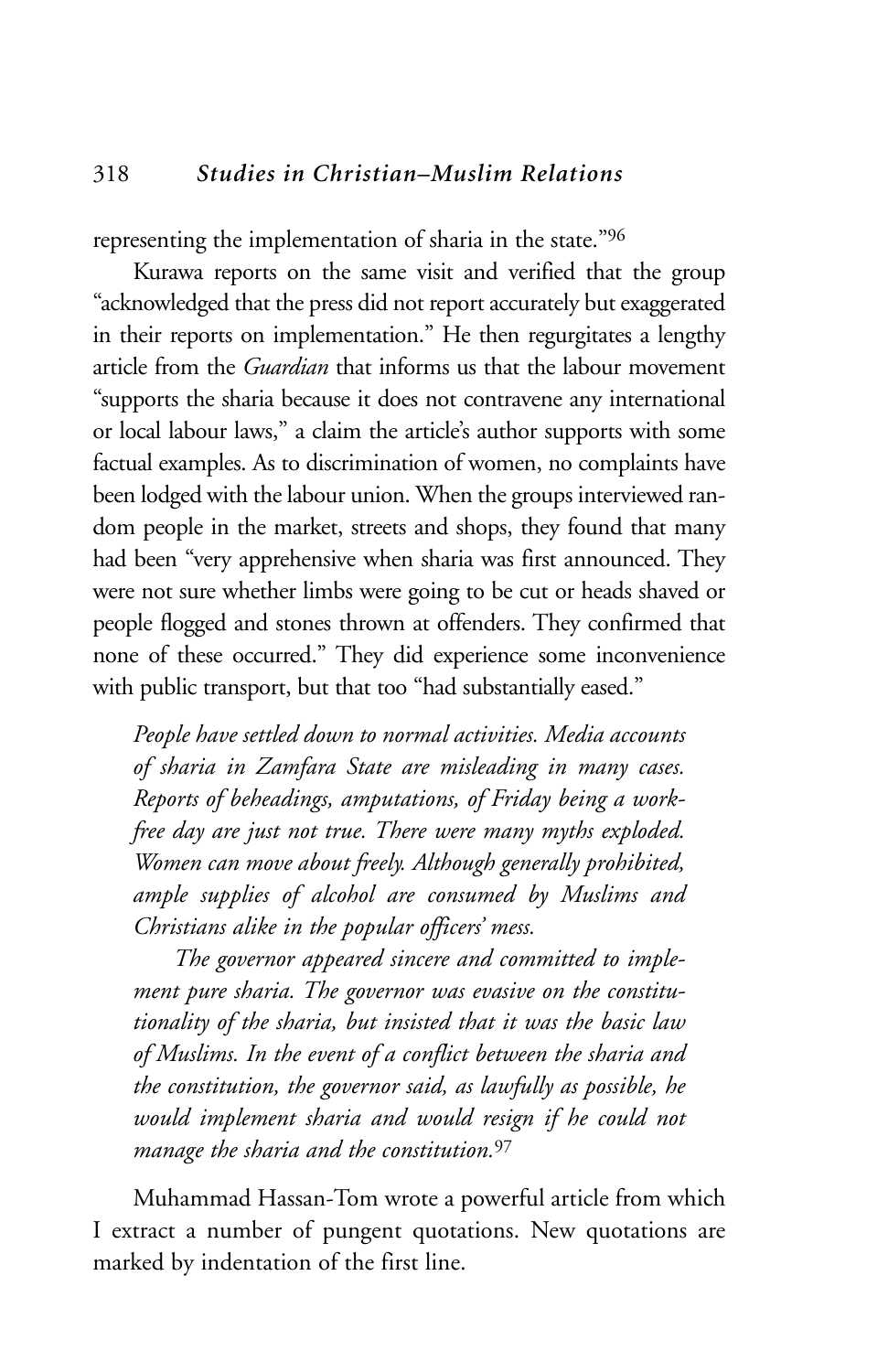*The Universal Declaration on Human Rights was merely an expression of outrage against the atrocities suffered by Jews during the Second World War.*

*The only thing universal about the declaration is that it is on the lips of all races and nations.*

*The West cannot be trusted to canvass or concretise human rights for all. Throughout its history, the West has had an ambivalent and antagonistic relationship with the concept. And this leopard is not about to change its spots.*

*How come that a religion [read: Christianity] which preaches peace and the universal brotherhood of man has also engendered such intolerance and abuse of human rights?*

*Hegemony, which is the very antithesis of human rights, is the goal of the West, even as it moves to make the world a unipolar global village with the U.S. as its policeman.* 

*It is especially important that Muslims and non-Muslims alike be enlightened about the Islamic provisions for human rights. One reason is that genuine seekers of human rights for all have tried virtually all options, except Islam, which has been buried in near anonymity and, at best, presented in unpalatable perspective. Another reason is that the sharia model does indeed represent the ultimate model of its kind.*

*Considering what God has already given, mankind does not even need to look for any rights. We just have to awaken to them, exercise and enjoy them to their God-blessed fullest.*<sup>98</sup>

Sanusi has some deep criticism of human rights advocates and their arguments. He approaches the subject from a very different angle than most. Sanusi posits that Muslim "critics of patriarchy," i.e., feminists, "do not realise that their position is steeped in Western value judgments," even though they "have always insisted that their project is totally Islamic." Their idea of justice "originates in the tradition of modern Western scholarship and the European project of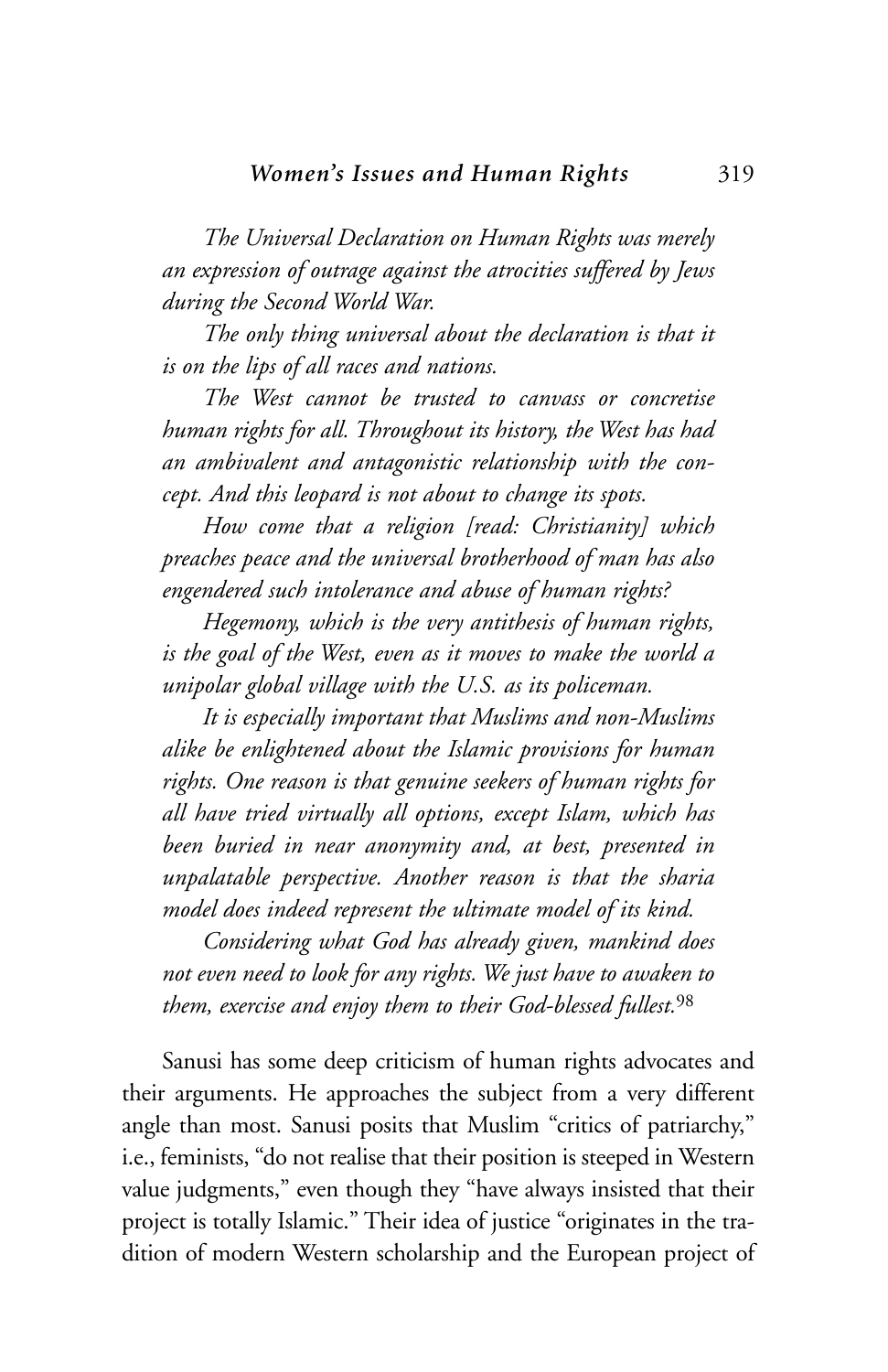## 320 *Studies in Christian–Muslim Relations*

globalizing the idea of emancipation. This idea constitutes a *pre-text* grounded in Western philosophy, which then provides the basis for a reinterpretation of the Muslim *text*." In the Muslim feminist discussion, inequality and injustice are considered synonyms. In fact, there is the anthropological concept known as the "bargain of patriarchy," in which "women voluntarily cede authority and leadership to men in return for protection and material support. The Qur'an itself implicitly recognizes some form of this bargain, linking the leadership role of men to their responsibility for the material welfare of women."99 Sanusi, a question. When did this voluntary cession take place in history? And, eh, is it still voluntary? You would have strengthened your case if you had addressed these two questions.

Unfortunately, the discussion about rights, especially women's rights, is always beclouded and, indeed, derailed by this atmosphere of mutual contempt and this history of Western imposition of so-called "common sense" and "universal values," according to Sanusi. In November 2005, Condoleezza Rice, U.S. Secretary of State, in a speech delivered in Abuja, declared, "There are no American or Western Rights. They are human rights, unanimously desired and universally deserved." "Muslims claim these rights as citizens of the U.S. as they do in many parts of the world."100 Sanusi argues that these values are in reality no more common or universal than those of Islam, all of them being based on different belief/value systems. I often wonder how the discussions between Muslims and human rights advocates might go if these distractions were wiped off the table.

Sanusi acknowledges that certain sharia penalties go against the grain of "universal human rights." However, rights advocates "conveniently neglect" the issue of "the authority and legitimacy of their particular conception of human rights." According to Sanusi, adherents to any religious tradition—including the tradition of secularism [Boer]— "accept only those rights that are conferred on them by their tradition." Wherever "a people establish a consensus on what is considered the limit to those rights," arguments from other world views "fall on deaf ears," whether it is about capital punishment, abortion, women's rights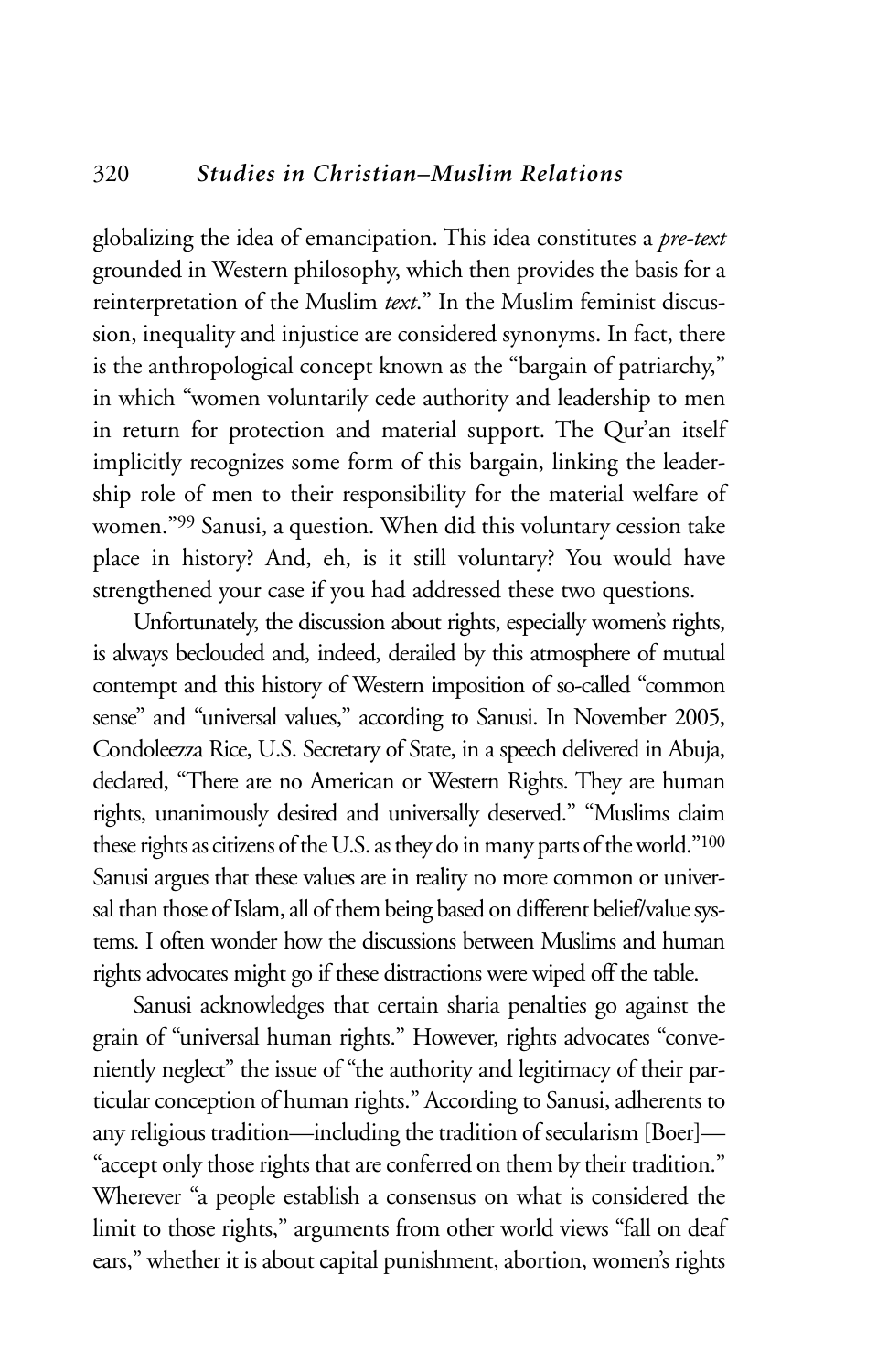or any other topic of this nature.101 These arguments become distasteful and lack all persuasive power for adherents to other world views.

Wole Soyinka, Nigeria's Nobel Prize winner in literature, is another prominent anti-sharia human rights advocate, but one with a difference: he is an atheist, a breed not very common in Nigeria. He and the late Tai Solarin, another controversial figure, are Nigeria's token atheists. Soyinka has long attracted Muslim ire. The man is vocal and has never heard of political correctness. During the presharia era, he upset Muslims with his support for Salmon Rushdie, for bad mouthing the Khomeini of Iran and in general for disparaging Islam. Muslims began to attack him when he defended Salmon Rushdie and his controversial book in the late 1980s, *Satanic Verses*. Soyinka had openly given his support on BBC. In response, public protests were held in various Nigerian cities. They handed written objections to the British Council in Kaduna and to the British consulates in Kaduna and Kano, demanding that Soyinka apologize to Nigeria's Muslims. They demanded that FG fire Soyinka from his position as chief of the special National Road Safety Corps, a position that President Abacha allegedly offered him in a bid to silence his biting critique.<sup>102</sup> For badmouthing Khomeini and his support of the two big *kaffir* nations, the U.K. and the U.S., he earned a number of negative write-ups such as Ibrahim Lawal's "*Tir da Wole Soyinka!,*<sup>103</sup> the dynamic equivalent of which would be something like "Damn Soyinka!" Apparently he distributed a pamphlet that Lawal declared "cursed" and that earned him titles like "the ape [or mouthpiece] of the West" and "the hunting dog of the West."104

So, when Soyinka opened his mouth about sharia, Muslims were ready to jump on him. He had long ago prepared the soil. It was something like "There goes that swine again!" Engineer Tukur Lawal takes him on with about the same degree of hatred of which he accuses Soyinka. Though famous and popular, Soyinka is described by Lawal as one "whose heart has been infected by hatred viruses" against Islam and sharia. His status as self-described atheist "auto-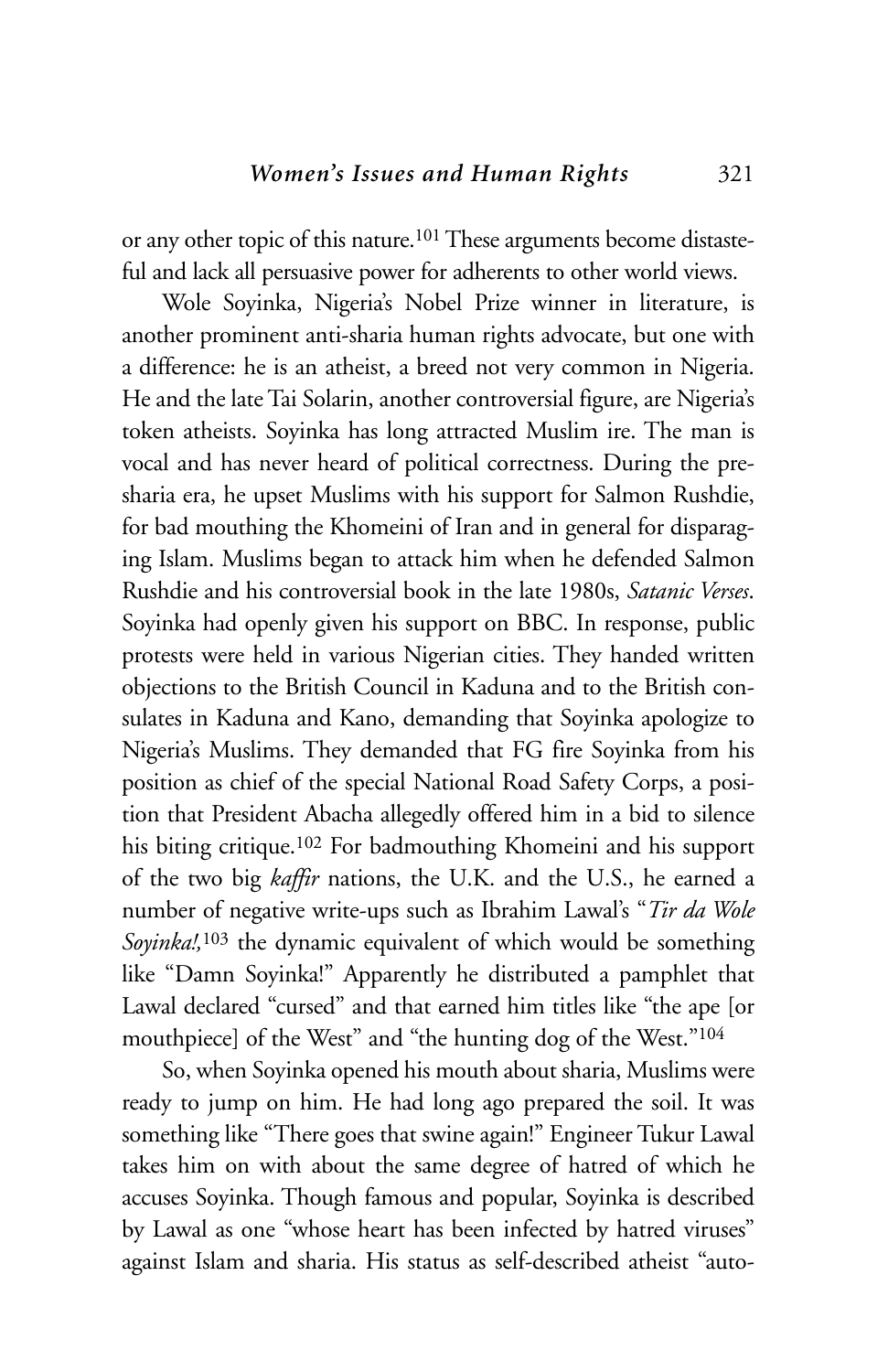matically" turns him into "a servant of Satan." He is a "free thinker" who is obsessed with his own opinion above that of God. His history is marked by cultic and political violence, even terrorism.

Why does Soyinka deserve such vituperation? In short, because of his "Islam-phobia and carelessness by his inflammatory comments against Islam." Soyinka along with "a coalition of the so-called Human Rights Organisations called on the FG to impose sanctions on the sharia states." That was, according to Lawal, "ludicrous and outrageous. It was indeed a mischief, hypocrisy, and an act that pervades a frenzied blackmail." In an interview with the newspaper *ThisDay*, Soyinka allegedly called the sharia "all sorts of dirty names." "It is dismaying to see a person who refuses God explicating how the laws of God should be interpreted. Soyinka is the least qualified to talk about Islam, a religion he hates ignorantly." And on what basis can a terrorist who "appeared to be contented with multiple killings and mutilating of the corpses of innocent citizens by members of [a] terrorist militia…, fault the rulings on amputations of thieves or stoning of adulterers, as ordained by Allah, even when such crimes have been established by a due judicial process?" "The problem with people like Soyinka is their enslavement to Satan." Muslims know the true colour of these human rights organizations: "They remain silent when innocent Nigerians were being murdered." If the reason for death is not because of sharia implementation, about which they "always shout hysterically," they are silent. "This is first-class hypocrisy."105 Of course, I have already drawn attention to that tendency of the rights movement. Magaji Galadima reminded us that Soyinka had "boasted several times that they have followers all over the world and they would set Nigeria on fire if they did not have it their way." He suspected that Soyinka was one of the sponsors of Femi Owoniyi "to wage psychological war on Northerners."106 Hostility aplenty!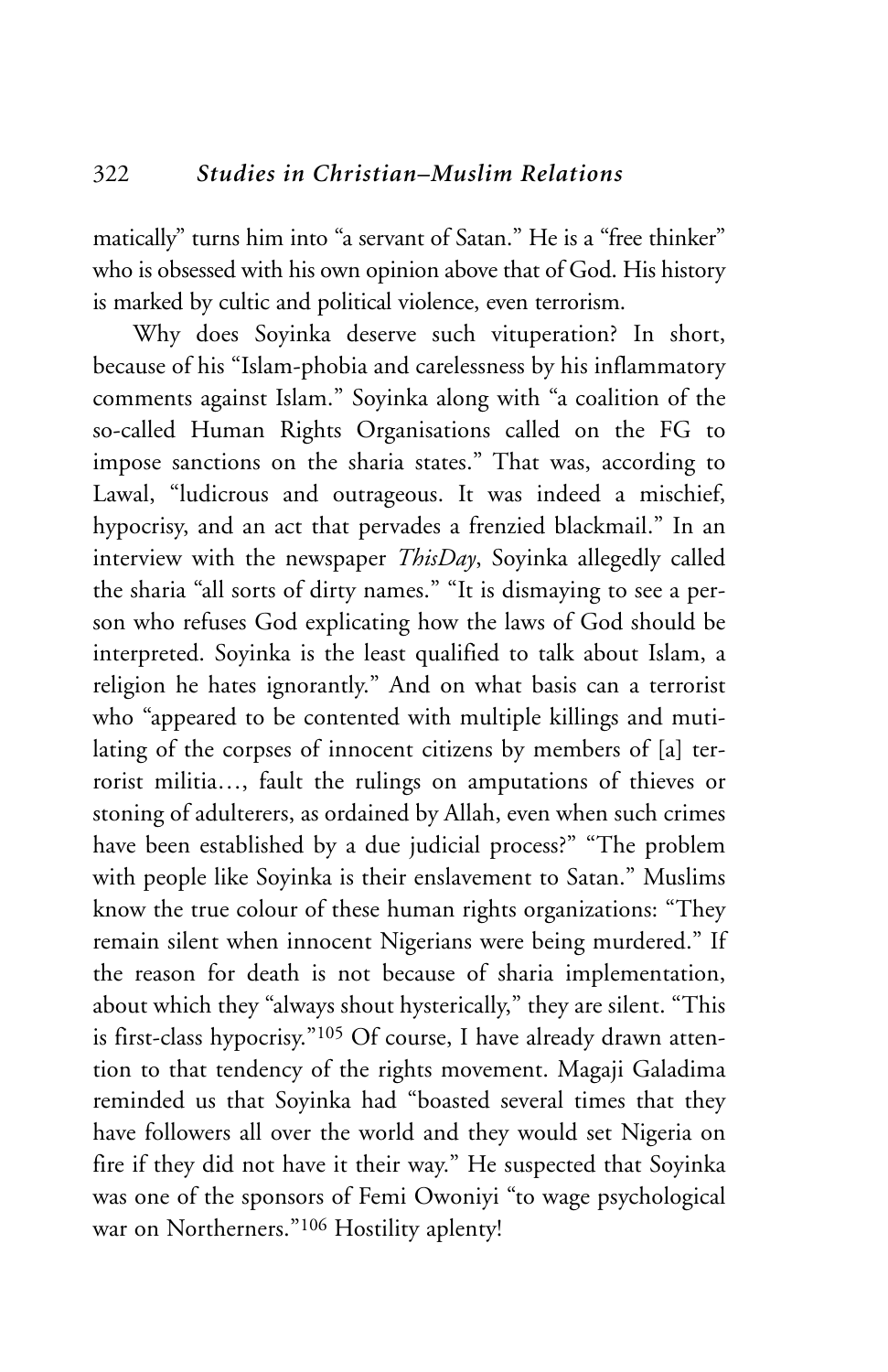## ▲ *Repugnancy Overturned* \_\_\_\_\_\_\_\_\_\_\_\_\_\_\_\_\_\_\_\_\_

In the face of the recent spate of sharia death sentences on women, Nigerian and foreign critics have alleged that the sharia is short on human rights and is, in fact, barbaric. In effect, the old repugnancy issue as raised in Chapter 3 has been revived.107 Over against that, sharia apologists insist that sharia is the world's pioneer in human rights. According to some, the origins of the current global human rights conventions can be traced back to sharia. Though I have tended to look upon such claims with a high degree of skepticism in the past,<sup>108</sup> a serious caution by reputable Western scholars against forthright rejection of such a connection has made me more open to a possibile historical relationship between sharia and common law has made me more careful about simply rejecting the claim.

Islam's status as the originator of human rights has been asserted for some years prior to the Zamfara declaration. Abdulmalik Mahmoud promoted this view in *Alkalami* back in 1988. Humans have been oppressing each other ever since their creation, he explained. It is ingrained in human nature. This oppression has pushed the human race to look for solutions. The history of these attempts is lost in the distant fog of the ages so that historians have a difficult time pinpointing who originally pioneered the notion of human rights. True, we all know about the various human rights milestones of modern times—America 1776, France 1789, Soviet Union 1918, UN 1948. But Islam came out with hers 1400 years ago! From the beginning Islam tied human rights to mankind's high position. Islam does not discriminate between Muslims and others, between men and women, between poor and rich, between race or tribe, between citizens and foreigners. Islam looks upon all as members of one family since creation. We are all of equal worth or value. Islam is democratic in that it rejects the notion that the right to rule is restricted to certain privileged families. If someone has the ability to rule, then he is eligible for a leadership position. It is not a matter of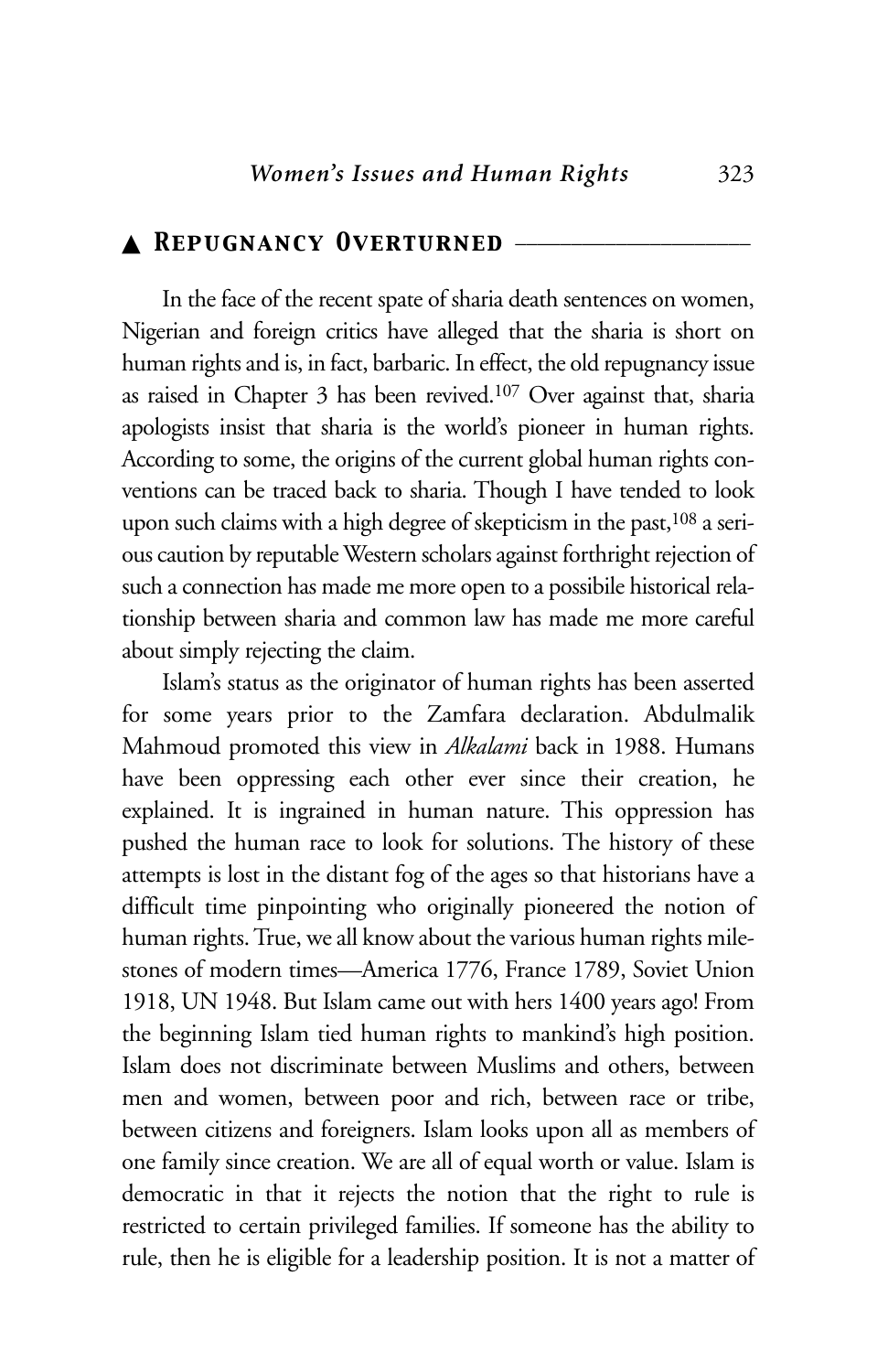## 324 *Studies in Christian–Muslim Relations*

inheritance or dynasty. This was a major reason the Pagan tribes of Arabia resisted Islam: They did not agree to give the same rights to their slaves. Islam does not force anyone to leave his religion to become Muslim. His former co-religionists are not to prevent him or make things difficult for him.109 Muslims are expected to get along with non-Muslims and even befriend them. In court, sharia justice is open to all. There are cases between Muslims and others, when others have won. Also cases between rich or powerful against the poor when the latter has won.

Throughout his article Mahmoud interspersed his human rights claims with stories and examples from the Qur'an, the Prophet and some other early Muslim leaders. They serve as role models even today.110 When you read them you will be impressed with the strong emphasis on rights and fairness and equality that clearly is part of the deepest core of Islam, though it may not always be obvious—but that is the story of all religions. *If Mahmoud's article represents the ideal—and his is typical of many other writings—then much of the attitudes and language we have read about so far in this and other volumes in this series do not represent genuine Islam.* 

More recently Mustapha Akanbi wrote, "Long before Magna Carta, Islam has taught useful lessons on fundamental human rights." "Islam has always been in the vanguard of this struggle for the protection of these rights."<sup>111</sup> That is the typical claim of Muslim promoters of sharia. You Westerners are "johnny-come-latelies." We were there way before you. So who are you to lecture us?

#### ▲ BIASED REPORTING

Without making light of the plight of women and the discrimination against them in these sexual contexts, there are also stories about men who have received death sentences for sexual crimes, while the women were released. Lack of space has prevented me from giving details so far. Here are a couple. The BBC reported that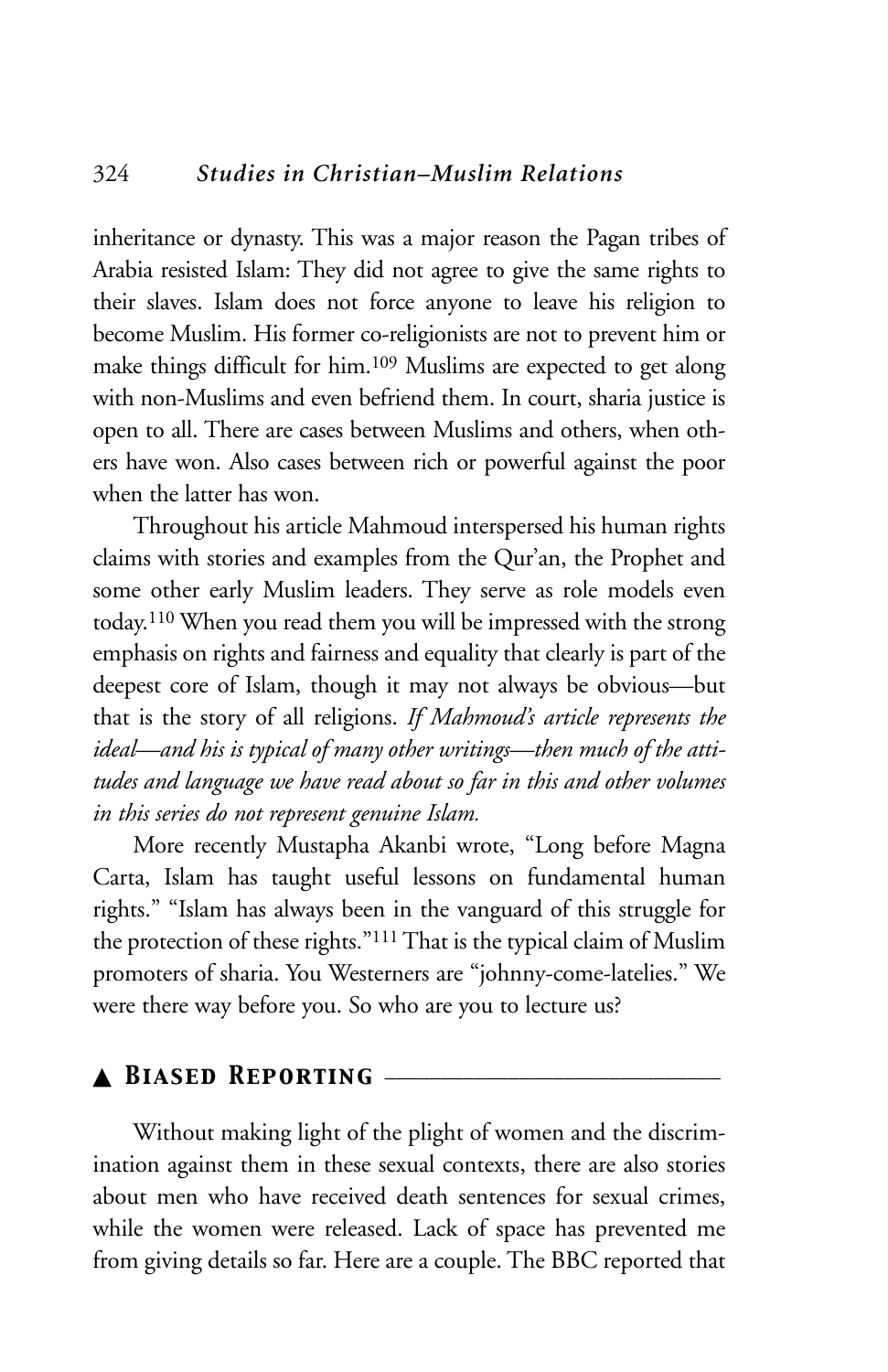a Zamfara sharia court sentenced a male member of the Zamfara Legislature "to receive eighty lashes" for falsely accusing his wife of adultery.112 In January 2003, we read about a couple of rapists of girls three and four years of age. Both were dragged to court, while the little girls received treatment.113 Was it because these sentences seemed more in line with international human rights standards that they received little international attention? Was the lack of the potential for sensationalism responsible for suppression of such stories? Or had the media just gotten tired of these sharia problems and moved on? Let us not forget the bias of the media as we have shown in Chapter 6. Fairness, balance and tenacity in following up issues are not always the most prominent media virtues.

But it is not only the media who ignore such stories; there is a similar tendency among human rights activists themselves. Only two days after the above rape report, Abiola Akiyode-Afolabi, whose anti-sharia views were reported earlier in this chapter, wrote in apparent complete ignorance of the "women-friendly" stories above. There appears to be a biased viewpoint at work that selects the facts to be reported. These "women-friendly" sentences may not be the majority cases, but they should be acknowledged. Failure to recognize these stories is not the way sharia and human rights advocates will ever get together.<sup>114</sup>

## ▲ *Concluding Remarks* \_\_\_\_\_\_\_\_\_\_\_\_\_\_\_\_\_\_\_\_\_\_\_\_\_\_

We have heard some grandiose claims for Islam from Muslims in these chapters interspersed with outbursts of anger, hatred, frustration and condemnation. It is all very human, but how much of it is genuinely Islamic? It is up to Muslims to help us find an answer to this question. But, apart from a very small central core of the *shahada* and the five pillars, can they ever reach a consensus on what is genuine Islam? It is most important for the world that they come to grips with this question, not to speak of the survival of Nigeria.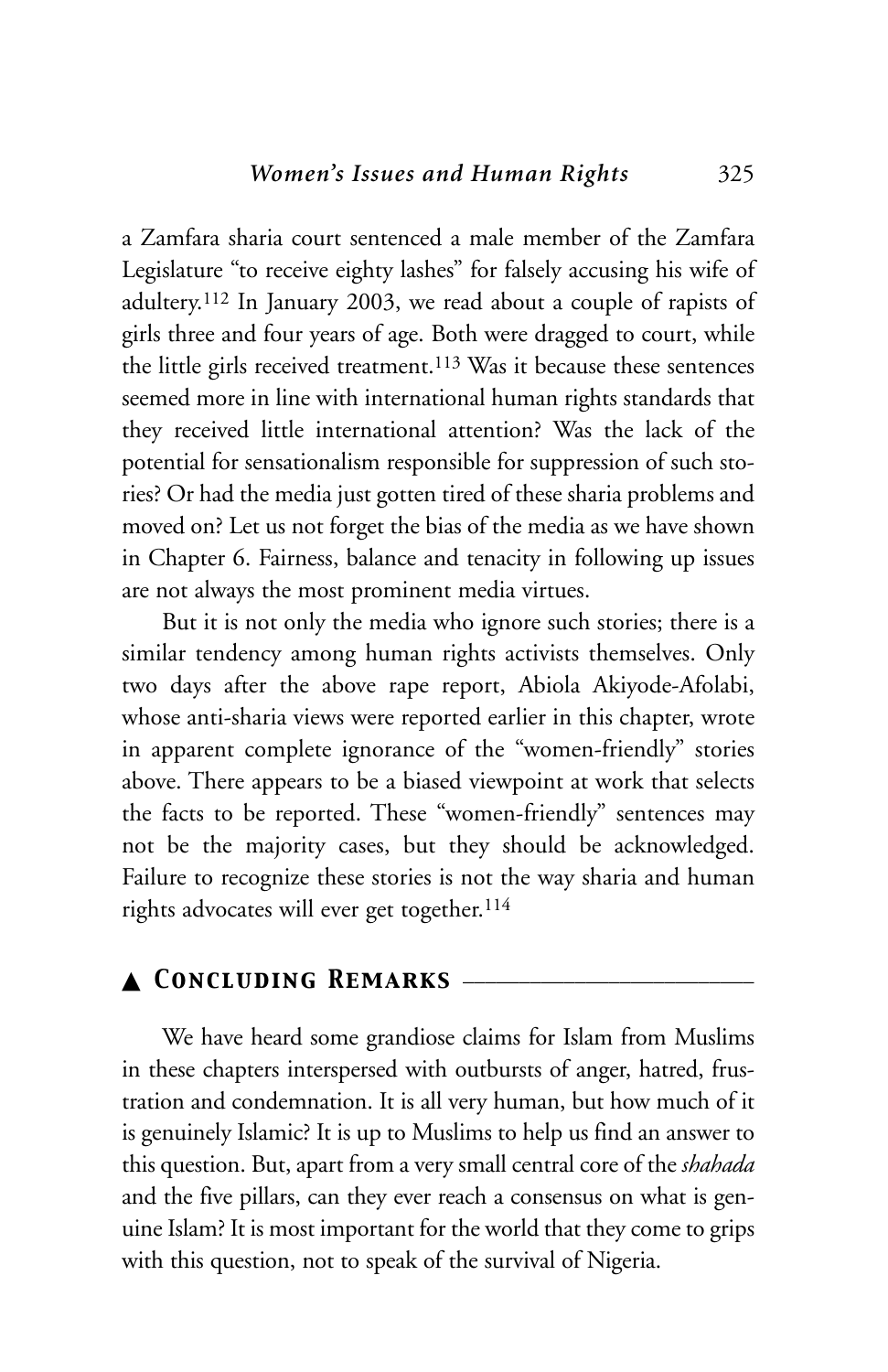## 326 *Studies in Christian–Muslim Relations*

You will have observed an undertone of consent on my part. Yes, in so far as Muslims reject certain aspects of Western perspectives, you have observed correctly. Western pride, their insistence to universalize their world view as the only legitimate one, the blindness of their secularism—yes, together with Muslims I reject them. Quite apart from this series, the serious research I have done and the books I have published on Western colonialism and its aftereffects have prepared me for listening to these Muslim cries of anguish and anger. Muslims and their Christian compatriots in the world's South have been among the "beneficiaries" of these Western shenanigans. Muslims have understood their underpinnings and driving force better than their Christian neighbours have. The major difference between them on this score, at least in Nigeria, is the difference between Muslim wholism and Christian secular ambivalence inherited from dualistic missionaries.

However, the next volume will present the Nigerian Christian perspective on sharia and related issues. There you will learn that Christians recognize none of the beautiful things that Muslims claim for their religion. Why is that? Are they blind, deaf or just plain ignorant? Or perhaps wicked? Muslims use all of these as explanation. Volume 7 will return to that question. Could it be that some Muslims are blind not to colonialism and secularism but to themselves? Could it be that some Muslims are so infatuated with their religion and some of their great theories that they forget to see reality on the ground? They would not be the first to do so. I have charged my own Christian denomination of doing just that.

Well, Christians, you have patiently listened to Muslims with occasional remarks from me thrown in for good measure. Thanks for your attention. Muslims, as you turn to Volume 7, it is your turn to listen patiently. Both, please follow me into the next volume.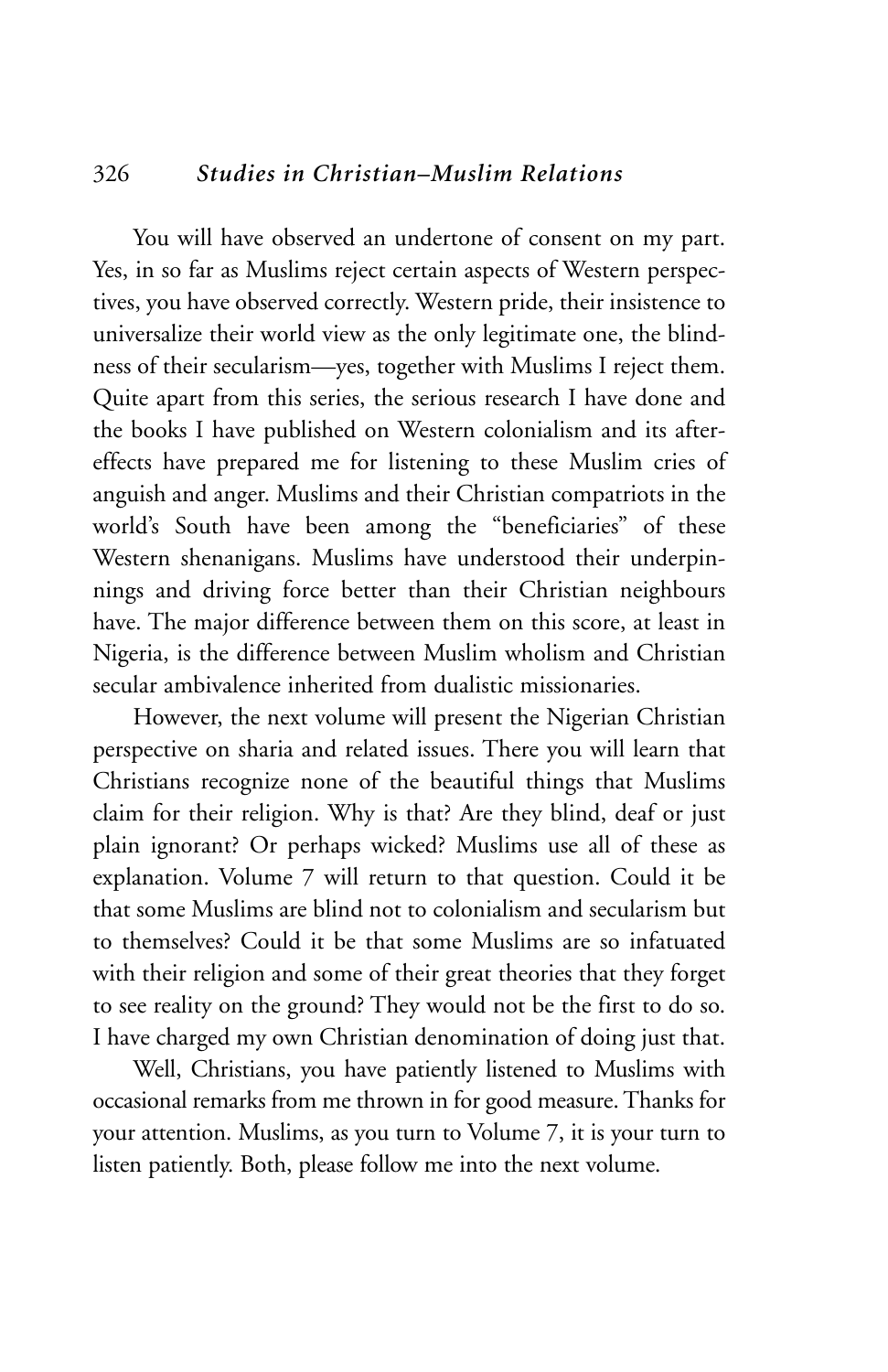## ▲ *Notes* \_\_\_\_\_\_\_\_\_\_\_\_\_\_\_\_\_\_\_\_\_\_\_\_\_\_\_\_\_\_\_\_\_\_\_\_\_\_\_\_\_\_\_\_\_

 $<sup>1</sup>$  A. Orire, 1 July/88, p. 10. Appendix 34.</sup>

2 *Sahaba* are the Prophet's Companions and other contemporaries, all people of high rank in the Muslim scheme of things. Gibb and Kramers, 1961, p. 488.

3 R. Wali, 7 Apr/89.

4 F. Zubair, 13 Jan/89, p. 11.

5 A. Dauda, 27 Jan/89, pp. 3, 15.

6 A. Azeez, 24 Feb/89.

7 *The Pen*, "Fomwan…," 7 Apr/89. Appendix 42. *Alkalami*, "*Aisha Lemu Ta…*," 14 Apr/89. Lemu published a corrective of this article (B. A. Lemu, 5 May/89). See also the following articles in *The Pen* on the subject of women in Islam. R. Abubakar, 7 Apr/89. "Islam Doesn't Oppose…," 5 May/89, p. 2. A. Musa, 5 May/89, p. 3. I. Sulaiman, 21 Apr/89 and 5 May/89. *The Pen*, "The Position of Women in Islam," 27 Oct/89.

8 *Alkawari*, 3 Mar/89.

9 Original Hausa: "Zainab Kabir Kin Kauce Hanya!"

10 M. Omar, 3 Mar/89.

11 See *Companion CD* <Women/Fashion and Hijab>.

12 See *Companion CD* <Miss World>.

13 A. Adewole, 27 Dec/99, p. 9.

14 BBC, 19 Oct/2001.

15 D. Isaacs, 5 Dec/2001.

16 VS, 19 Mar/2002. G. De Costa, 15 Jan/2002. D. Isaacs, 18 Mar/2002.

17 D. Isaacs, 5 Dec/2001.

18 D. Isaacs, VS, 26 Mar/2002. *Guardian*, 20 Aug/2002. J. Ilelaboye, 1 Oct/2003.

19 O. Minchakpu, 21 May/2001. M. Dan-Ali, 22 Mar/2002. G. Da Costa, 15 Jan/2002.

20 D. Isaacs, VS, 26 Mar/2002. *Guardian*, 20 Aug/2002.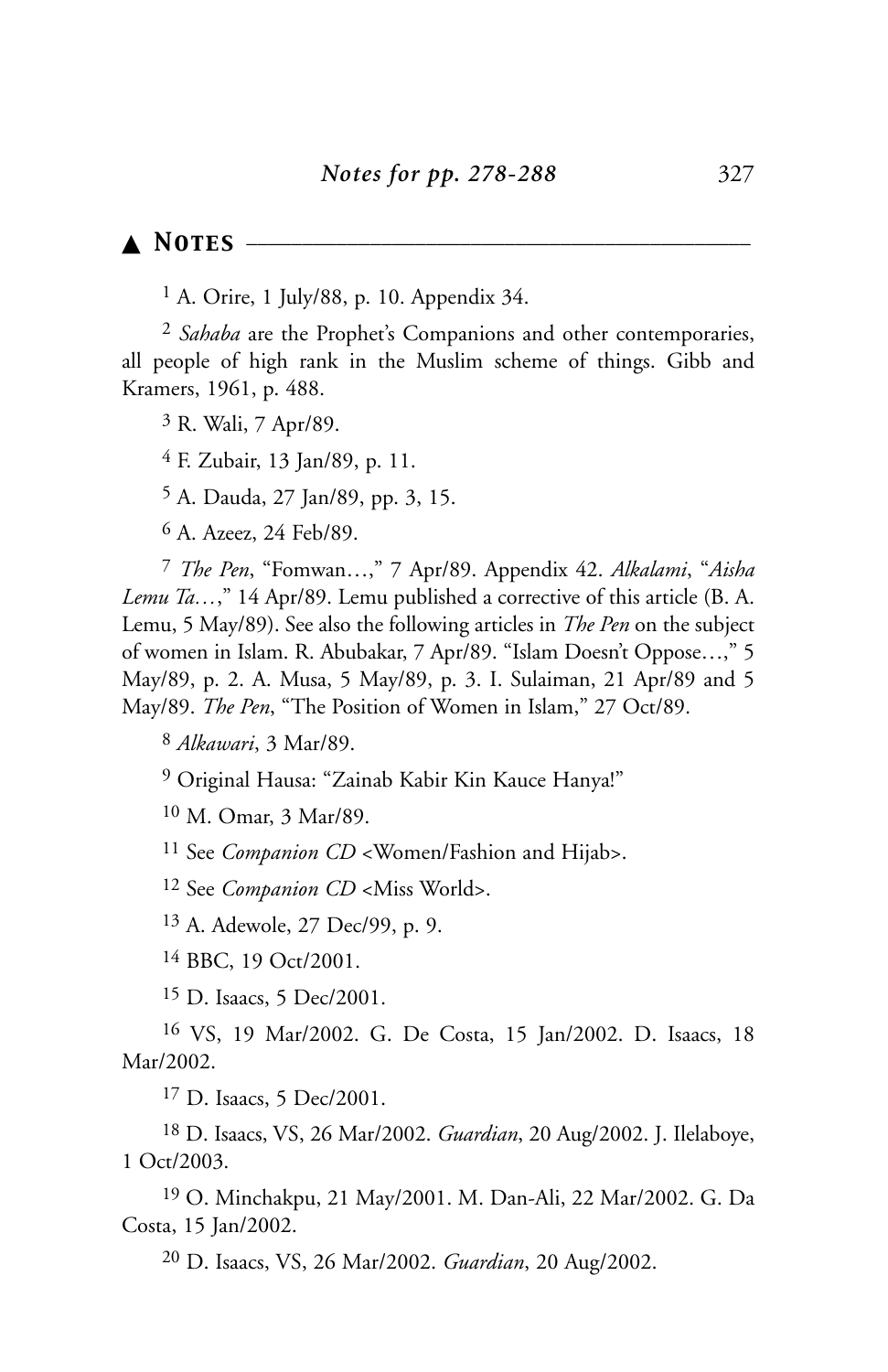21O. Minchakpu, 21 May/2001. D. Isaacs, BBC, 26 Mar/2002; 3 June/2002. VS, 26 Mar/2002; 8 July/2002. J. Ilelaboye, 20 Aug/2002.

22 B. Nwabuwa, 23 Aug/2002.

23 BBC, 19 Aug/2002. *Guardian*, 20 Aug/2002.

24 J. Ileboye, 24 Jan/2003.

25 D. Isaacs, 25 Mar/2003.

26 D. Isaacs, 3 June/2003.

27 J. Ilelaboye, 28 Aug/2003. L. Ibrahim, 29 Aug/2003.

28 BBC, 9 Sep/2003. Aljazeera.net, 25 Sep/2003. T. Pitman, 26 Sep/2003. Earlier on in the Amina story the cry was raised when she was sentenced; this time, when she was acquitted. On which side was God? He must have smiled at his confused children.

29 For the moving story of Hauwa Ibrahim, the first female lawyer permitted to directly address a sharia court in Nigeria, see D. Temple-Raston, Feb/2006. Check for "Hauwa/Hawa Ibrahim" under Google and you will find several articles about her as well as the Amina trial. For further information about the trial see <CNN.com/World>, 5 June/2005. Here you also find still more links to additional stories.

30 AI, 25 Sep/2003. P. Marshall, 29 Sep/2003. J. Ilelaboye, 1 Oct/2003.

31 Y. Akinsuyi, 2 Oct/2003.

32 BBC, 23 Aug/2002.

33 S. Sengupta, 30 Sep/2003.

34 See Companion CD <Miss World/ Boer-1.doc, Boer-2.doc, Natasha Walter.doc>.

35 G. McKenzie, 30 Oct/2002. A. Ben-Akpan, 11 Nov/2002.

36 S. Ayeyenikan, 23 Aug/2002.

37 *Vanguard*, 1 Oct/2002.

38 G. Ijediogor, 16 Nov/2002. S. Sengupta, 30 Sep/2003. These words from Clinton were lighthearted, coming from a culture where loose sex and having children out of wedlock are considered normal and acceptable. These words would have sounded quite different in a culture that wants to put up a dam to the social consequences of such loose morals. Forgive *that* lightly and open the dam to all that chaos? Which is not saying that northern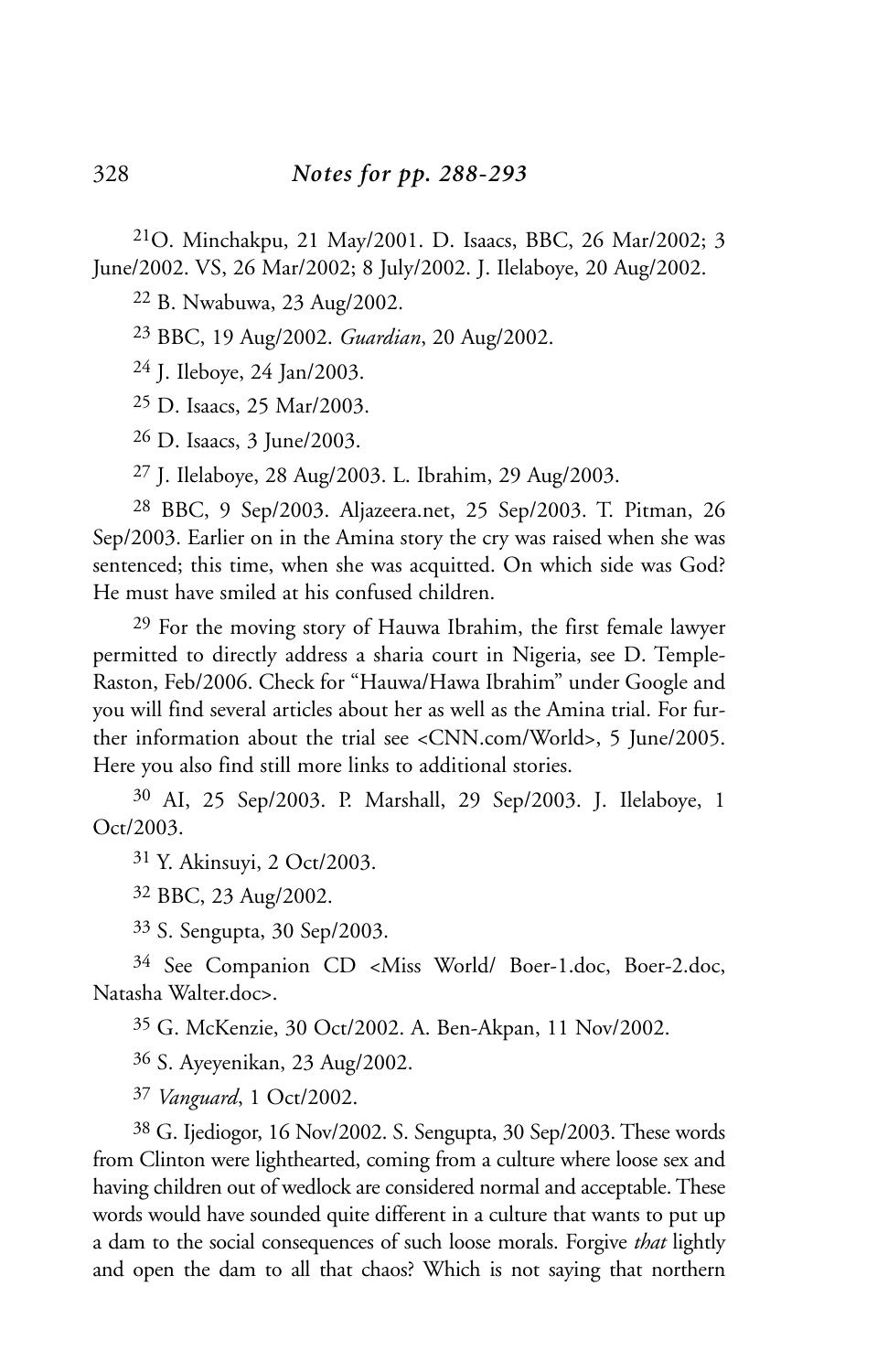Muslim culture was not sexually chaotic. A Muslim guard of mine was offended when I carelessly offered him food with some pork mixed in it. A pious man, he. He also told me that he and his friends married and divorced regularly and that sexually they behaved like goats!

E. Onwubiko, 22 Aug/2002.

R. Nweke, 1 May/2001, p. 6.

A. Akiyode-Afolabi, 29 Jan/2003.

BBC, "Sharia Law…" 22 Mar/2002.

O. Director, 15 Nov/99, p. 20.

O. Director, 15 Nov/99, p. 20.

*NN*, 10 Feb/2000.

D. Oladipo, 6 Mar/2000, p. 15.

*NN*, "Motorcyclists in Trouble," 2 Mar/2000.

BBC, 10 Aug/2000.

 L. Adegbite, "The Constitutional and Legal…," 2000, pp. 15-16; "Sharia in the Context…," 2000, p. 79.

A. Abdullahi, 17 May/2005. A. Abuh, 13 May/2005.

S. Baso, 9 June/2005. A. Abdullahi, 16 June/2005.

 *Daily Trust*, 16 Dec/2005. BBC, 20 Dec/2005, *Companion CD* <Sharia/2005-12-20>.

O. Director, 15 Nov/99, p. 20.

54 K. Sani, 9 Feb/2000.

A. Madugba, 4 June/2003.

 J. Boer, vol. 3, 2004, pp.134-135. AllAfrica.com, Sept/2003. For pre-Sani expressions of it, see M. Shomotun, 10 Mar/89. A. Malumfashi, 15 July/88.

 J. Boer, Volume 2, 2004, pp. 55-64, 159-165; Volume 3, 2004, pp. 146-147, 241-242.

M. Muhammad, 18 Nov/88.

A. Ahmed, 29 Jan/89. Original Hausa: *"kusan tsirara.*"

60 U. Umar, Nov/2004. Appendix 36.

 I. Ado-Kurawa, 2000, p. 414. R. Abati, *Guardian*, 2000. Q. Adunmbaku, "Sharia: Exploding the Myths." *Guardian*, 2 Apr/2000, p. 39.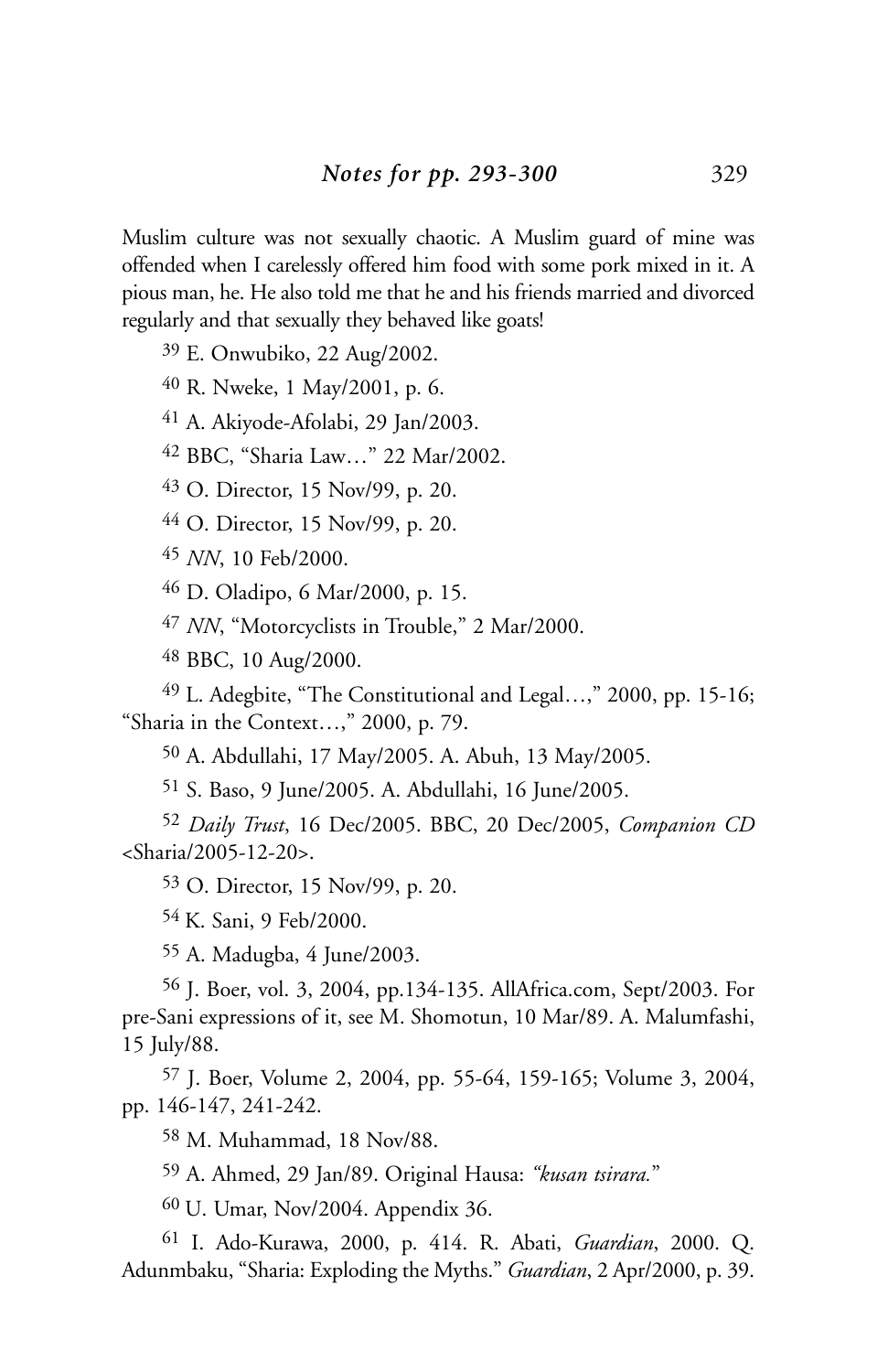62 G. Waziri, 19 Apr/2005.

63 A. Abdullahi, 20 May/2005.

64 A. Abdullahi, 17 May/2005. For pre-Sani description of similar issues see I. Bello, 7 Apr/89.

65 O. Ezigbo, 2 May/2005.

66 B. Davies, 20 July/2002. R. Ogonnaya, 2 Dec/2003. Compass Direct, "British, Nigerian Christians…,"15 Dec/2003.

67 L. Abdullahi, 3 Jan/2000.

68 A. Adedimeji, 29 Sep/2003.

69 A. Ibrahim, 3 Feb/2000.

70 R. Nweke, 1 May/2001, p. 8.

71 See pp… (310?).

72 A. Madugba, 28 Jan/2002. It is interesting that in secular Canada polygamy is becoming an issue. Daphne Bramham, a columnist for the *VS*, has over the past few years published numerous articles against the practice on basis of human rights abuses found in a polygamous sect living in Bountiful, a small rural community in British Columbia near the U.S. border. Though illegal, authorities have, according to Bramham, consciously closed their eyes to the situation. Others are advocating a new look at the prohibition in Canada on basis of the fact that the secular Liberal Party, long in control in Canada, has decided that no traditional forms of marriage and family can be considered sacred or inviolable, since they are all mere human inventions. This perspective also underlies their adoption of samesex marriage. If all forms of marriage are merely human inventions and same-sex marriage is allowed, then on what basis do you oppose polygamy? For Bramham's latest article on the subject see hers of 18 Jan/2006. I believe that the fall of the Liberal government in the 2006 election may not be unconnected with their secular abandonment of deeply traditional and religious standards in arrogant disregard of the majority of Canadians.

73 S. Sanusi, 16-17 June/2005.

74 A. Abdullahi, 17 May/2005.

75 R. Nweke, 1 May/2001, p. 7.

76 A. M. Muhammad, 29 Feb/2000.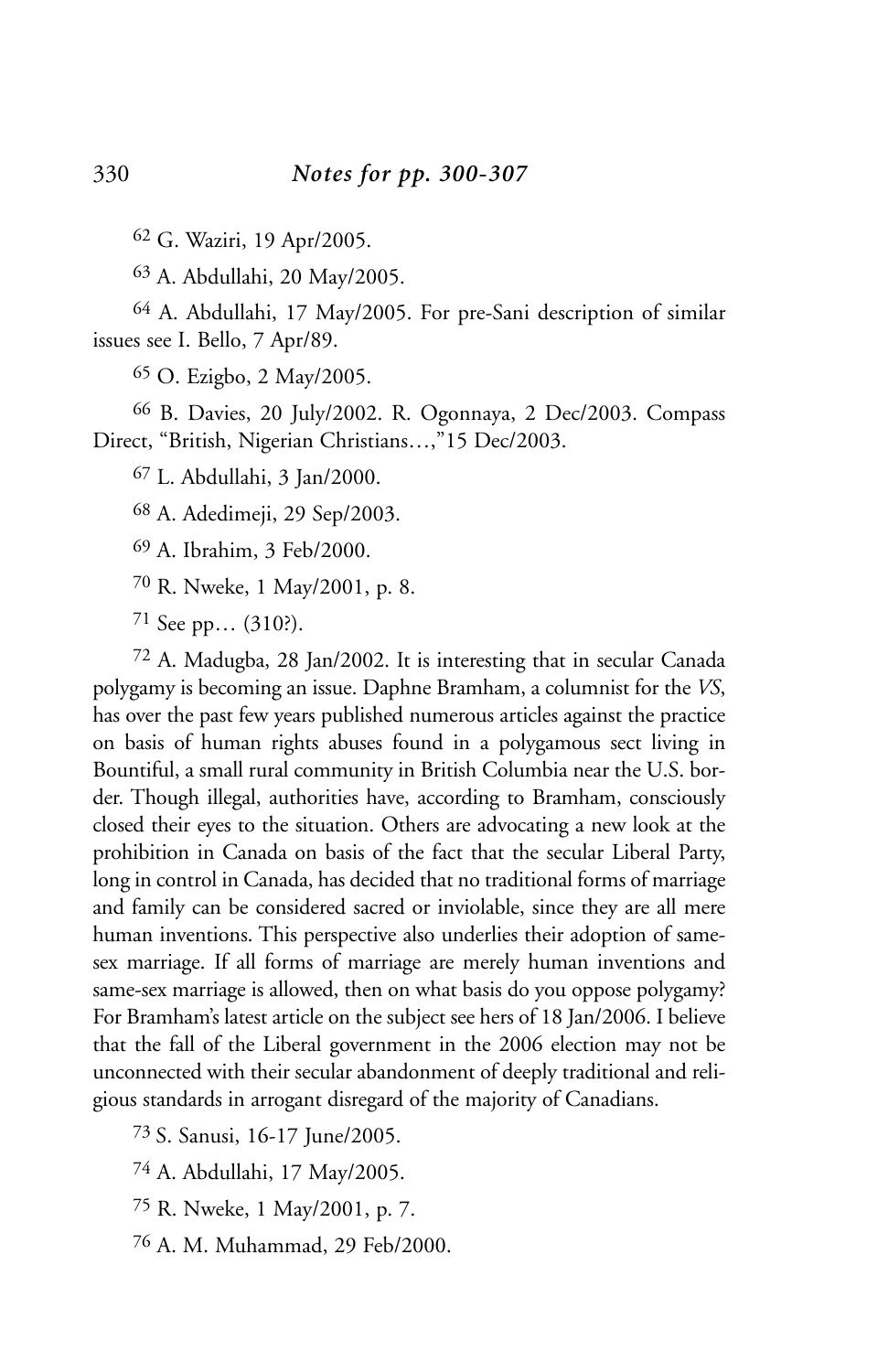77 *TD*, 18 June/2002. Appendix 37.

78 Asaju, 6 Mar/2000, p. 20. CC, 7 Aug/2000.

79 P. Ostien and others, 2005, p. 385.

80 Actually the term "conservative" is *not* appropriate here. According to a number of writers, the perspective referred to here is anything but traditional Islam. It is much more influenced by Western secularism than its adherents realize or would probably admit.

81 S. Mahdi, 2005, pp. 1-5.

82 I. Ado-Kurawa, 2000, p. 414; 2004, p. 9. R. Abati, *Guardian*, 2000. Q. Odunmbaku, "Sharia: Exploding the Myths." *Guardian*, 2 Apr/2000, p. 39.

83 L. Okenwa, 30 July/2003. N. Francis, 4 Aug/2003. A. Madugba, 28 Jan/2002.

84 AI, 25 Sep/2003.

85 A. Madugba, 28 Jan/2002.

86 A. Madugba, 11 Aug/2003.

87 Unfortunately, it is always dangerous for a person of one religion to quote the scripture of another, even with the best of intentions. The Bible verse Abdullahi quoted is Deuteronomy 19:21, the meaning of which has been updated and reinterpreted by Jesus Himself in Matthew 5:38-39. Times had changed. The Spirit was pushing mankind forward to a more generous and humane position.

88 S. Babadoka, 6 Aug/2003. Appendix 38.

89 A. Ogbu, 7 Aug/2003.

90 E. Mamah, 23 Dec/2003. See also statement by A. Yadudu in J. Orintunsin, 12 Jan/2004.

91 S. Sanusi, 16-17 June/2005.

92 L. Adegbite, Apr/76, pp. 13-14

93 A. Ajetunmobi, "Thought-Stream…," Apr/2005.

94 J. Lawan, 9 Nov/99.

95 M. Madani, 1991, p. 10.

96 M. Haruna, "Class, Religion…," May/2005. 97 I. Ado-Kurawa, 2000, pp. 386-388. Culled from the *Guardian*, 2 Apr/2000, p. 39.